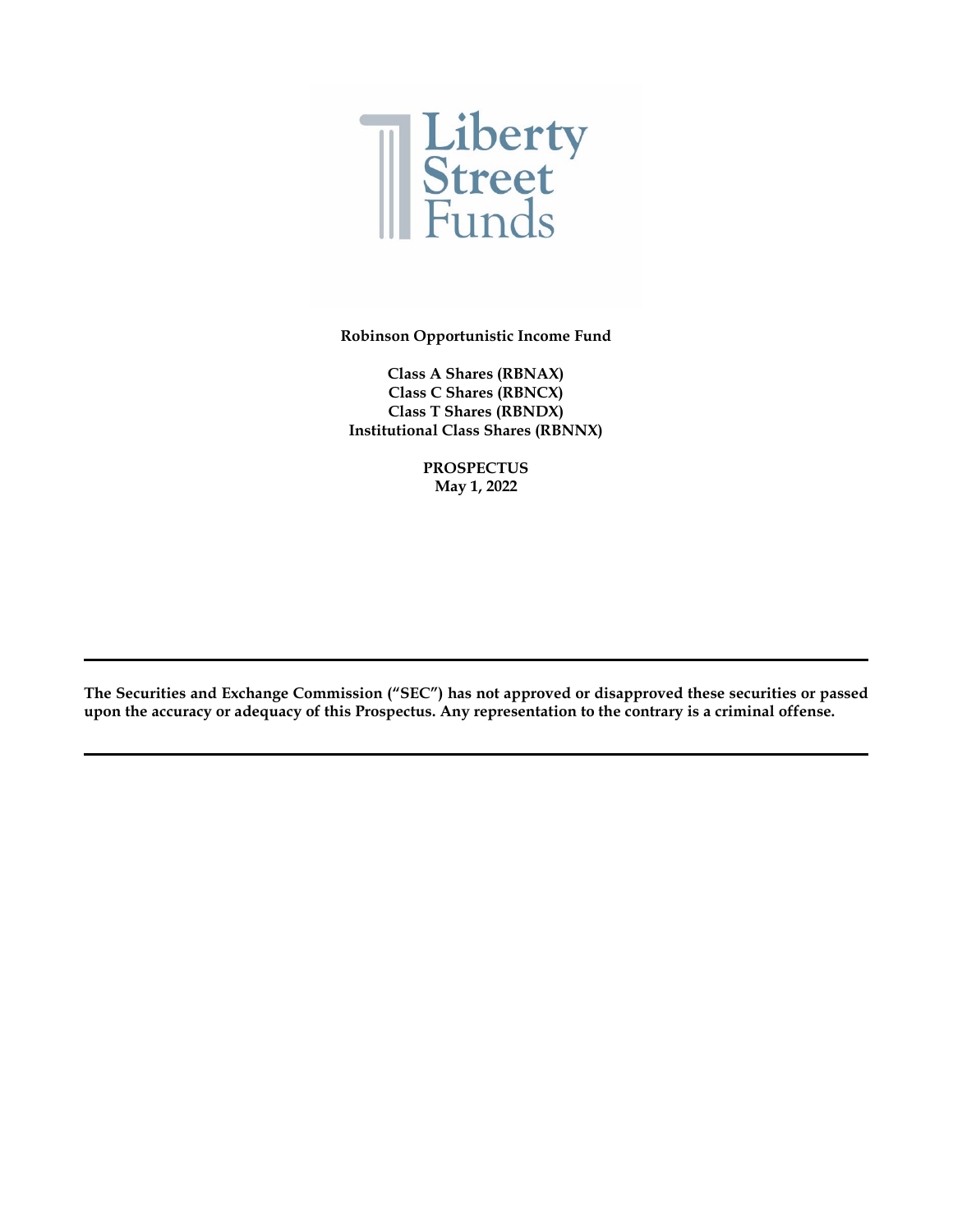### Robinson Opportunistic Income Fund

A series of Investment Managers Series Trust (the "Trust")

## **Table of Contents**

| MORE ABOUT THE FUND'S INVESTMENT OBJECTIVE, PRINCIPAL INVESTMENT STRATEGIES AND |  |
|---------------------------------------------------------------------------------|--|
|                                                                                 |  |
|                                                                                 |  |
|                                                                                 |  |
|                                                                                 |  |
|                                                                                 |  |
|                                                                                 |  |
|                                                                                 |  |
| APPENDIX A - WAIVERS AND DISCOUNTS AVAILABLE FROM INTERMEDIARIES AND            |  |
|                                                                                 |  |

This Prospectus sets forth basic information about the Fund that you should know before investing. It should be read and retained for future reference.

The date of this Prospectus is May 1, 2022.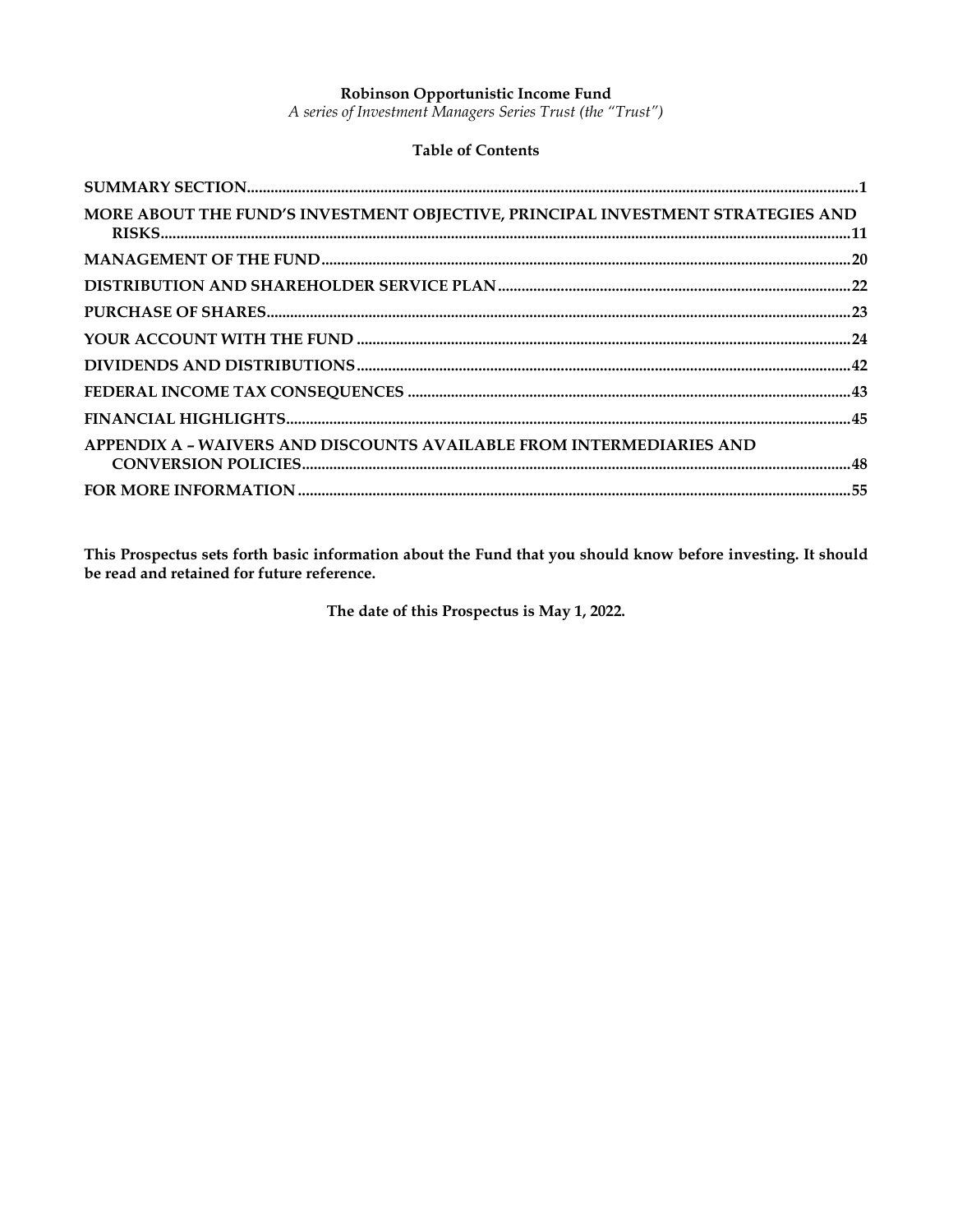#### <span id="page-2-0"></span>**Investment Objective**

The investment objective of the Robinson Opportunistic Income Fund (the "Fund") is to seek total return with an emphasis on providing current income.

#### **Fees and Expenses of the Fund**

This table describes the fees and expenses that you may pay if you buy, hold, and sell shares of the Fund. You may pay other fees, such as brokerage commissions and other fees to financial intermediaries, which are not reflected in the table and example below. You may qualify for sales charge discounts if you and your family invest, or agree to invest in the future, at least \$50,000 in Class A Shares of the Fund or if you invest \$250,000 or more in Class T shares in a single transaction. More information about these fees and other discounts is available from your financial professional and in the section titled "Choosing a Share Class" on page 36 of the Prospectus and in "APPENDIX A – Waivers and Discounts Available from Intermediaries and Conversion Policies" of the Prospectus.

|                                                                                   |       |                         |       |                         |       |               |       | Institutional |
|-----------------------------------------------------------------------------------|-------|-------------------------|-------|-------------------------|-------|---------------|-------|---------------|
|                                                                                   |       | Class A                 |       | Class C                 |       | Class T       |       | <b>Class</b>  |
|                                                                                   |       | <b>Shares</b>           |       | <b>Shares</b>           |       | <b>Shares</b> |       | <b>Shares</b> |
| <b>Shareholder Fees</b>                                                           |       |                         |       |                         |       |               |       |               |
| (fees paid directly from your investment)                                         |       |                         |       |                         |       |               |       |               |
| Maximum sales charge (load)                                                       |       |                         |       |                         |       |               |       |               |
| imposed on purchases (as a                                                        |       |                         |       |                         |       |               |       |               |
| percentage of offering price)                                                     |       | $4.25\%$ <sup>(1)</sup> |       | None                    |       | 2.50%         |       | None          |
| Maximum deferred sales charge                                                     |       |                         |       |                         |       |               |       |               |
| (load) (as a percentage of the                                                    |       |                         |       |                         |       |               |       |               |
| lesser of the value redeemed or                                                   |       |                         |       |                         |       |               |       |               |
| the amount invested)                                                              |       | $1.00\%$ <sup>(2)</sup> |       | $1.00\%$ <sup>(2)</sup> |       | None          |       | None          |
| Wire fee                                                                          |       | \$20                    |       | \$20                    |       | \$20          |       | \$20          |
| Overnight check delivery fee                                                      |       | \$25                    |       | \$25                    |       | \$25          |       | \$25          |
| Retirement account fees (annual                                                   |       |                         |       |                         |       |               |       |               |
| maintenance fee)                                                                  |       | \$15                    |       | \$15                    |       | \$15          |       | \$15          |
|                                                                                   |       |                         |       |                         |       |               |       |               |
| <b>Annual Fund Operating Expenses</b>                                             |       |                         |       |                         |       |               |       |               |
| (expenses that you pay each year as a percentage of the value of your investment) |       |                         |       |                         |       |               |       |               |
| Management fees                                                                   |       | 1.10%                   |       | 1.10%                   |       | 1.10%         |       | 1.10%         |
| Distribution and service (Rule                                                    |       |                         |       |                         |       |               |       |               |
| $12b-1$ ) fees                                                                    |       | 0.25%                   |       | 1.00%                   |       | 0.25%         |       | None          |
| Other expenses (3)                                                                |       | 1.07%                   |       | 1.07%                   |       | 1.07%         |       | 1.07%         |
| Shareholder service fee                                                           | 0.06% |                         | 0.06% |                         | 0.06% |               | 0.06% |               |
| Dividends and interest                                                            |       |                         |       |                         |       |               |       |               |
| expense on short sales                                                            | 0.02% |                         | 0.02% |                         | 0.02% |               | 0.02% |               |
| All other expenses                                                                | 0.99% |                         | 0.99% |                         | 0.99% |               | 0.99% |               |
| Acquired fund fees and expenses                                                   |       | 1.50%                   |       | 1.50%                   |       | 1.50%         |       | 1.50%         |
| Total annual fund operating                                                       |       |                         |       |                         |       |               |       |               |
| expenses <sup>(4)</sup>                                                           |       | 3.92%                   |       | 4.67%                   |       | 3.92%         |       | 3.67%         |
| Fees waived and/or expenses                                                       |       |                         |       |                         |       |               |       |               |
| reimbursed <sup>(5)</sup>                                                         |       | $(0.80)\%$              |       | $(0.80)\%$              |       | $(0.80)\%$    |       | $(0.80)\%$    |
| Total annual fund operating                                                       |       |                         |       |                         |       |               |       |               |
| expenses after waiving fees                                                       |       |                         |       |                         |       |               |       |               |
| and/or reimbursing expenses<br>$(4)$ , $(5)$                                      |       | 3.12%                   |       | 3.87%                   |       | 3.12%         |       | 2.87%         |
|                                                                                   |       |                         |       |                         |       |               |       |               |
|                                                                                   |       |                         |       |                         |       |               |       |               |

1 No initial sales charge is applied to purchases of \$1 million or more.

2 A contingent deferred sales charge ("CDSC") of 1.00% will be charged on certain Class A Share purchases of \$1 million or more that are redeemed in whole or in part within 12 months of the date of purchase. A CDSC of 1.00% will be charged on Class C Share purchases that are redeemed in whole or in part within 12 months of the date of purchase.

3 Other expenses for Class T shares are estimated for the current fiscal year, based on current expenses for the existing share classes.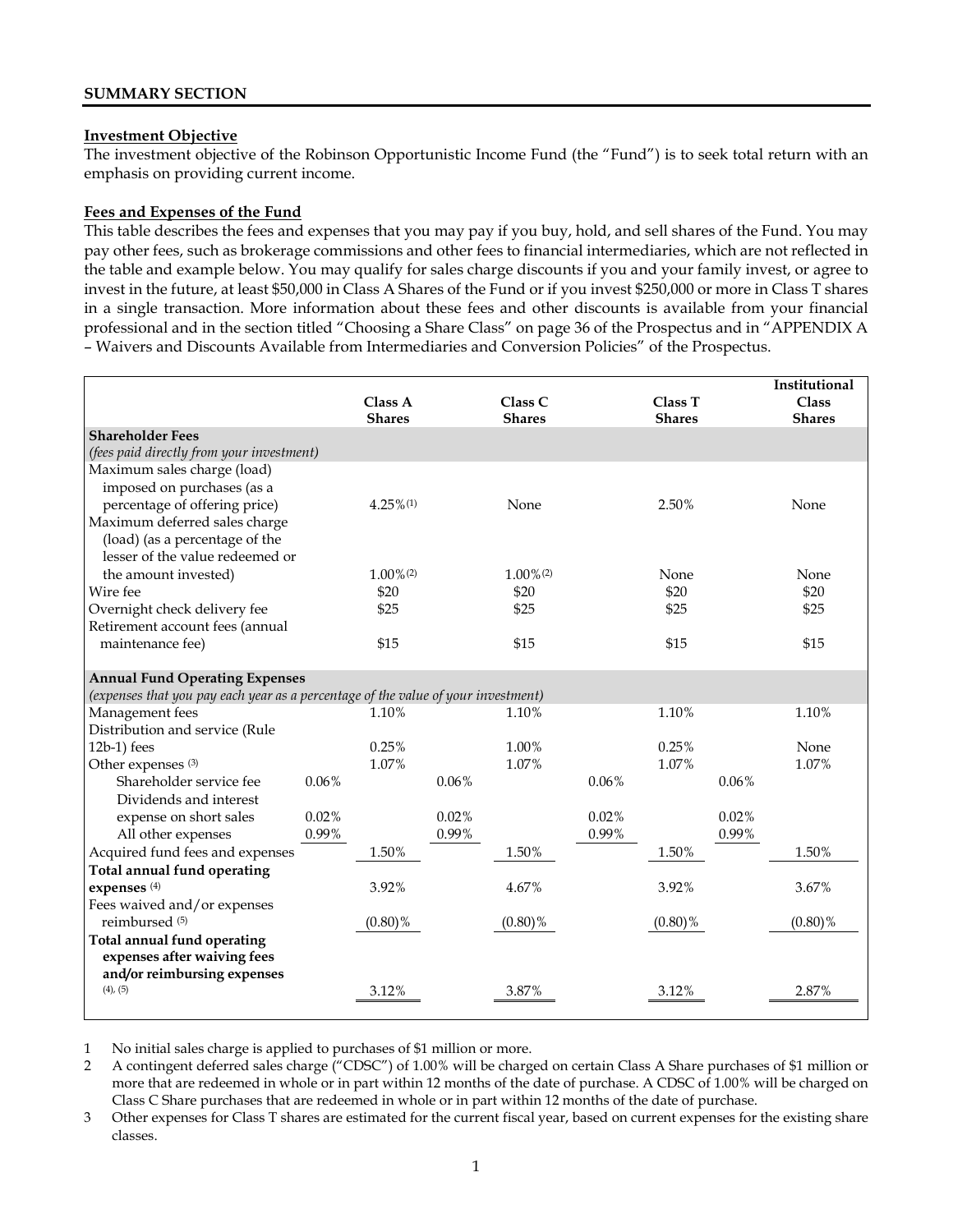- 4 The total annual fund operating expenses and total annual fund operating expenses after fee waiver and/or expense reimbursements do not correlate to the ratio of expense to average net assets appearing in the financial highlights table, which reflects only the operating expenses of the Fund and does not include acquired fund fees and expenses.
- 5 The Fund's advisor has contractually agreed to waive its fees and/or pay for operating expenses of the Fund to ensure that total annual fund operating expenses (excluding, as applicable, taxes, leverage interest, brokerage commissions, dividend and interest expenses on short sales, acquired fund fees and expenses (as determined in accordance with Form N-1A), expenses incurred in connection with any merger or reorganization and extraordinary expenses such as litigation expenses) do not exceed 1.60%, 2.35%, 1.60% and 1.35% of the average daily net assets of the Class A Shares, Class C Shares, Class T Shares and Institutional Shares, respectively. Class T Shares were not offered prior to May 1, 2022. This agreement is in effect until April 30, 2023, and may be terminated before that date only by the Trust's Board of Trustees. The Fund's advisor is permitted to seek reimbursement from the Fund for a period ending three full fiscal years after the date of the waiver or payment. This reimbursement may be requested from the Fund if the reimbursement will not cause the Fund's annual expense ratio to exceed the lesser of (a) the expense limitation in effect at the time such fees were waived or payments made, or (b) the expense limitation in effect at the time of the reimbursement.

#### **Example**

This example is intended to help you compare the cost of investing in the Fund with the cost of investing in other mutual funds.

The example assumes that you invest \$10,000 in the Fund for the time periods indicated and then redeem all of your shares at the end of those periods. The example also assumes that your investment has a 5% return each year and that the Fund's operating expenses remain the same. The example reflects the Fund's contractual fee waiver and/or expense reimbursement only for the term of the contractual fee waiver and/or expense reimbursement.

Although your actual costs may be higher or lower, based on these assumptions your costs would be:

|                            | One Year | <b>Three Years</b> | <b>Five Years</b> | <b>Ten Years</b> |
|----------------------------|----------|--------------------|-------------------|------------------|
| Class A Shares             | \$727    | \$1,500            | \$2,289           | \$4,340          |
| Class C Shares             | \$490    | \$1,337            | \$2,291           | \$4,703          |
| Class T Shares             | \$557    | \$1,344            | \$2,149           | \$4,237          |
| Institutional Class Shares | \$290    | \$1,050            | \$1,830           | \$3,872          |

You would pay the following expenses if you did not redeem your shares:

|                              | .Jne Year | <b>Three Years</b> | <b>Five Years</b> | Ten.<br>Years |
|------------------------------|-----------|--------------------|-------------------|---------------|
| $Class C$ .<br><b>Shares</b> | \$389     | \$1,337            | \$2,291           | \$4,703       |

#### **Portfolio Turnover**

The Fund pays transaction costs, such as commissions, when it buys and sells securities (or "turns over" its portfolio). A higher portfolio turnover may indicate higher transaction costs and may result in higher taxes when Fund shares are held in a taxable account. These costs, which are not reflected in annual fund operating expenses or in the example, affect the Fund's performance. During the most recent fiscal year, the Fund's portfolio turnover rate was 112% of the average value of its portfolio.

#### **Principal Investment Strategies**

Under normal market conditions, the Fund pursues its investment objective by investing primarily in publicly traded closed-end registered investment companies ("closed-end funds" or "CEFs") which are income-producing securities due to the CEFs' underlying holdings, such as senior bank loans, corporate bonds and preferred/convertible equities which generate income. In addition, when, in the opinion of Robinson Capital Management, LLC ("Robinson" or the "Sub-Advisor"), the Fund's sub-advisor, the risk/reward profile for CEF securities appears unfavorable, or when CEF price valuations are not attractive, the Fund may purchase shares of open-end registered investment companies ("Mutual Funds") or exchange-traded funds ("ETFs") that invest primarily in income-producing securities, or exchange-traded notes ("ETNs"). ETNs are unsecured debt securities issued by a bank that are linked to the total return of a market index. The Fund may also invest in ETNs, ETFs or Mutual Funds as "placeholders" for asset classes in which the Sub-Advisor seeks to invest but has yet to identify attractive CEFs. The CEFs, ETFs and Mutual Funds in which the Fund invests invest primarily in below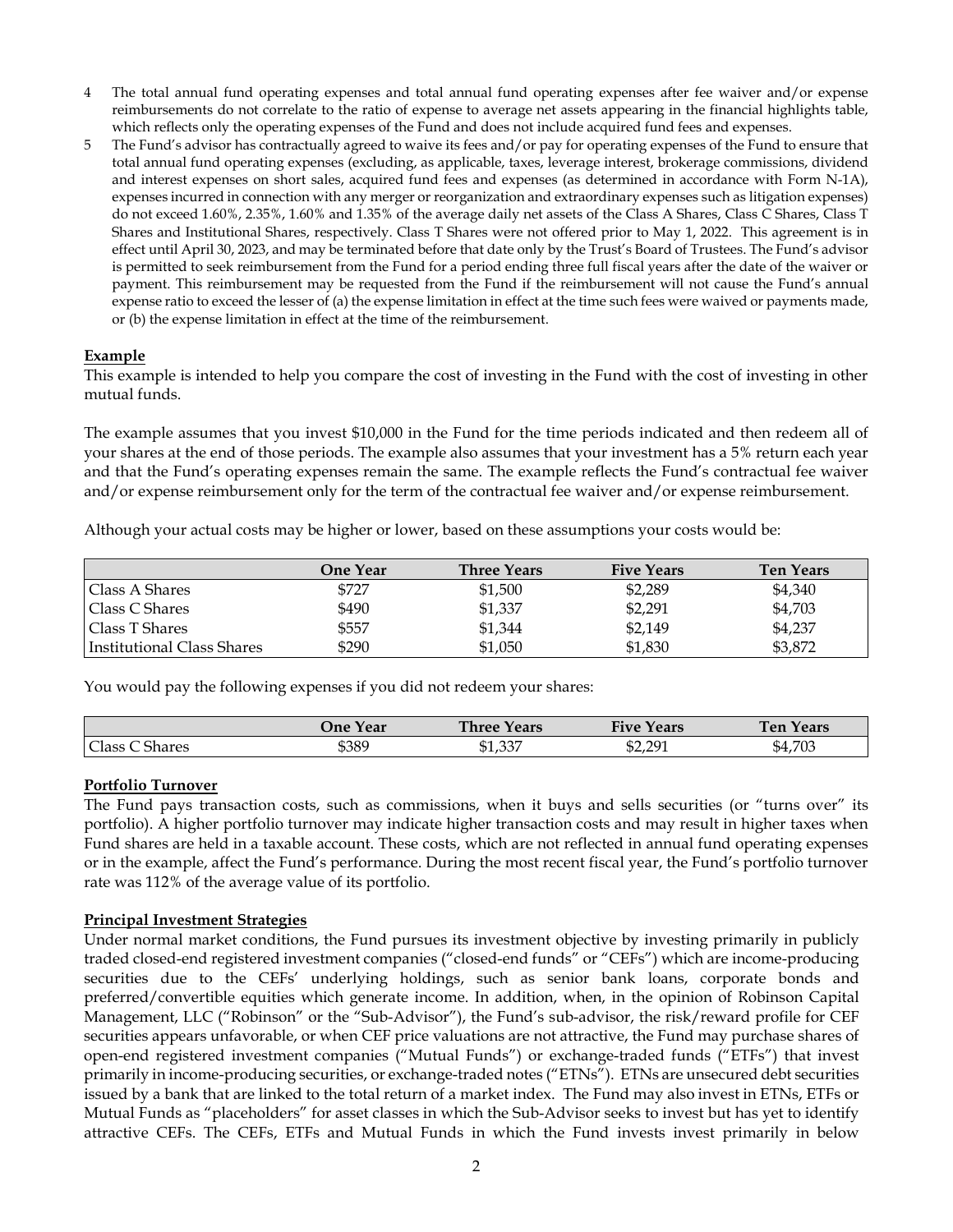investment grade securities (also referred to as "junk bonds"), with an average rating of B+ to BB by Standard & Poor's or B1 to Ba2 by Moody's. The Fund does not require a minimum or maximum average maturity for the underlying holdings in the CEFs, ETFs or Mutual Funds in which the Fund invests. The ETNs in which the Fund may invest will primarily provide exposure to indices or asset classes in which the Fund would otherwise invest through CEFs, ETFs or Mutual Funds. To enhance the portfolio's total return, the Fund may also invest in Special Purpose Acquisition Companies ("SPACs") which, in the opinion of the Sub-advisor, are trading at a discount to intrinsic value. SPACs are collective investment structures that pool funds in order to seek potential acquisition or merger opportunities, typically acquisitions of private companies. The Fund expects to invest in SPACs prior to announced mergers or acquisitions, as applicable. Although the size of the Fund's total investments in SPACs will fluctuate based on market conditions and the views of the Sub-Advisor, the Fund generally does not intend to invest more than 45% of its net assets in SPACs. The Fund may invest in stock, warrants, and other securities of SPACs or similar special purpose entities. In addition, the Fund will implement tactical trading strategies, as described further below, to attempt to enhance the portfolio's total return or to mitigate against certain risks. The Fund may utilize carefully weighted long and short ETFs, ETNs, options, futures and credit default swap positions to attempt to mitigate against equity, interest rate, credit, currency and volatility risks. Certain of the Fund's investments including options, futures and short sales, will give rise for a form of leverage. In addition, the CEFs, Mutual Funds and ETFs in which the Fund invests may be leveraged as a result of borrowing or other investment techniques.

The Sub-Advisor's portfolio construction process involves using proprietary real-time models to first analyze and rank potential investments to build expected return and risk profiles. The Sub-Advisor then uses value oriented analysis to weigh the costs and benefits of the potential investments, and quantify the potential investments' exposure to various risks.

The Sub-Advisor seeks to select CEFs that trade at discounts to the true market values of the CEFs underlying holdings by identifying quantifiable (or "rational") factors that could contribute to a deviation between a CEF's market capitalization (i.e., the aggregate market price of its total outstanding shares) and the true market value of the assets the CEF holds. Such factors include the CEFs' historical performance, fund expenses, dividend distribution yield, unrealized capital gains, investor trading to harvest short term losses, cost and use of leverage, liquidity, and governance. The Sub-Advisor's proprietary valuation model seeks to quantify each of these factors and adds them to (or if the factors have a negative impact, subtracts them from) a CEF's underlying market value. The resulting valuation is what the Sub-Advisor considers the fair market value for the CEF. The calculated fair market value per fund share is then compared to the actual price at which the CEF's shares are currently trading. The Sub-Advisor believes that any difference can be attributed to "irrational" explanations. If the Sub-Advisor's determination of a CEF's fair market value is greater than the CEF's actual market price, the Sub-Advisor considers the difference to be the CEF's discount. Conversely, if the Sub-Advisor's determination of a CEF's fair market value is lower than the actual market price, the Sub-Advisor considers the difference to be the CEF's premium.

The Sub-Advisor then analyzes the data according to its own proprietary model to determine a rating of the discount or premium. The analysis includes how under/overvalued a CEF is relative to its history, how under/overvalued a CEF is relative to other CEFs in the same asset class, how under/overvalued the asset class is relative to its history, and how under/overvalued the asset class is to other asset classes.

The Sub-Advisor may utilize a number of tactical trading strategies to seek to unlock its estimate of the value of the premiums/discounts in the CEFs. The Sub-Advisor's tactical trading strategies include rotating Fund portfolio holdings to the CEFs the Sub-Advisor believes are the most undervalued, short selling those CEFs that the Sub-Advisor believes are the most overvalued, opportunistic trading due to temporary price dislocations, participating in tender offers of CEF shares, arbitrage opportunities for CEF mergers, buying a CEF that the Sub-Advisor believes is undervalued and pairing it with a short position in another CEF, and tax-related rebalancing trades.

With regard to SPACs, the Sub-advisor expects to focus on the common equity of SPACs that are trading at a discount, or below the Sub-advisor's calculated intrinsic value. The Sub-advisor uses a proprietary model to analyze and rank SPACs. Factors considered include the historic performance of the SPAC management team, targeted industries for an acquisition, time remaining to complete a transaction, and value of the SPAC's warrants, which are typically attached to the SPAC. The Sub-advisor expects to engage in opportunistic trading of SPACs to take advantage of temporary price dislocations.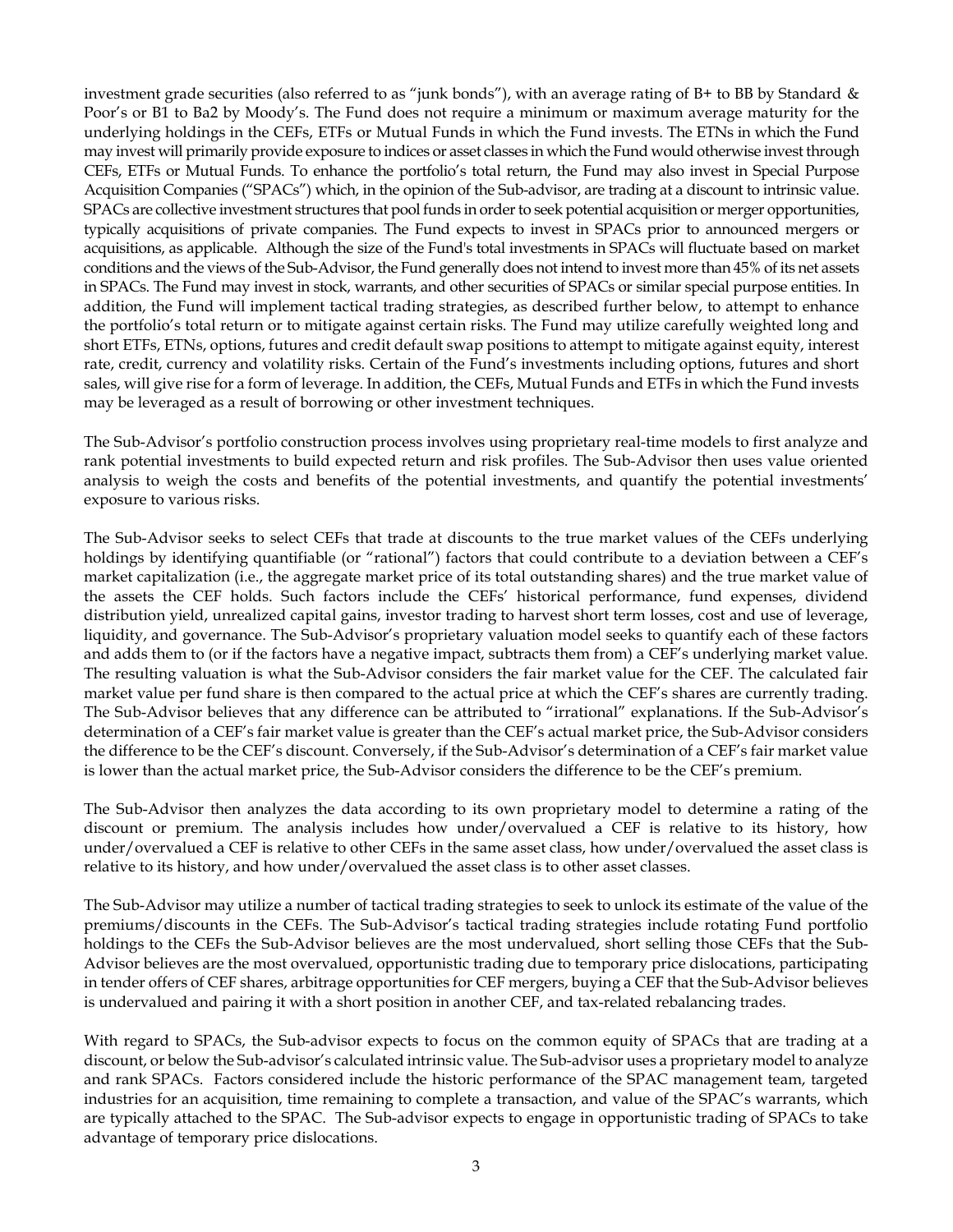The Sub-Advisor may invest Fund assets in long positions in ETNs, ETFs or Mutual Funds when in its opinion, CEF price valuations are not attractive, the risk/reward profile for CEFs appears unfavorable, or as "placeholders" for asset classes in which the Sub-Advisor seeks to invest but has yet to identify attractive CEFs. The Fund will invest in those ETFs, Mutual Funds, and/or ETNs that the Sub-Advisor believes offer the most attractive diversification and liquidity characteristics for the asset class. The analysis of ETNs requires additional credit analysis to assure the solvency of the issuer.

To attempt to hedge against equity, interest rate, credit, currency and volatility risks, the Sub-Advisor may seek opportunities arising from what it believes are distortions in the relative valuations of equity, debt and convertible securities. Individual asset classes may become over- or under-valued relative to other asset classes over time. To execute this strategy, the Fund may buy one class of securities, while taking a short position in another class of securities. The Fund may utilize carefully weighted long and short ETFs, ETNs, options, futures and credit default swap positions in connection with this strategy.

## **Principal Risks of Investing**

Risk is inherent in all investing and you could lose money by investing in the Fund. A summary description of certain principal risks of investing in the Fund is set forth below. Before you decide whether to invest in the Fund, carefully consider these risk factors associated with investing in the Fund, which may cause investors to lose money. There can be no assurance that the Fund will achieve its investment objective.

- *Market Risk.* The market price of a security or instrument may decline, sometimes rapidly or unpredictably, due to general market conditions that are not specifically related to a particular issuer, company, or asset class, such as real or perceived adverse economic or political conditions throughout the world, changes in the general outlook for individual consumers and borrowers, credit markets and corporate earnings, changes in interest or currency rates, or adverse investor sentiment generally. In addition, local, regional or global events such as war, acts of terrorism, the spread of infectious illness or other public health issues, or other events could have a significant impact on a security or instrument. The market value of a security or instrument also may decline because of factors that affect a particular issuer, borrower, industry or industries, such as increased unemployment, declining wages and property values, labor shortages or increased production costs and competitive conditions within an industry.
- *Fixed Income Securities Risk.* The underlying CEFs, Mutual Funds and ETFs in which the Fund invests invest primarily in fixed income securities. The prices of fixed income securities respond to economic developments, particularly interest rate changes, as well as to changes in an issuer's credit rating or market perceptions about the creditworthiness of an issuer. Generally fixed income securities decrease in value if interest rates rise and increase in value if interest rates fall, and longer-term and lower rated securities are more volatile than shorter-term and higher rated securities.
- *High Yield ("Junk") Bond Risk***.** The CEFs, Mutual Funds and ETFs in which the Fund invests invest primarily in high yield bonds. High yield bonds are debt securities rated below investment grade (often called "junk bonds"). Junk bonds are speculative, involve greater risks of default, downgrade, or price declines and are more volatile and tend to be less liquid than investment-grade securities. Companies issuing high yield bonds are less financially strong, are more likely to encounter financial difficulties, and are more vulnerable to adverse market events and negative sentiments than companies with higher credit ratings.
- *CEFs Risk.* The Fund invests in shares of CEFs. Investments in CEFs are subject to various risks, including reliance on management's ability to meet a CEF's investment objective and to manage a CEF's portfolio, and fluctuation in the market value of a CEF's shares compared to the changes in the value of the underlying securities that the CEF owns. In addition, the Fund bears a pro rata share of the management fees and expenses of each underlying CEF in addition to the Fund's management fees and expenses, which results in the Fund's shareholders being subject to higher expenses than if they invested directly in the CEFs. There can be no guarantee that shares of a CEF held by the Fund will not trade at a persistent and ongoing discount.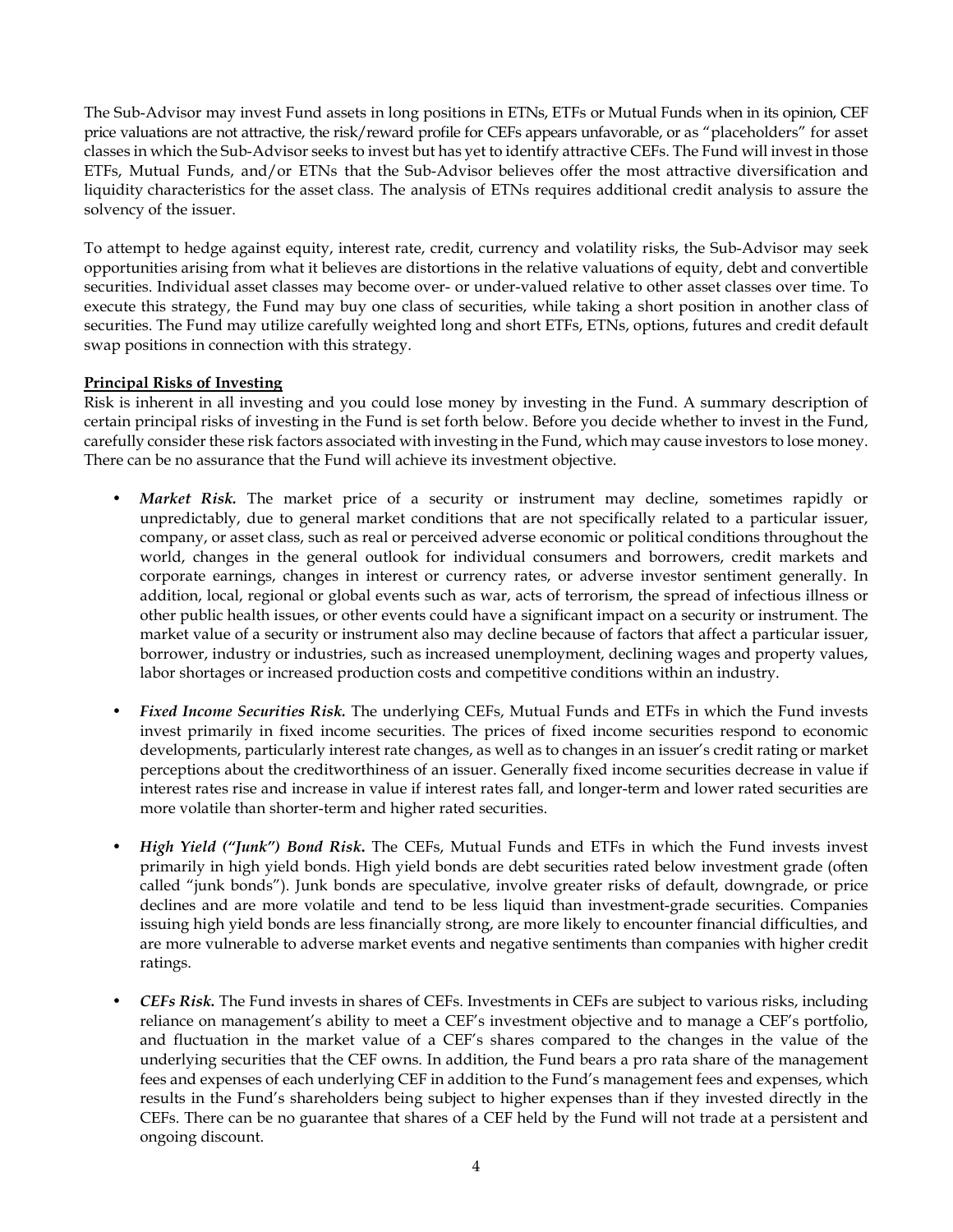- *COVID-19 Related Market Events.* The pandemic of the novel coronavirus respiratory disease designated COVID-19 has resulted in extreme volatility in the financial markets, a domestic and global economic downturn, severe losses, particularly to some sectors of the economy and individual issuers, and reduced liquidity of many instruments. There have also been significant disruptions to business operations, including business closures; strained healthcare systems; disruptions to supply chains and employee availability; large fluctuations in consumer demand; and widespread uncertainty regarding the duration and long-term effects of the pandemic. The pandemic may result in domestic and foreign political and social instability, damage to diplomatic and international trade relations, and continued volatility and/or decreased liquidity in the securities markets. Some interest rates are very low and in some cases yields are negative. Governments and central banks, including the Federal Reserve in the United States, are taking extraordinary and unprecedented actions to support local and global economies and the financial markets. This and other government intervention into the economy and financial markets to address the pandemic may not work as intended, particularly if the efforts are perceived by investors as being unlikely to achieve the desired results. Rates of inflation have also recently risen, which could adversely affect economies and markets. In addition, the COVID-19 pandemic, and measures taken to mitigate its effects, could result in disruptions to the services provided to the Fund by its service providers. Other market events like the COVID-19 pandemic may cause similar disruptions and effects.
- *Management and Strategy Risk.* The evaluation and selection of the Fund's investments depend on the judgment of the Sub-Advisor about the quality, relative yield, value or market trends affecting a particular security, issuer, sector or region, which may prove to be incorrect.
- *Short Sales Risk.* The Fund and the CEFs, Mutual Funds and ETFs held by the Fund may sell securities short. A short sale is a transaction in which the Fund sells a security it does not own but has borrowed in anticipation that the market price of the security will decline. The Fund must replace the borrowed security by purchasing it at the market price at the time of replacement, which may be more or less than the price at which the Fund sold the security. In connection with a short sale of a security or other instrument, the Fund is subject to the risk that instead of declining, the price of the security or other instrument sold short will rise, and thus, the Fund may experience a loss. Furthermore, until the Fund replaces a security borrowed, or sold short, it must pay to the lender amounts equal to any dividends that accrue during the period of the short sale. In addition, the Fund will incur certain transaction fees associated with short selling.
- *Derivatives Risk.* The Fund and the CEFs, Mutual Funds and ETFs held by the Fund may use derivative instruments, which derive their value from the value of an underlying security, currency, or index. Major types of derivatives include futures, options, swaps and forward contracts. Derivative instruments involve risks different from direct investments in the underlying assets, including imperfect correlation between the value of the derivative instrument and the underlying assets; risks of default by the other party to the derivative instrument; risks that the transactions may result in losses of all or in excess of any gain in the portfolio positions; and risks that the transactions may not be liquid.
- *Futures Risk.* Use of futures contracts by the Fund or the CEFs, Mutual Funds and ETFs held by the Fund may cause the value of the Fund's shares to be more volatile. The Fund's use of futures contracts (and related options) expose the Fund to leverage and tracking risks because a small investment in futures contracts may produce large losses and futures contracts may not be perfect substitutes for securities. Risks of futures contracts may arise from an imperfect correlation between movements in the price of the futures and the price of the underlying instrument. The price of futures can be highly volatile; using them could lower total return, and the potential loss from futures could exceed the Fund's initial investment in such contracts. While futures contracts are generally liquid instruments, under certain market conditions they may become illiquid, and as a result, the Fund may be unable to close out its futures contracts at a time that is advantageous.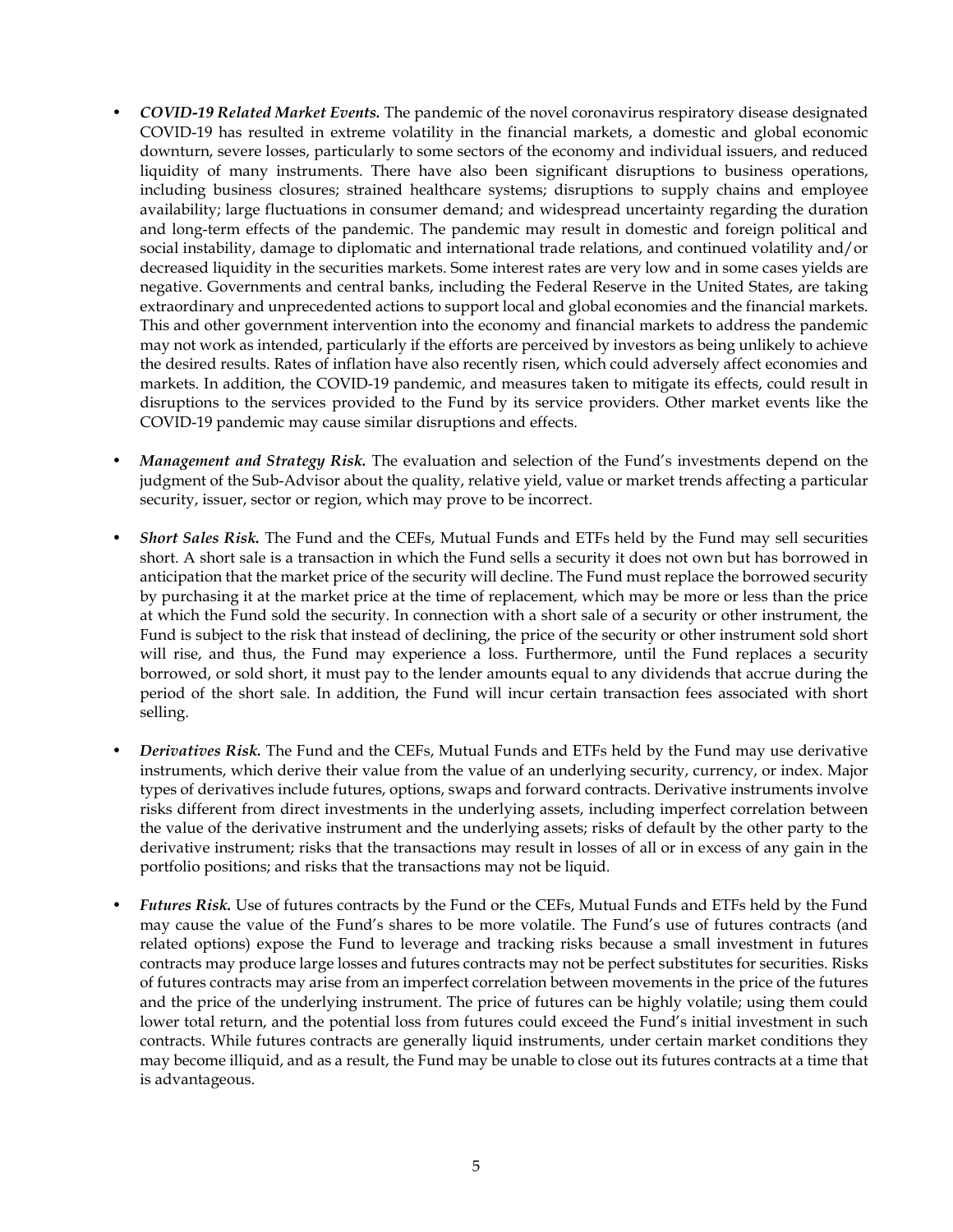- *Leveraging Risk***.** The CEFs, Mutual Funds and ETFs in which the Fund invests may be leveraged as a result of borrowing or other investment techniques. As a result, the Fund will be exposed indirectly to leverage through its investment in a CEF, Mutual Fund or ETF that utilizes leverage. An investment in securities of a CEF, Mutual Fund or ETF that uses leverage may expose the Fund to higher volatility in the market value of such securities than would otherwise be the case and the possibility that the Fund's long-term returns on such securities (and, indirectly, the long-term returns of the Fund's shares) will be diminished. Certain Fund transactions, such as entering into futures contracts, options and short sales, will give rise to a form of leverage. The use of leverage, such as entering into futures contracts, options, and short sales, may magnify the Fund's gains or losses, and make the Fund more volatile. Leverage creates a risk of loss of value on a larger pool of assets than the Fund would otherwise have had, potentially resulting in the loss of all assets. The Fund may also have to sell assets at inopportune times to satisfy its obligations in connection with such transactions.
- Interest Rate Risk. The underlying CEFs, Mutual Funds and ETFs in which the Fund invests invest primarily in fixed income securities. Generally fixed income securities decrease in value if interest rates rise and increase in value if interest rates fall, with longer-term securities being more sensitive than shorterterm securities. For example, the price of a security with a three-year duration would be expected to drop by approximately 3% in response to a 1% increase in interest rates. Generally, the longer the maturity and duration of a bond or fixed rate loan, the more sensitive it is to this risk. Falling interest rates also create the potential for a decline in the Fund's income. Changes in governmental policy, rising inflation rates, and general economic developments, among other factors, could cause interest rates to increase and could have a substantial and immediate effect on the values of the underlying CEF's, Mutual Fund's and ETF's investments. In addition, a potential rise in interest rates may result in periods of volatility and increased redemptions that might require the Fund to liquidate portfolio securities at disadvantageous prices and times.
- *SPACs Risk.* Unless and until an acquisition is completed, a SPAC generally invests its assets (less a portion retained to cover expenses) in U.S. government securities, money market fund securities and cash. To the extent the SPAC is invested in cash or similar securities, this may impact the Fund's ability to meet its investment objective. If an acquisition that meets the requirements for the SPAC is not completed within a pre-established period of time, the invested funds are returned to the entity's shareholders, less certain permitted expenses, and any warrants issued by the SPAC will expire worthless. As SPACs and similar entities generally have no operating history or ongoing business other than seeking acquisitions, the value of their securities is particularly dependent on the ability of the entity's management to identify and complete a profitable acquisition. Certain SPACs may pursue acquisitions only within certain industries or regions, which may increase the volatility of their prices. In addition, certain of these securities, which are typically traded in the over-the-counter market, may be considered illiquid and/or subject to restrictions on resale.
- *ETF and Mutual Fund Risk.* Investing in ETFs or Mutual Funds will provide the fund with exposure to the risks of owning the underlying securities the ETFs or Mutual Funds hold. Shares of ETFs typically trade on securities exchanges and may at times trade at a premium or discount to their net asset values. In addition, an ETF or a Mutual Fund, if the Mutual Fund is an index fund, may not replicate exactly the performance of the benchmark index it seeks to track for a number of reasons, including transaction costs incurred by the ETF or Mutual Fund, the temporary unavailability of certain index securities in the secondary market, or discrepancies between the ETF or Mutual Fund and the index with respect to the weighting of securities or the number of securities held. It may be more expensive for the Fund to invest in an ETF or Mutual Fund than to own the portfolio securities of these investment vehicles directly. Investing in ETFs and Mutual Funds, which are investment companies, involves duplication of advisory fees and certain other expenses. The Fund will pay brokerage commissions in connection with the purchase and sale of shares of ETFs. In addition, the Fund may invest in underlying funds which invest a larger portion of their assets in one or more sectors than many other Mutual Funds, and thus will be more susceptible to negative events affecting those sectors.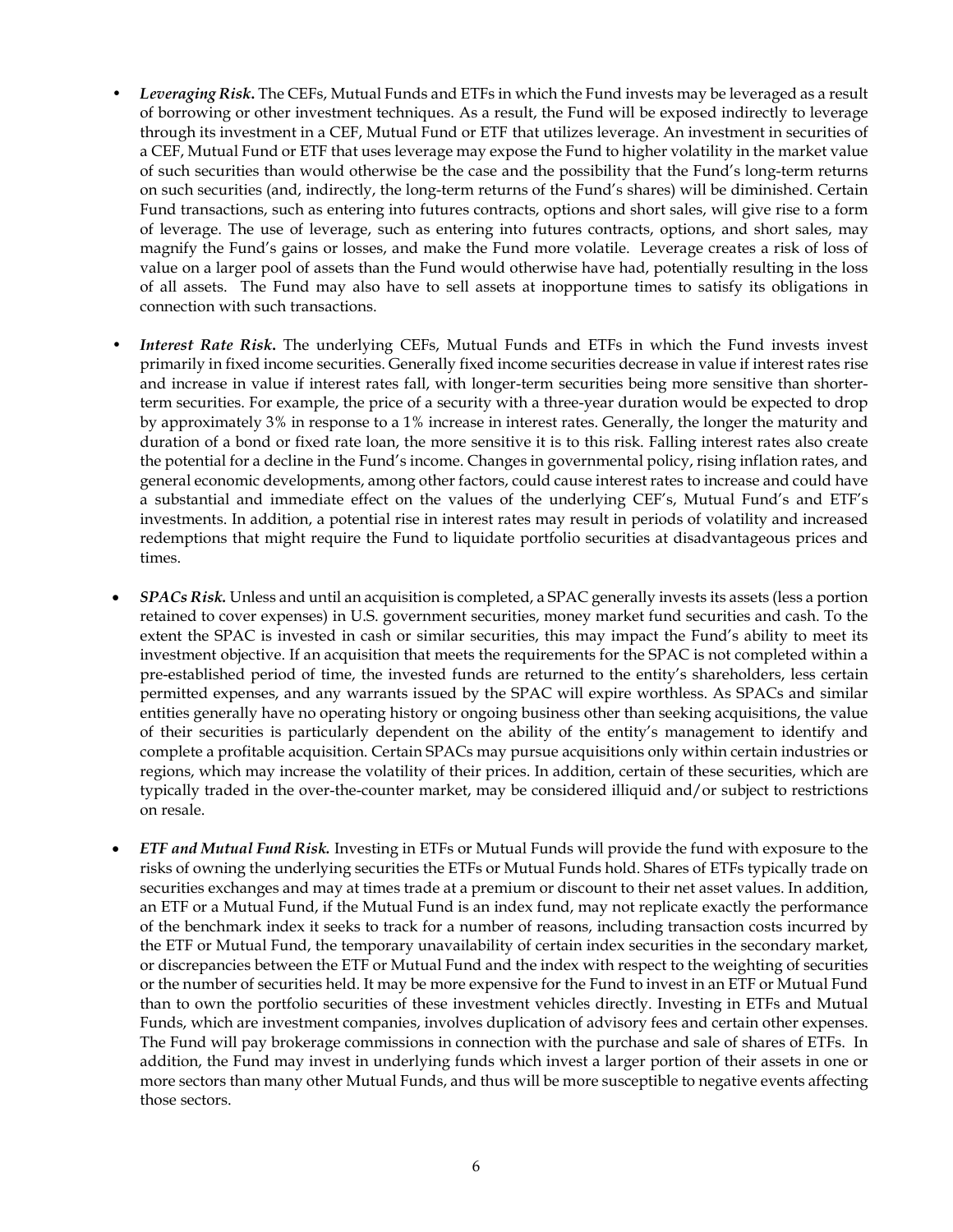- *ETN Risk.* The Fund may invest in ETNs, which are debt securities that combine certain aspects of ETFs and bonds. ETNs are not investment companies and thus are not regulated under the Investment Company Act of 1940, as amended (the "1940 Act"). Investing in ETNs exposes the Fund to the credit risk of the issuer. ETNs, like ETFs, are traded on stock exchanges and generally track specified market indices, and their value depends on the performance of the underlying index and the credit rating of the issuer. ETNs may be held to maturity, but unlike bonds there are no periodic interest payments and principal is not protected. ETNs may be less liquid despite being traded on exchanges and they may have large bid and ask spreads. ETNs may at times trade at a premium or discount to their indicative value.
- *Tax Risk.* There is no guarantee that all distributions from the Fund to shareholders will be characterized as income for U.S. federal income tax purposes. For example, a portion of the distributions to shareholders may be characterized as return of capital or capital gains due to the nature of the distributions from the underlying CEFs, Mutual Funds and ETFs held by the Fund. Also, the Fund's opportunistic trading strategies may result in a portion of the Fund's distributions to shareholders being characterized as capital gains.
- *Liquidity Risk.* There can be no guarantee that an active market in ETNs or shares of CEFs and ETFs held by the Fund will exist. The Fund may not be able to sell CEF or ETF shares at a price equal to the net asset value per share ("NAV") of the CEF or ETF. While the Fund seeks to take advantage of differences between the NAV of CEF and ETF shares and any secondary market premiums or discounts, the Fund may not be able to do so. The securities of certain SPACs, which are typically traded in the over-the-counter market, may be considered illiquid and/or subject to restrictions on resale. The Fund may not be able to sell some or all of the investments that it holds due to a lack of demand in the marketplace or other factors such as market turmoil, or if the Fund is forced to sell an asset to meet redemption requests or other cash needs it may only be able to sell those investments at a loss. In addition, the reduction in dealer market-making capacity in the fixed income markets that has occurred in recent years has the potential to decrease the liquidity of the Fund's investments. Liquid investments may become illiquid or less liquid after purchase by the Fund, particularly during periods of market turmoil. Illiquid and relatively less liquid investments may be harder to value, especially in changing markets.
- *Portfolio Turnover Risk*. Active and frequent trading of the Fund's portfolio securities may lead to higher transaction costs and may result in a greater number of taxable transactions than would otherwise be the case, which could negatively affect the Fund's performance. A high rate of portfolio turnover is 100% or more.
- *Options Risk.* Purchasing and writing options are highly specialized activities and entail greater than ordinary investment risks. The Fund may not fully benefit from or may lose money on an option if changes in its value do not correspond as anticipated to changes in the value of the underlying securities. If the Fund is not able to sell an option held in its portfolio, it would have to exercise the option to realize any profit and would incur transaction costs upon the purchase or sale of the underlying securities. Ownership of options involves the payment of premiums, which may adversely affect the Fund's performance. To the extent that the Fund invests in over-the-counter options, the Fund may be exposed to counterparty risk.
- *Swaps Risk.* The Fund or the CEFs, Mutual Funds and ETFs held by the Fund may enter into equity, interest rate, index, credit default, and currency rate swap agreements, or "swaps." Swaps can involve greater risks than direct investment in securities, because swaps may be leveraged, are subject to the risk of that the counterparty may default on the obligation, and may be difficult to value. Swaps may also be considered illiquid.
- *Bank Loan Risk.* The CEFs, Mutual Funds and ETFs held by the Fund may invest in secured and unsecured participations in bank loans and assignments of such loans. In making investments in such loans, which are made by banks or other financial intermediaries to borrowers, the CEFs, Mutual Funds and ETFs will depend primarily upon the creditworthiness of the borrower for payment of principal and interest which will expose investors to the credit risk of both the financial institution and the underlying borrower. The CEFs, Mutual Fund and ETFs held by the Fund may invest in loan participations that are rated by a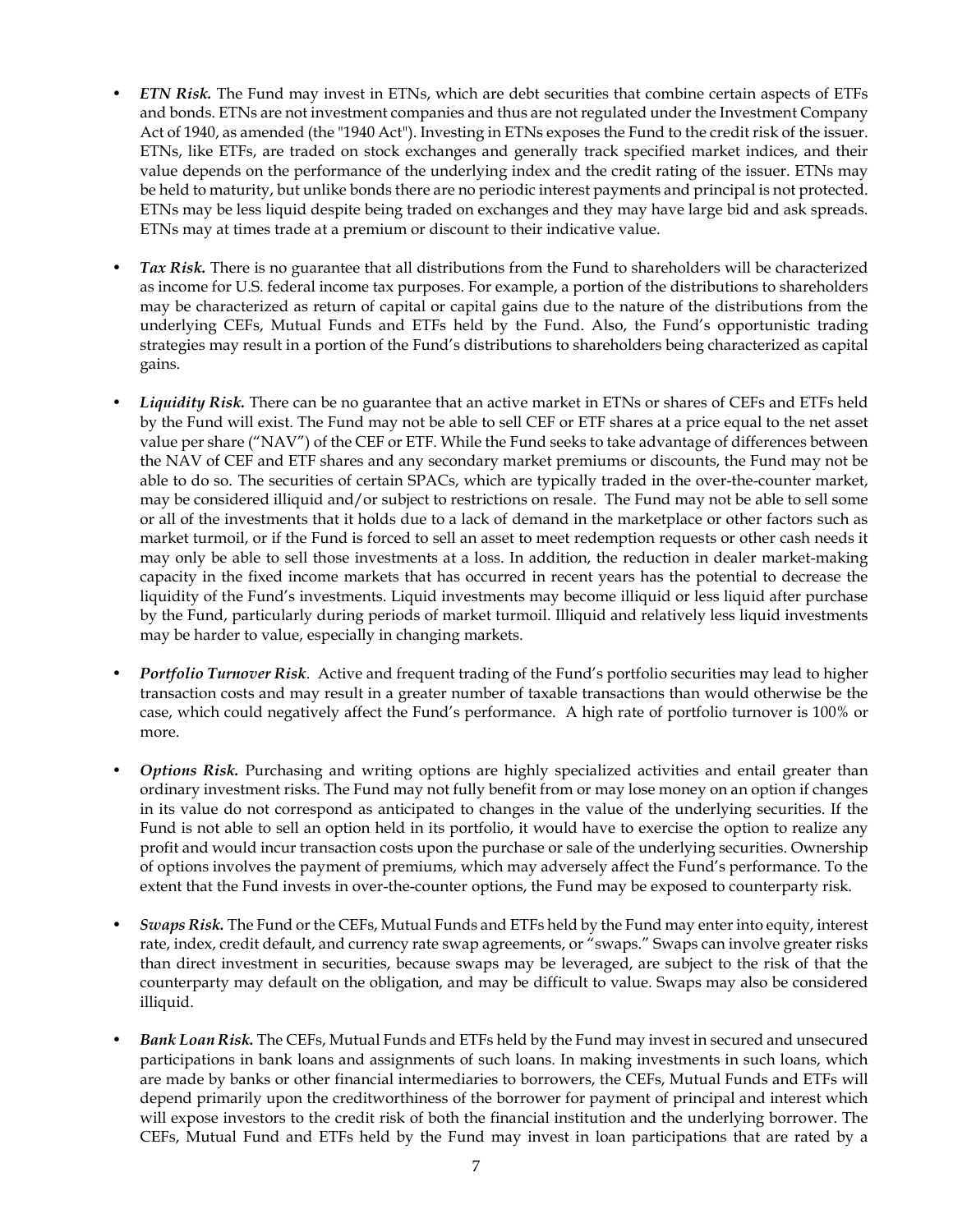nationally recognized statistical rating organization or are unrated, and may invest in loan participations of any credit quality, including "distressed" companies with respect to which there is a substantial risk of losing the entire amount invested. Bank loans may not be considered securities under U.S. federal securities law and, as a result, investments in them by the CEFs, Mutual Funds and ETFs held by the Fund may not have the protection of federal securities laws.

- *LIBOR Risk.* The underlying CEFs, Mutual Funds and ETFs in which the Fund invests may invest in securities, such as senior bank loans, that use a floating rate based on the London Interbank Offered Rate ("LIBOR"). In July 2017, the Financial Conduct Authority, the United Kingdom's financial regulatory body, announced that after 2021 it will cease its active encouragement of banks to provide the quotations needed to sustain LIBOR. In March 2021, the administrator of LIBOR announced a delay in the phase out of the majority of the USD LIBOR publications until June 30, 2023, although the remainder of LIBOR publications ended on December 31, 2021. The unavailability and/or discontinuation of LIBOR could have adverse impacts on newly issued financial instruments and existing financial instruments that reference LIBOR. While some instruments may contemplate a scenario in which LIBOR is no longer available by providing for an alternative rate setting methodology, not all instruments may have such provisions and there is uncertainty regarding the effectiveness of any alternative methodology. In addition, the unavailability or replacement of LIBOR may affect the value, liquidity or return on certain Fund investments and may result in costs incurred in connection with closing out positions and entering into new trades. The potential effect of the transition away from LIBOR on the Fund or the underlying CEFs, Mutual Funds and ETFs in which the Fund invests cannot yet be determined and may adversely affect the Fund's performance or net asset value.
- *Convertible Securities Risk.* The underlying CEFs, Mutual Funds and ETFs in which the Fund invests may invest in convertible securities. Convertible securities are subject to market and interest rate risk and credit risk. When the market price of the equity security underlying a convertible security decreases the convertible security tends to trade on the basis of its yield and other fixed income characteristics, and is more susceptible to credit and interest rate risks. When the market price of such equity security rises, the convertible security tends to trade on the basis of its equity conversion features and be more exposed to market risk. Convertible securities are typically issued by smaller capitalized companies with stock prices that may be more volatile than those of other companies.
- *Preferred Stock Risk.* The underlying CEFs, Mutual Funds and ETFs in which the Fund invests may invest in preferred stock. Preferred stock represents an equity interest in a company that generally entitles the holder to receive, in preference to the holders of other stocks such as common stock, dividends and a fixed share of the proceeds resulting from a liquidation of the company. The market value of preferred stock is subject to company-specific and market risks applicable generally to equity securities and is also sensitive to changes in the company's creditworthiness, the ability of the company to make payments on the preferred stock, and changes in interest rates, typically declining in value if interest rates rise.

## **Performance**

The bar chart and table below provide some indication of the risks of investing in the Fund by showing changes in the Fund's performance from year to year for Institutional Class shares and by showing how the average annual total returns of each class of the Fund compare with the average annual total returns of a broad-based market index. Performance for classes other than those shown may vary from the performance shown to the extent the expenses for those classes differ. Class T Shares were not offered during the periods shown and therefore no performance for Class T Shares is provided. Updated performance information is available at the Fund's website, www.libertystreetfunds.com, or by calling the Fund at (800) 207-7108. The Fund's past performance, before and after taxes, is not necessarily an indication of how the Fund will perform in the future.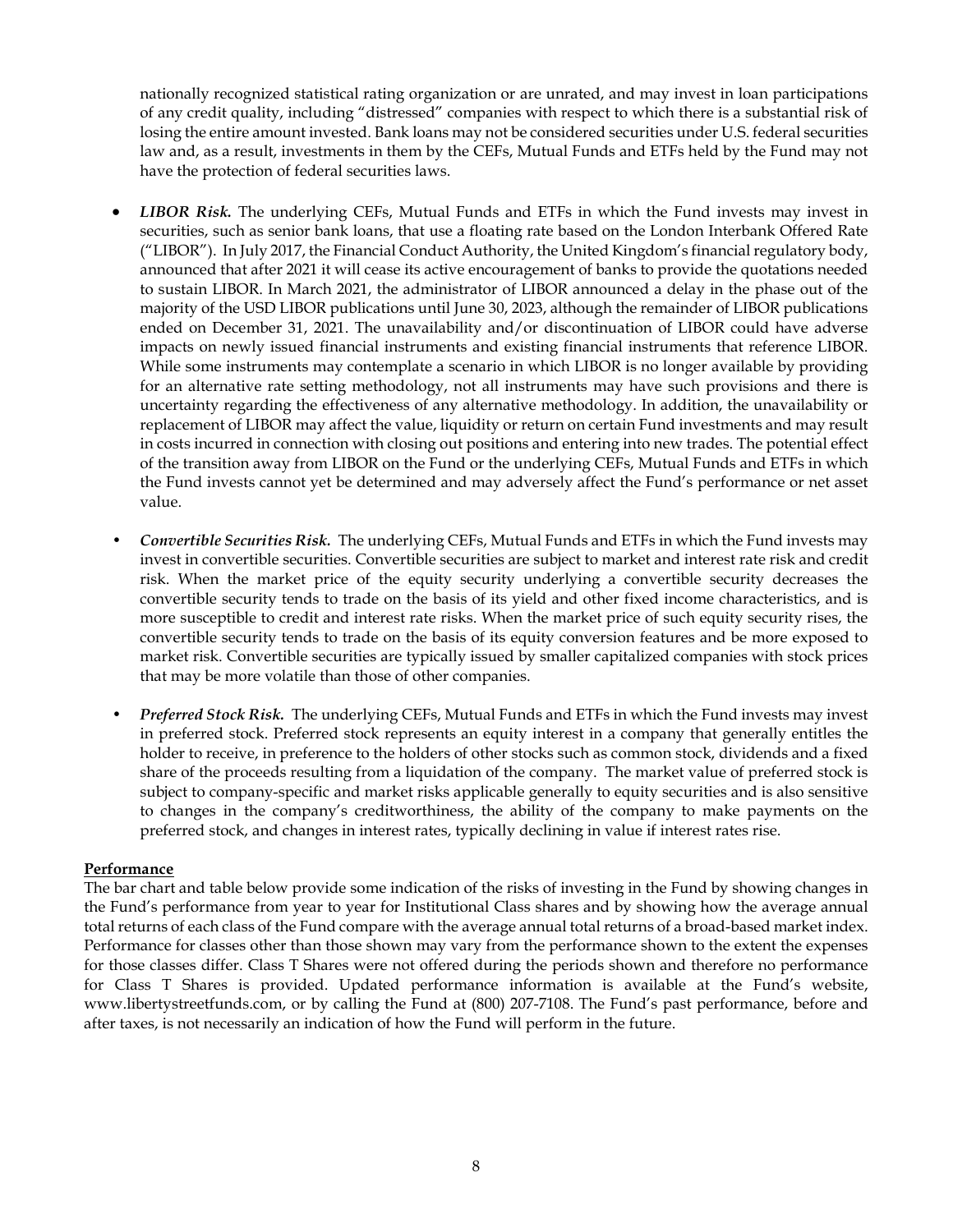# **Calendar-Year Total Return (before taxes) – Institutional Class Shares**

For each calendar year at NAV



| <b>Institutional Class Shares</b>      |             |                          |
|----------------------------------------|-------------|--------------------------|
| Highest Calendar Quarter Return at NAV | 8.53%       | Quarter Ended 12/31/2020 |
| Lowest Calendar Quarter Return at NAV  | $(22.17)\%$ | Quarter Ended 03/31/2020 |

The year-to-date return for the Fund as of March 31, 2022, was (2.93)%.

| <b>Average Annual Total Returns</b>                |            |          | <b>Since</b> |                       |
|----------------------------------------------------|------------|----------|--------------|-----------------------|
| (for Periods Ended December 31, 2021)              | 1 Year     | 5 Years  | Inception    | <b>Inception Date</b> |
| <b>Institutional Class - Return Before Taxes</b>   | 12.37%     | 4.10%    | 6.37%        | December 31, 2015     |
| <b>Institutional Class - Return After Taxes on</b> |            |          |              |                       |
| Distributions*                                     | 10.80%     | 1.60%    | 3.73%        | December 31, 2015     |
| <b>Institutional Class - Return After Taxes on</b> |            |          |              |                       |
| Distributions and Sale of Fund Shares*             | 7.33%      | 2.10%    | 3.80%        | December 31, 2015     |
| Class A Shares - Return Before Taxes               | 7.31%      | $2.61\%$ | 5.06%        | December 31, 2015     |
| Class C Shares - Return Before Taxes               | 10.15%     | 3.04%    | 5.28%        | December 31, 2015     |
| Bloomberg Global Aggregate Credit Index            |            |          |              |                       |
| (Reflects No Deductions for Fees, Expenses or      |            |          |              |                       |
| Taxes)                                             | $(3.21)\%$ | 4.46%    | 4.33%        | December 31, 2015     |

\* After-tax returns are calculated using the historical highest individual federal marginal income tax rates and do not reflect the impact of state and local taxes. Actual after-tax returns depend on an investor's tax situation and may differ from those shown. After–tax returns shown are not relevant to investors who hold their Fund shares through tax-deferred arrangements, such as 401(k) plans or individual retirement accounts. After-tax returns are shown for Institutional Class shares only and after-tax returns for classes other than Institutional Class shares will vary from returns shown for Institutional Class shares.

## **Investment Advisor and Sub-Advisor**

Liberty Street Advisors, Inc. is the Fund's investment advisor (the "Advisor"). Robinson Capital Management, LLC is the Fund's sub-advisor.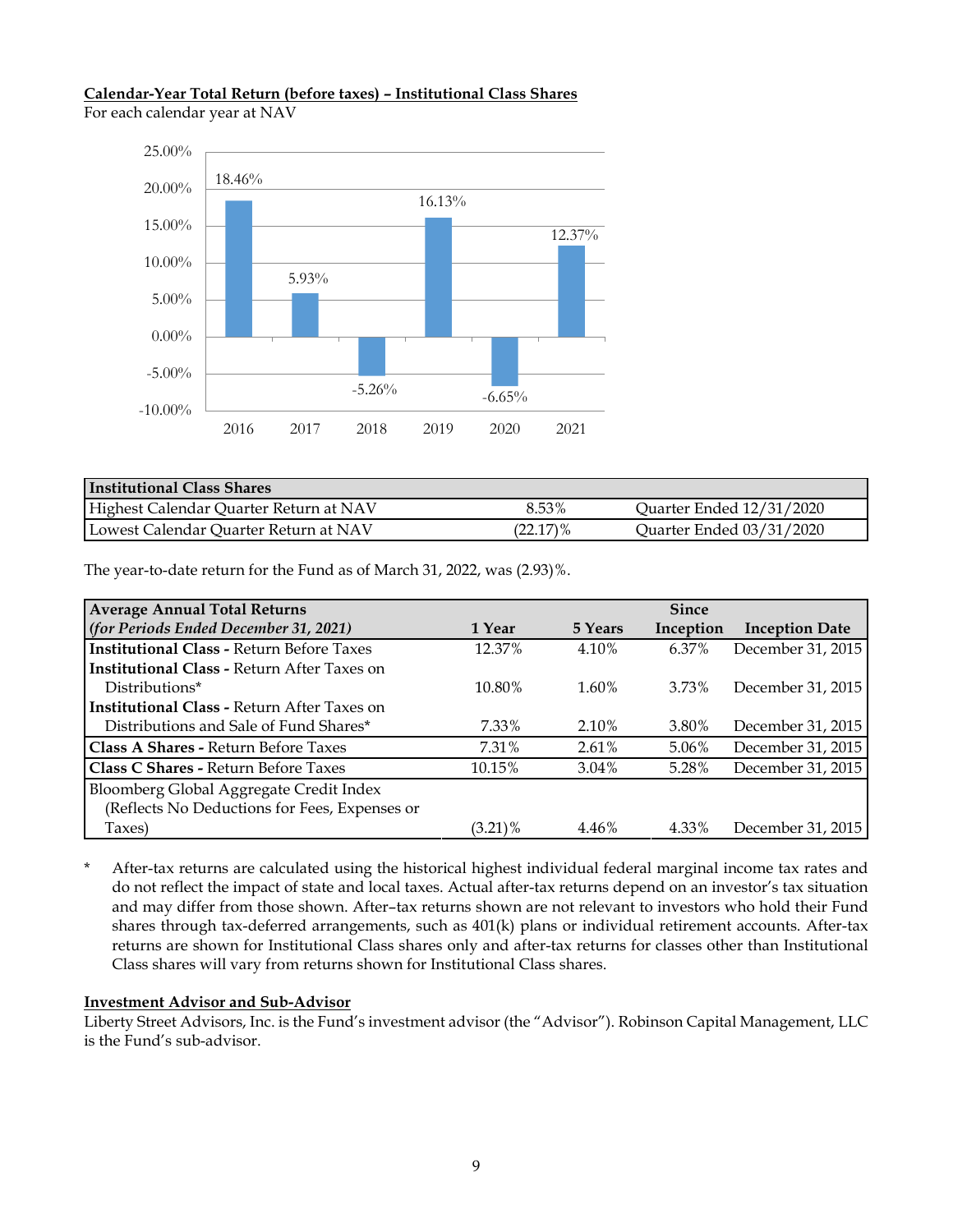### **Portfolio Managers**

James Robinson, Chief Executive Officer and Chief Investment Officer, and Jonathan Browne, Director and Portfolio Manager, are jointly and primarily responsible for the day-to-day management of the Fund's portfolio. Mr. Robinson has been portfolio manager of the Fund since its inception on December 31, 2015, and Mr. Browne has been portfolio manager of the Fund since May 1, 2020.

### **Purchase and Sale of Fund Shares**

Currently, Class T Shares are not available for purchase. To purchase shares of the Fund, you must invest at least the minimum amount.

|                                                   | To Open             | To Add to           |
|---------------------------------------------------|---------------------|---------------------|
| <b>Minimum Investments</b>                        | <b>Your Account</b> | <b>Your Account</b> |
| Class A Shares, Class C Shares and Class T Shares |                     |                     |
| <b>Standard Accounts</b>                          | \$2,500             | \$100               |
| Traditional and Roth IRA Accounts                 | \$2,500             | \$100               |
| Accounts with Systematic Investment Plans         | \$2,500             | \$100               |
| Qualified Retirement Plans                        | \$2,500             | \$100               |
| <b>Institutional Class Shares</b>                 |                     |                     |
| All Accounts                                      | \$1,000,000         | \$100,000           |

Fund shares are redeemable on any business day the New York Stock Exchange (the "NYSE") is open for business by written request or by telephone.

### **Tax Information**

The Fund's distributions are generally taxable, and will ordinarily be taxed as ordinary income, qualified dividend income or capital gains, unless you are investing through a tax-deferred arrangement, such as a 401(k) plan or an individual retirement account. Shareholders investing through such tax-deferred arrangements may be taxed later upon withdrawal of monies from those arrangements. Although the Fund expects that a significant portion of its distributions will be treated as ordinary income, qualified dividend income or capital gains, no assurance can be given in this regard. Portions of distributions may also be considered tax-deferred returns of capital.

#### **Payments to Broker-Dealers and Other Financial Intermediaries**

If you purchase shares of the Fund through a broker-dealer or other financial intermediary (such as a bank), the Fund and its related companies (including the Advisor) may pay the intermediary for the sale of Fund shares and related services. These payments may create a conflict of interest by influencing the broker-dealer or other intermediary to recommend the Fund over another investment. Ask your financial advisor or visit your financial intermediary's website for more information.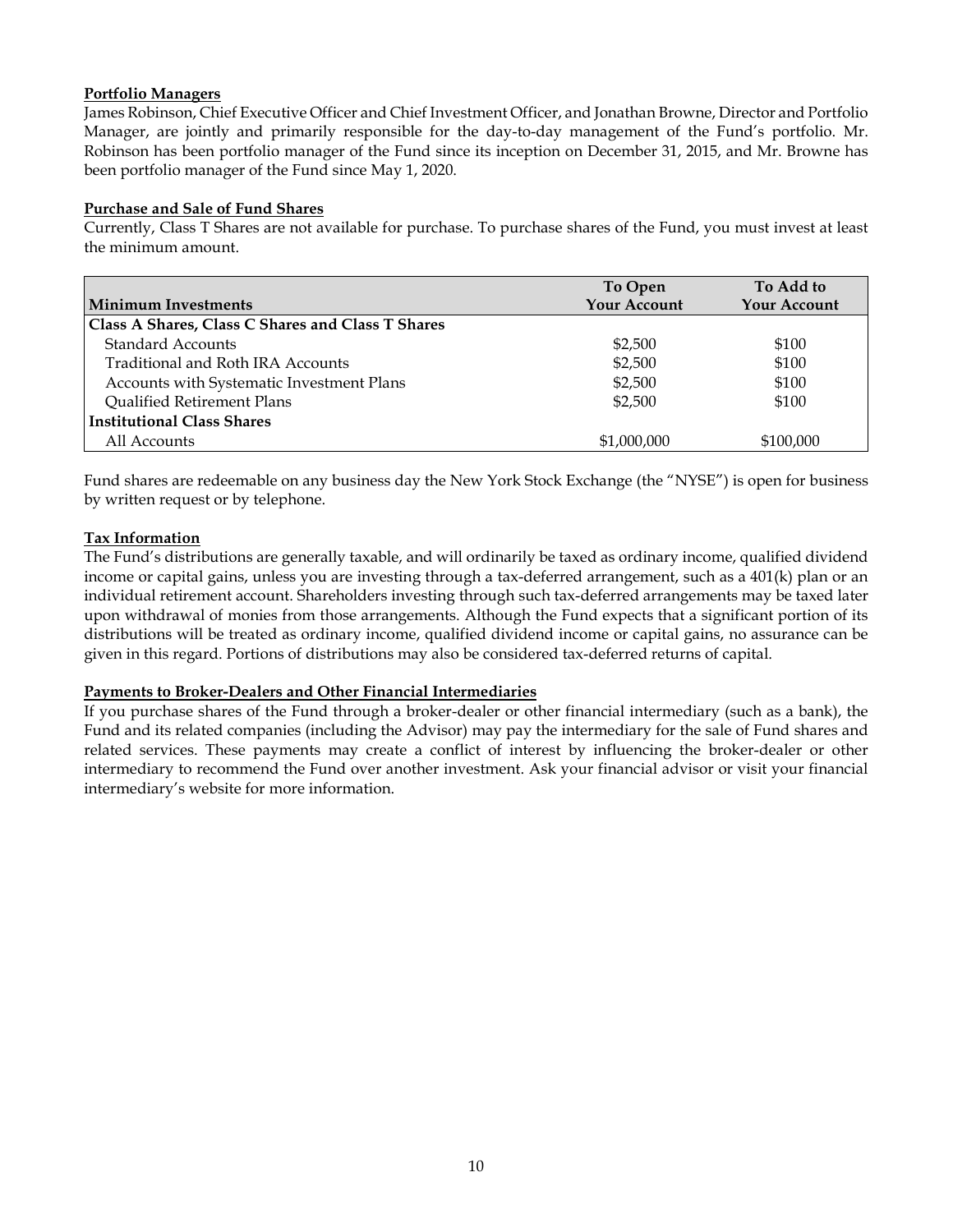#### <span id="page-12-0"></span>**MORE ABOUT THE FUND'S INVESTMENT OBJECTIVE, PRINCIPAL INVESTMENT STRATEGIES AND RISKS**

#### **Investment Objective**

The investment objective of the Robinson Opportunistic Income Fund is to seek total return with an emphasis on providing current income. There is no assurance that the Fund will achieve its investment objective.

The Fund's investment objective is not fundamental and may be changed by the Board of Trustees without shareholder approval, upon at least 60 days' prior written notice to shareholders. The Fund's investment strategies and policies may be changed from time to time without shareholder approval or prior written notice, unless specifically stated otherwise in this Prospectus or the SAI.

#### **Principal Investment Strategies**

Under normal market conditions, the Fund pursues its investment objective by investing primarily in publicly traded closed-end registered investment companies ("closed-end funds" or "CEFs") which are income-producing securities due to the CEFs' underlying holdings, such as senior bank loans, corporate bonds and preferred/convertible equities which generate income. In addition, when, in the opinion of the Sub-Advisor, the risk/ reward profile for CEF portfolio securities appears unfavorable, or when CEF price valuations are not attractive, the Fund may purchase shares of Mutual Funds or ETFs that invest primarily in income-producing securities, or ETNs. ETNs are unsecured debt securities issued by a bank that are linked to the total return of a market index. The Fund may also invest in ETNs, ETFs or Mutual Funds as "placeholders" for asset classes in which the Sub-Advisor seeks to invest but has yet to identify attractive CEFs. The CEFs, ETFs and Mutual Funds in which the Fund invests invest primarily in below investment grade securities (also referred to as "junk bonds"), with an average rating of B+ to BB by Standard & Poor's or B1 to Ba2 by Moody's. The Fund does not require a minimum or maximum average maturity for the underlying holdings in the CEFs, ETFs or Mutual Funds in which the Fund invests. The ETNs in which the Fund may invest will primarily provide exposure to indices or asset classes in which the Fund would otherwise invest through CEFs, ETFs or Mutual Funds. To enhance the portfolio's total return, the Fund may also invest in SPACs which, in the opinion of the Sub-advisor, are trading at a discount to intrinsic value. SPACs are collective investment structures that pool funds in order to seek potential acquisition or merger opportunities, typically acquisitions of private companies. The Fund expects to invest in SPACs prior to announced mergers or acquisitions, as applicable. Although the size of the Fund's total investments in SPACs will fluctuate based on market conditions and the views of the Sub-Advisor, the Fund generally does not intend to invest more than 45% of its net assets in SPACs. The Fund may invest in stock, warrants, and other securities of SPACs or similar special purpose entities. In addition, the Fund will implement tactical trading strategies, as described further below, to attempt to enhance the portfolio's total return or to mitigate against certain risks. The Fund may utilize carefully weighted long and short ETFs, ETNs, options, futures and credit default swap positions to attempt to mitigate against equity, interest rate, credit, currency and volatility risks. Certain of the Fund's investments including options, futures and short sales, will give rise for a form of leverage. In addition, the CEFs, Mutual Funds and ETFs in which the Fund invests may be leveraged as a result of borrowing or other investment techniques.

The Sub-Advisor's portfolio construction process involves using proprietary real-time models to first analyze and rank potential investments to build expected return and risk profiles. The Sub-Advisor then uses value oriented analysis to weigh the costs and benefits of the potential investments, and quantify the potential investments' exposure to various risks.

The Sub-Advisor seeks to select CEFs that trade at discounts to the true market values of the CEFs' underlying holdings by identifying quantifiable (or "rational") factors that could contribute to a deviation between a CEF's market capitalization (*i.e.,* the aggregate market price of its total outstanding shares) and the true market value of the assets the CEF holds. Such factors include the CEF's historical performance, fund expenses, dividend distribution yield, unrealized capital gains, investor trading to harvest short term losses, cost and use of leverage, liquidity, and governance. The Sub-Advisor's proprietary valuation model seeks to quantify each of these factors and adds them to (or if the factors have a negative impact, subtracts them from) a CEF's underlying market value. The resulting valuation is what the Sub-Advisor considers the fair market value for the CEF. The Sub-Advisor then compares the CEF's calculated fair market value per fund share to the actual price at which the CEF's shares are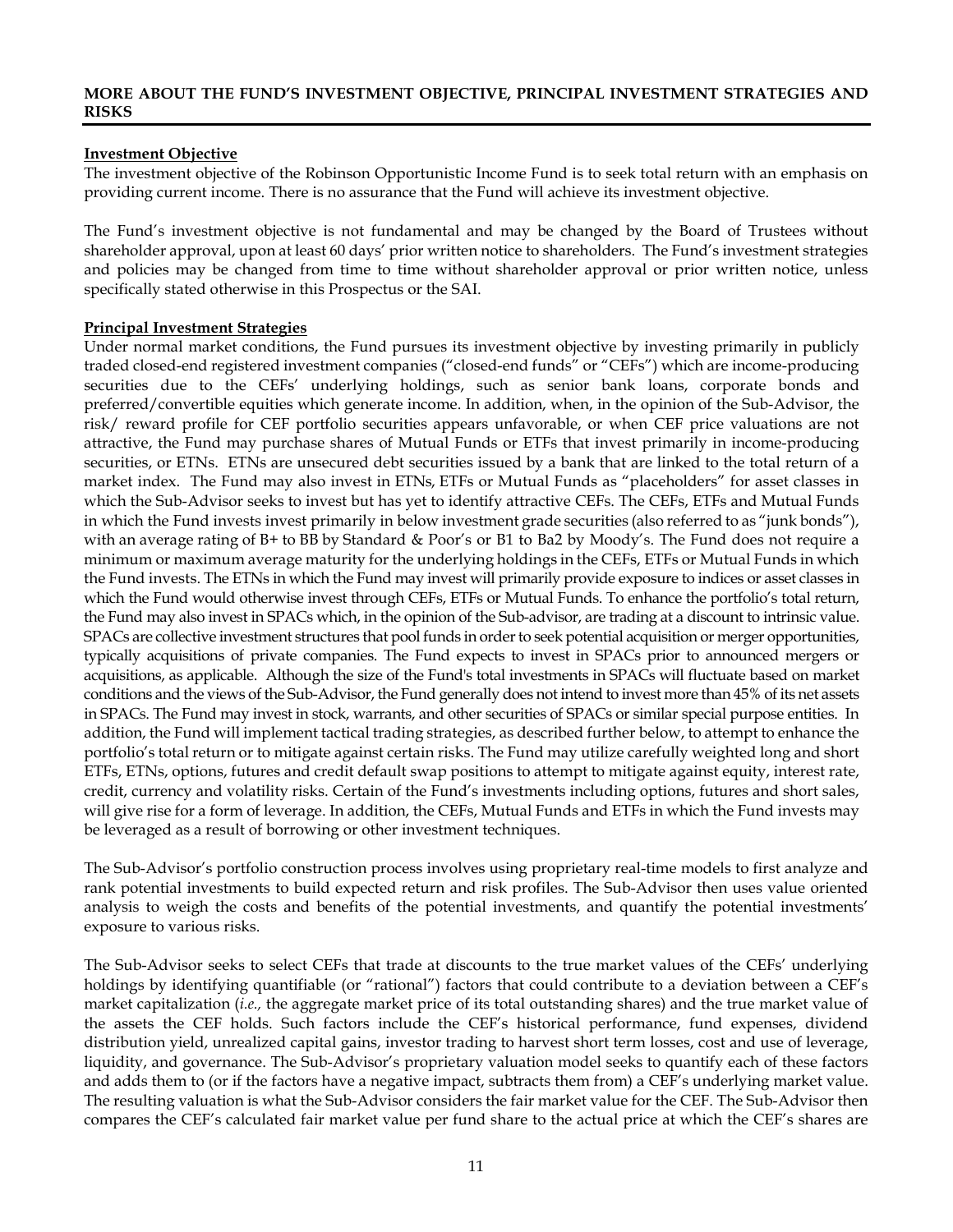currently trading. The Sub-Advisor believes that any difference can be attributed to "irrational" explanations. If the Sub-Advisor's determination of a CEF's fair market value is greater than the CEF's actual market price, the Sub-Advisor considers the difference to be the CEF's discount. Conversely, if the Sub-Advisor's determination of a CEF's fair market value is lower than the actual market price, the Sub-Advisor considers the difference to be the CEF's premium.

The Sub-Advisor then analyzes the data according to its own proprietary model to determine a rating of the discount or premium. The analysis includes how under/overvalued a CEF is relative to its history, how under/overvalued a CEF is relative to other CEFs in the same asset class, how under/overvalued the asset class is relative to its history, and how under/overvalued the asset class is to other asset classes.

The Sub-Advisor may utilize a number of tactical trading strategies to seek to unlock its estimate of the value of the premiums/discounts in the CEFs. These include:

- *Rotation*—The Sub-Advisor seeks to rotate Fund portfolio holdings so that the Fund holds CEFs the Sub-Advisor believes are the most undervalued. This regular rotation seeks to capture (or "monetize") the improvements in the CEFs that are no longer the most undervalued while simultaneously repositioning the Fund's portfolio for potential gains with regard to future monetization opportunities.
- *Short Sales* The Sub-Advisor may short sell those CEFs that it considers the most overvalued.
- *Opportunistic Trading* The Sub-Advisor engages in real-time tracking of CEFs to take advantage of temporary price dislocations, which occur almost daily, due to buyers or sellers of large positions of particular CEFs which the Sub-Advisor believes have not taken a thoughtful approach.
- *Tender Offers*—The Sub-Advisor seeks to take advantage of tender offers for CEF shares which are designed to support the CEFs' share prices. The participation rates in such tender offers may be low, and thus may present trading opportunities for the Fund.
- *Mergers* CEFs may periodically merge two or more funds in the same asset class to reduce the overall combined discount of the CEFs. The relative discounts between CEFs in a proposed merger may present arbitrage opportunities (e.g., an opportunity to buy the CEF with the bigger discount and/or short the CEF with the smaller discount).
- *Paired Trades*—Undervalued CEFs and overvalued CEFs may present opportunities for the Sub-Advisor to buy the undervalued CEF and pair it with a short position in another CEF.
- *Tax-Related Rebalancing Trades*—CEFs often experience seasonal selling pressures as investors may sell at a loss to offset gains for tax purposes. This event can lead to a widening of discounts and trading opportunities for the Fund.

With regard to SPACs, the Sub-advisor expects to focus on the common equity of SPACs that are trading at a discount, or below the Sub-advisor's calculated intrinsic value. The Sub-advisor uses a proprietary model to analyze and rank SPACs. Factors considered include the historic performance of the SPAC management team, targeted industries for an acquisition, time remaining to complete a transaction, and value of the SPAC's warrants, which are typically attached to the SPAC. The Sub-advisor expects to engage in opportunistic trading of SPACs to take advantage of temporary price dislocations.

The Sub-Advisor may invest Fund assets in long positions in ETNs, ETFs or Mutual Funds when in its opinion, CEF price valuations are not attractive, the risk/reward profile for CEFs appears unfavorable, or as "placeholders" for asset classes in which the Sub-Advisor seeks to invest but has yet to identify attractive CEFs. The Fund will invest in those ETFs, Mutual Funds, and/or ETNs that the Sub-Advisor believes offer the most attractive diversification and liquidity characteristics for the asset class. The analysis of ETNs requires additional credit analysis to assure the solvency of the issuer.

To attempt to hedge against equity, interest rate, credit, currency and volatility risks, the Sub-Advisor may seek opportunities arising from what it believes are distortions in the relative valuations of equity, debt and convertible securities. Individual asset classes may become over- or under-valued relative to other asset classes over time. To execute this strategy, the Fund may buy one class of securities, while taking a short position in another class of securities. The Fund may utilize carefully weighted long and short ETFs, ETNs, options, futures and credit default swap positions in connection with this strategy.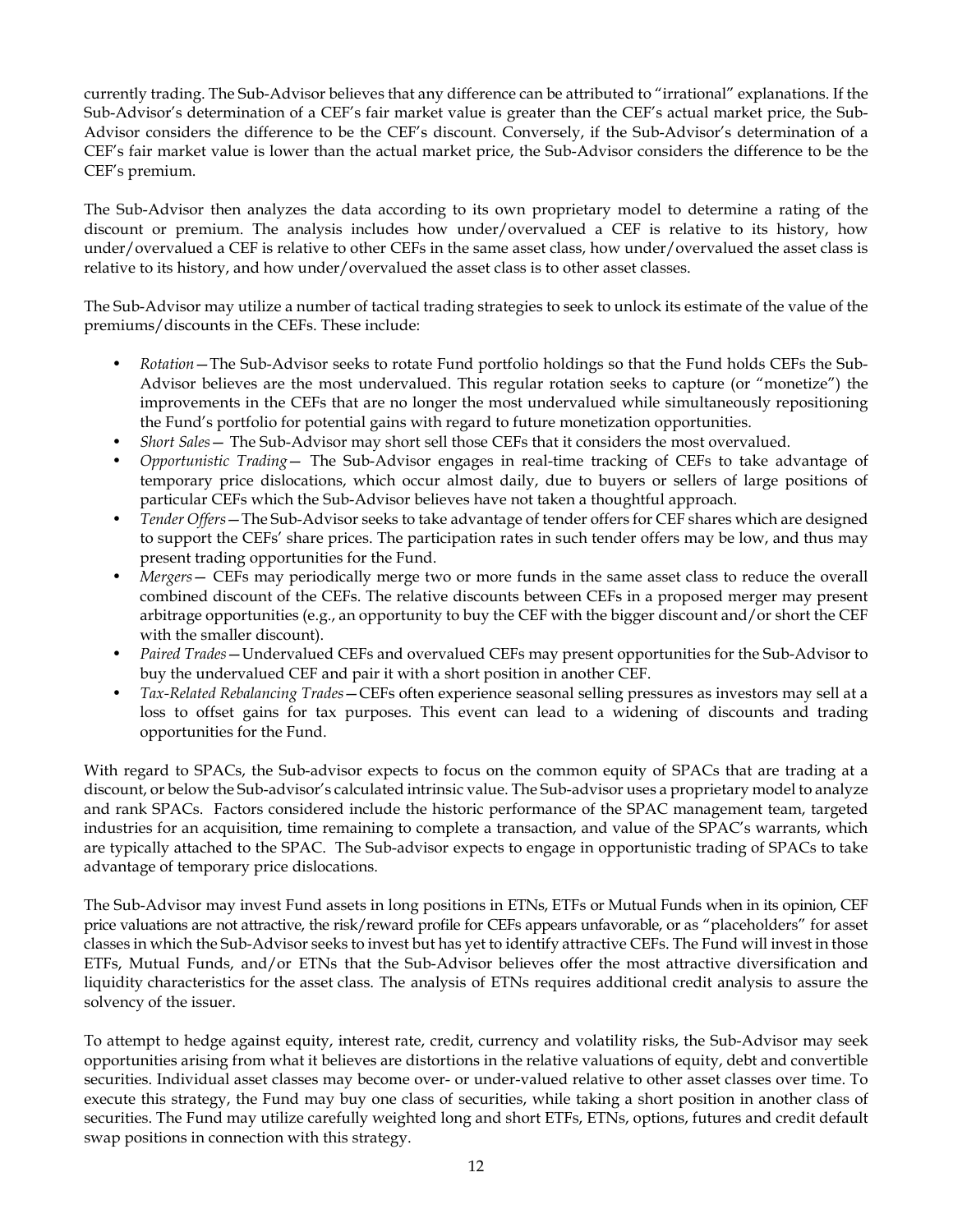The Fund's investments in shares of other registered investment companies including CEFs, ETFs, and Mutual Funds are subject to certain restrictions. Additional information regarding these restrictions is set forth in the Fund's Statement of Additional Information (SAI).

**Cash and Temporary Defensive Positions.** The Fund generally holds a portion of its assets in cash or high quality, short-term debt obligations and money market instruments for reserves to cover redemptions and unanticipated expenses. In addition, when the risk/reward profile for portfolio securities appears unfavorable, or when the Sub-Advisor believes price valuations are not attractive, the Sub-Advisor may, but is not required to, allow the Fund's cash position to increase rather than purchase securities that fail to meet its investment criteria. In addition, there may be times when the Sub-Advisor may, but is not required to, respond to adverse market, economic, political or other considerations by causing the Fund's cash position to increase, and may invest up to 100% of the Fund's assets in high quality, short-term debt securities or other defensive investments for temporary defensive purposes. During temporary defensive periods, the Fund may not be able to achieve its investment objective and, instead, may focus on preserving its assets or mitigating risks. To the extent the Fund uses a money market fund for investment of cash, there will be some duplication of expenses because the Fund would bear its pro rata portion of such money market fund's advisory fees and operational expenses.

**Reflow Liquidity Program**. The Fund may participate in the ReFlow liquidity program, which is designed to provide an alternative liquidity source for mutual funds experiencing net redemptions of their shares. Pursuant to the program, ReFlow Fund, LLC ("ReFlow") provides participating mutual funds with a source of cash to meet net shareholder redemptions by standing ready each business day to purchase fund shares up to the value of the net shares redeemed by other shareholders that are to settle the next business day. Following purchases of fund shares, ReFlow then generally redeems those shares when the fund experiences net sales, at the end of a maximum holding period determined by ReFlow (currently 28 days) or at other times at ReFlow's discretion. While ReFlow holds fund shares, it will have the same rights and privileges with respect to those shares as any other shareholder. For use of the ReFlow service, a fund pays a fee to ReFlow each time it purchases fund shares, calculated by applying to the purchase amount a fee rate determined through an automated daily auction among participating mutual funds. The current minimum fee rate is 0.20% of the value of the fund shares purchased by ReFlow although the fund may submit a bid at a higher fee rate if it determines that doing so is in the best interest of fund shareholders. Such fee is allocated among a fund's share classes based on relative net assets. ReFlow's purchases of fund shares through the liquidity program are made on an investment-blind basis without regard to the fund's objective, policies or anticipated performance. In accordance with federal securities laws, ReFlow is prohibited from acquiring more than 3% of the outstanding voting securities of a fund. ReFlow will purchase Institutional Class Shares of the Fund at net asset value and will not be subject to any investment minimum applicable to such shares. ReFlow will periodically redeem its entire share position in the Fund. Investments in the Fund by ReFlow in connection with the ReFlow liquidity program are not subject to the market timing limitation described in "Limitations on Frequent Purchases and Redemptions" below. The Advisor and Sub-Advisor believe that the program assists in stabilizing the Fund's net assets to the benefit of the Fund and its shareholders. To the extent the Fund's net assets do not decline, the Advisor and Sub-Advisor may also benefit.

## **Principal Risks of Investing**

The Fund's principal risks are set forth below. Before you decide whether to invest in the Fund, carefully consider these risk factors and special considerations associated with investing in the Fund, which may cause investors to lose money.

• *Market Risk.* The market price of a security or instrument may decline, sometimes rapidly or unpredictably, due to general market conditions that are not specifically related to a particular issuer, company, or asset class, such as real or perceived adverse economic or political conditions throughout the world, changes in the general outlook for individual consumers and borrowers, credit markets and corporate earnings, changes in interest or currency rates, or adverse investor sentiment generally. The market value of a security or instrument also may decline because of factors that affect a particular issuer, borrower, industry or industries, such as increased unemployment, declining wages and property values, labor shortages or increased production costs and competitive conditions within an industry. In addition, local, regional or global events such as war, acts of terrorism, the spread of infectious illness or other public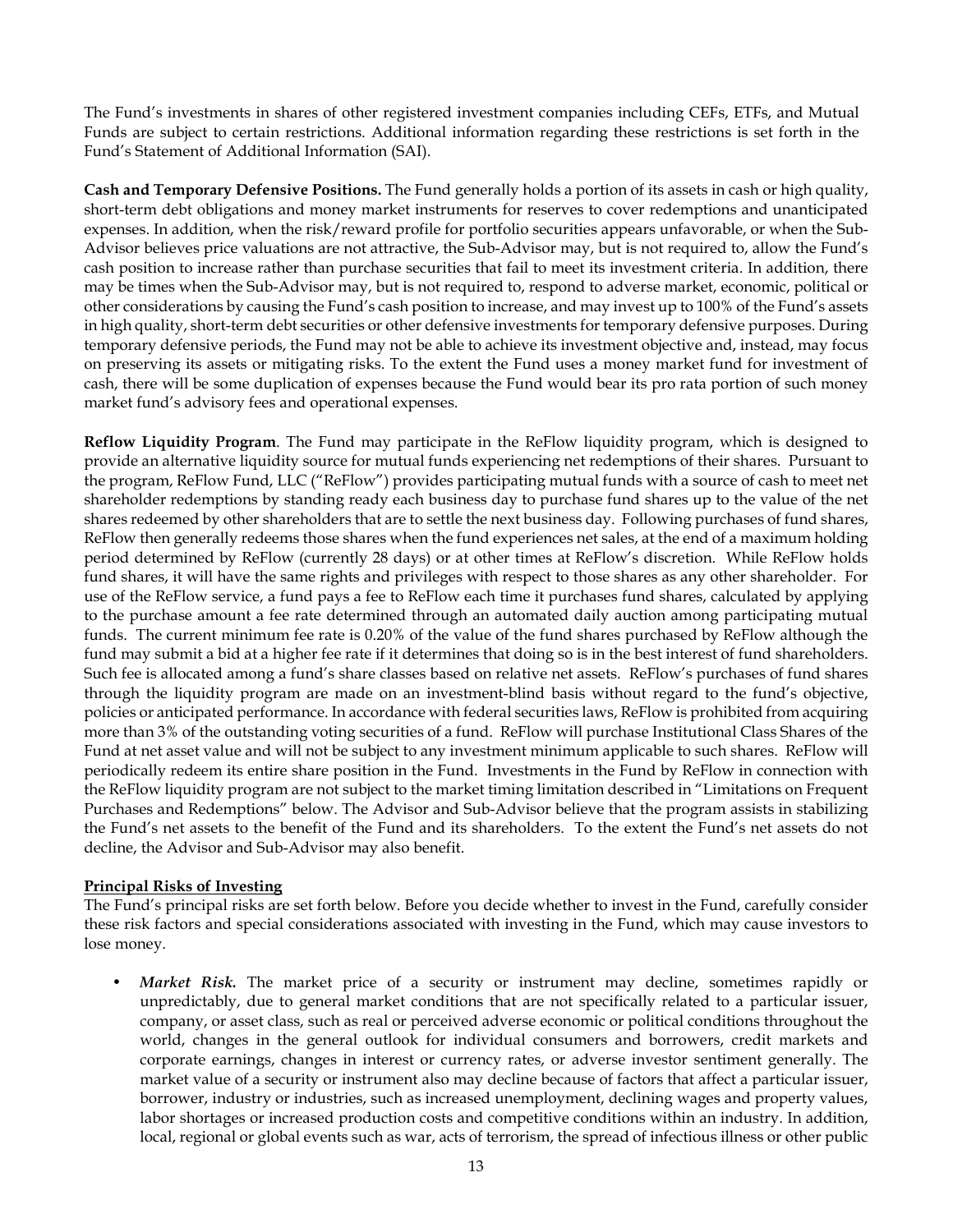health issues, or other events could have a significant impact on a security or instrument. For example, the financial crisis that began in 2007 caused a significant decline in the value and liquidity of many securities; in particular, the values of some sovereign debt and of securities of issuers that invest in sovereign debt and related investments fell, credit became more scarce worldwide and there was significant uncertainty in the markets. More recently, Russia's invasion of Ukraine and the COVID-19 pandemic have negatively affected the worldwide economy, as well as the economies of individual countries, the financial health of individual companies and the market in general in significant and unforeseen ways. Such environments could make identifying investment risks and opportunities especially difficult for the Sub-Advisor. In response to these crises, the United States and other governments have taken steps to support financial markets. The withdrawal of this support or failure of efforts in response to a crisis could negatively affect financial markets generally as well as the value and liquidity of certain securities. In addition, policy and legislative changes in the United States and in other countries are changing many aspects of financial regulation. The impact of these changes on the markets, and the practical implications for market participants, may not be fully known for some time.

- *Fixed Income Securities Risk.* The underlying CEFs, Mutual Funds and ETFs in which the Fund invests invest primarily in fixed income securities. The prices of fixed income securities respond to economic developments, particularly interest rate changes, as well as to changes in an issuer's credit rating or market perceptions about the creditworthiness of an issuer. Prices of fixed income securities tend to move inversely with changes in interest rates. Generally fixed income securities decrease in value if interest rates rise and increase in value if interest rates fall, with lower rated securities more volatile than higher rated securities. The longer the effective maturity and duration of a CEF's, Mutual Fund's and ETF's portfolio, the more the CEF's, Mutual Fund's and ETF's share price is likely to react to changes in interest rates. (Duration is a weighted measure of the length of time required to receive the present value of future payments, both interest and principal, from a fixed income security.) Some fixed income securities give the issuer the option to call, or redeem, the securities before their maturity dates. If an issuer calls its security during a time of declining interest rates, the CEF, Mutual Fund or ETF might have to reinvest the proceeds in an investment offering a lower yield, and therefore might not benefit from any increase in value of the security as a result of declining interest rates. During periods of market illiquidity or rising interest rates, prices of callable issues are subject to increased price fluctuation. In addition, a CEF, Mutual Fund or ETF may be subject to extension risk, which occurs during a rising interest rate environment because certain obligations may be paid off by an issuer more slowly than anticipated, causing the value of those securities held by the CEF, Mutual Fund or ETF to fall.
- *High Yield ("Junk") Bond Risk***.** The CEFs, Mutual Funds and ETFs in which the Fund invests invest primarily in high yield bonds. High yield bonds (often called "junk bonds") are speculative, involve greater risks of default or downgrade and are more volatile and tend to be less liquid than investment-grade securities. High yield bonds involve a greater risk of price declines than investment-grade securities due to actual or perceived changes in an issuer's creditworthiness. Companies issuing high yield fixed-income securities are less financially strong, are more likely to encounter financial difficulties, and are more vulnerable to adverse market events and negative sentiments than companies with higher credit ratings. These factors could affect such companies' abilities to make interest and principal payments and ultimately could cause such companies to stop making interest and/or principal payments. In such cases, payments on the securities may never resume, which would result in the securities owned by the Fund becoming worthless. The market prices of junk bonds are generally less sensitive to interest rate changes than higher rated investments, but more sensitive to adverse economic or political changes or individual developments specific to the issuer.
- *CEFs Risk.* The Fund invests in shares of CEFs. A CEF is a pooled investment vehicle that is registered under the 1940 Act and whose shares are listed and traded on U.S. national securities exchanges. Investments in CEFs are subject to various risks, including reliance on management's ability to meet a CEF's investment objective and to manage a CEF's portfolio, and fluctuation in the market value of a CEF's shares compared to the changes in the value of the underlying securities that the CEF owns. In addition, the Fund bears a pro rata share of the management fees and expenses of each underlying CEF in addition to the Fund's management fees and expenses, which results in Fund's shareholders being subject to higher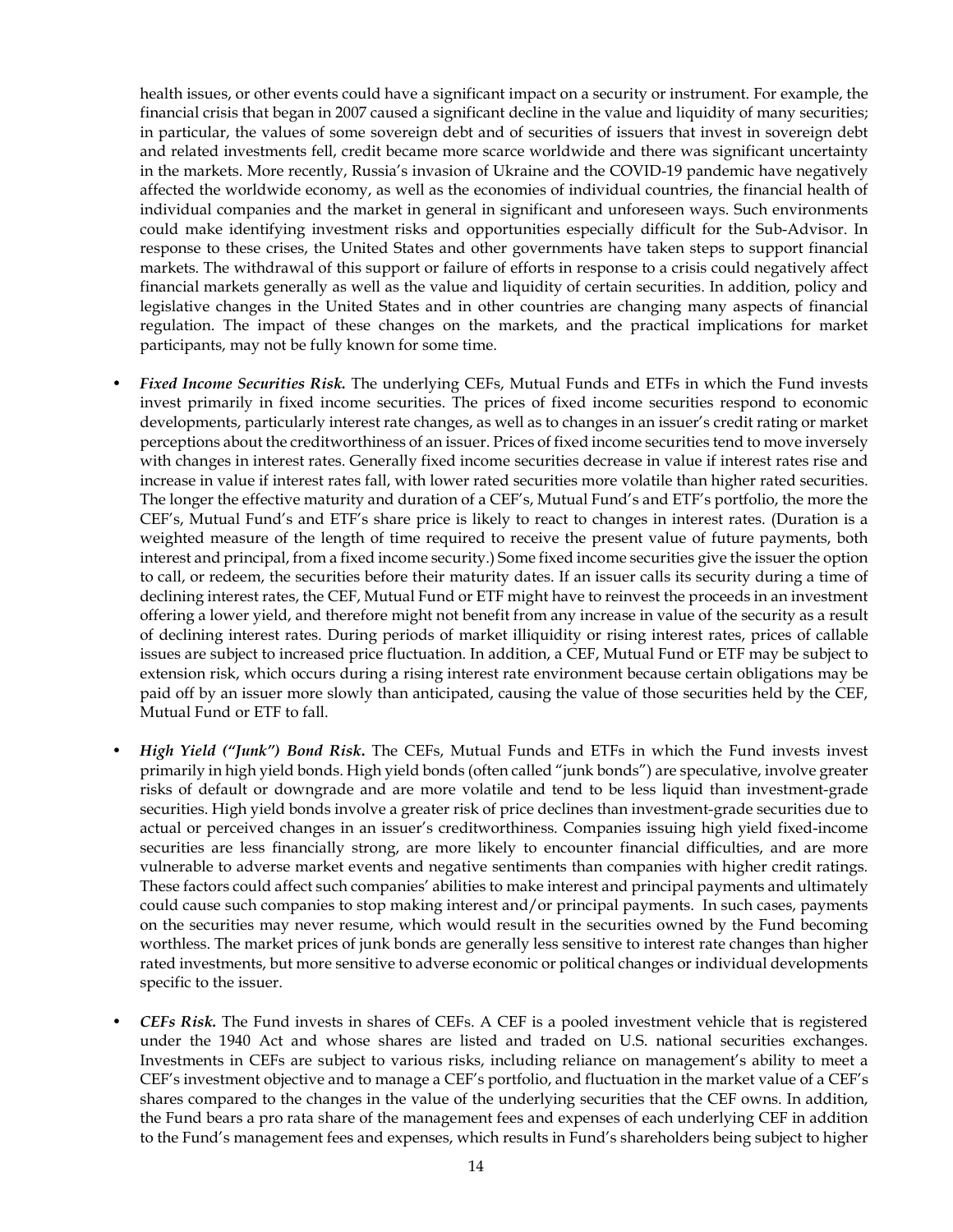expenses than if they invested directly in the CEFs. There can be no guarantee that shares of a CEF held by the Fund will not trade at a persistent and ongoing discount.

- *COVID-19 Related Market Events.* The pandemic of the novel coronavirus respiratory disease designated COVID-19 has resulted in extreme volatility in the financial markets, a domestic and global economic downturn, severe losses, particularly to some sectors of the economy and individual issuers, and reduced liquidity of many instruments. There have also been significant disruptions to business operations, including business closures; strained healthcare systems; disruptions to supply chains and employee availability; large fluctuations in consumer demand; restrictions on travel; and widespread uncertainty regarding the duration and long-term effects of the pandemic. The pandemic may result in domestic and foreign political and social instability, damage to diplomatic and international trade relations, and continued volatility and/or decreased liquidity in the securities markets. These conditions may continue for an extended period of time, or worsen. The pandemic may result in a sustained domestic or global economic downturn or recession. Health crises such as the COVID-19 pandemic may exacerbate other preexisting political, social, and economic risks. Developing or emerging market countries may be more adversely impacted. The ultimate economic fallout from the pandemic, and the long-term impact on economies, markets, industries and individual issuers, are not yet fully known. Governments and central banks, including the Federal Reserve in the United States, are taking extraordinary and unprecedented actions to support local and global economies and the financial markets in response to the COVID-19 pandemic, including by pushing interest rates to very low levels. This and other government intervention into the economy and financial markets to address the pandemic may not work as intended, particularly if the efforts are perceived by investors as being unlikely to achieve the desired results. Government actions to mitigate the economic impact of the pandemic have resulted in large expansion of government deficits and debt, the long-term consequences of which are not known. Rates of inflation have also recently risen, which could adversely affect economies and markets. The COVID-19 pandemic could continue to adversely affect the value and liquidity of the Fund's investments, impair the Fund's ability to satisfy redemption requests, and negatively impact the Fund's performance. In addition, the COVID-19 pandemic, and measures taken to mitigate its effects, could result in disruptions to the services provided to the Fund by its service providers. Other market events like the COVID-19 pandemic may cause similar disruptions and effects.
- *Management and Strategy Risk.* The evaluation and selection of the Fund's investments depend on the judgment of the Sub-Advisor about the quality, relative yield, value or market trends affecting a particular security, issuer, sector or region, which may prove to be incorrect. Investment strategies employed by the Sub-Advisor in selecting investments for the Fund may not result in an increase in the value of your investment or in overall performance equal to that of other investments.
- *Short Sales Risk.* The Fund and the CEFs, Mutual Funds and ETFs held by the Fund may sell securities short. In connection with a short sale of a security or other instrument, the Fund is subject to the risk that instead of declining, the price of the security or other instrument sold short will rise. If the price of the security or other instrument sold short increases between the date of the short sale and the date on which the Fund replaces the security or other instrument borrowed to make the short sale, the Fund will experience a loss, which is theoretically unlimited since there is a theoretically unlimited potential for the market price of a security or other instrument sold short to increase. By investing the proceeds received from selling securities short, the Fund is employing leverage, which creates special risks. Furthermore, until the Fund replaces a security borrowed, or sold short, it must pay to the lender amounts equal to any dividends that accrue during the period of the short sale. In addition, the Fund will incur certain transaction fees associated with short selling.
- *Derivatives Risk.* The Fund and the CEFs, Mutual Funds and ETFs held by the Fund may use derivative instruments. Derivatives include instruments and contracts that are based on and valued in relation to one or more underlying securities, financial benchmarks, indices, or other reference obligations or measures of value. Major types of derivatives include futures, options, swaps and forward contracts. Using derivatives exposes the Fund to additional or heightened risks, including leverage risk, liquidity risk, valuation risk, market risk, counterparty risk, and credit risk. Derivatives transactions can be highly illiquid and difficult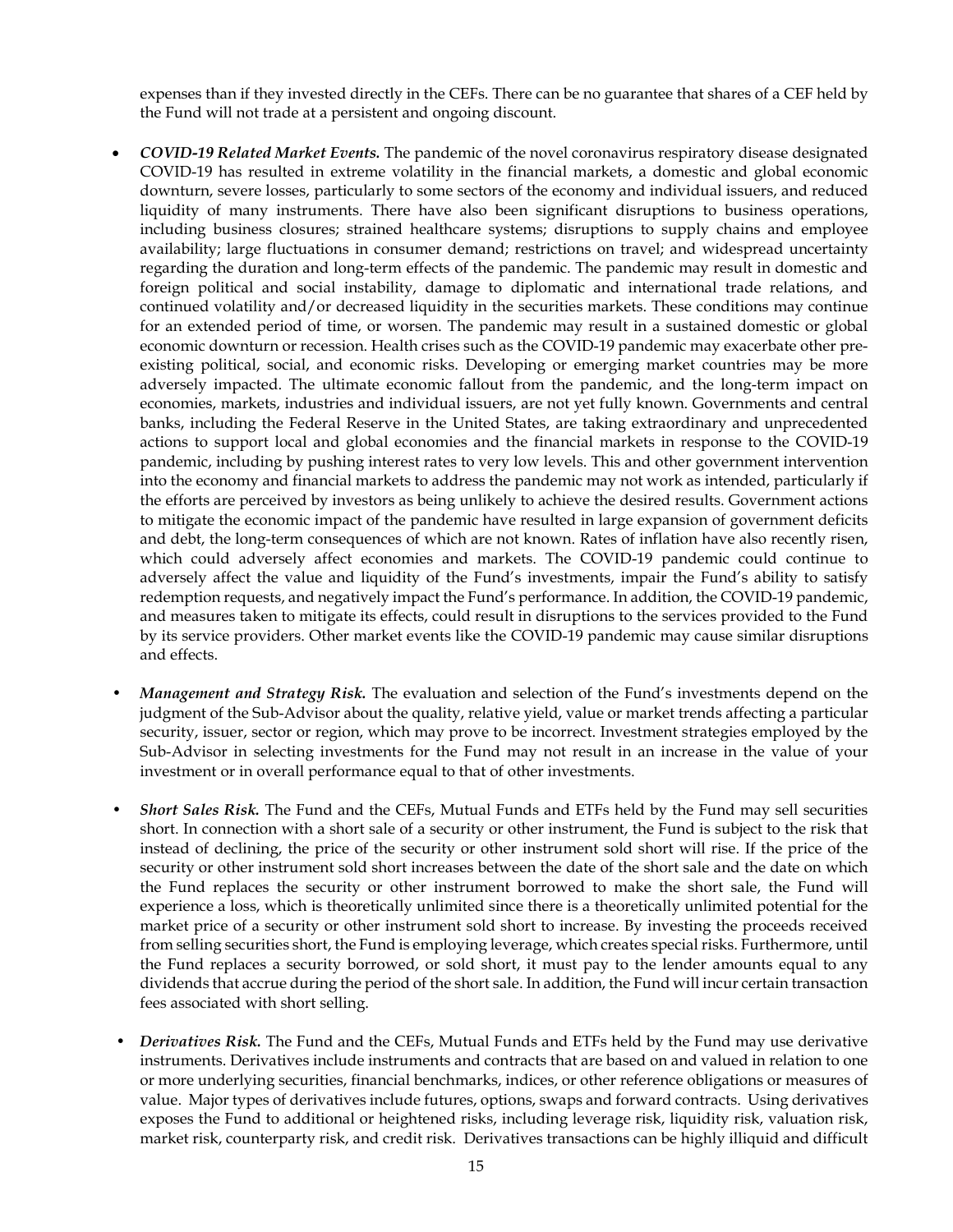to unwind or value, they can increase Fund volatility, and changes in the value of a derivative held by the Fund may not correlate with the value of the underlying instrument or the Fund's other investments. Many of the risks applicable to trading the instruments underlying derivatives are also applicable to derivatives trading. However, derivatives are subject to additional risks such as operational risk (such as documentation issues and settlement issues) and legal risk (such as insufficient documentation, insufficient capacity or authority of a counterparty, and issues with the legality or enforceability of a contract). For derivatives that are required to be cleared by a regulated clearinghouse, other risks may arise from the Fund's relationship with a brokerage firm through which it submits derivatives trades for clearing, including in some cases from other clearing customers of the brokerage firm. The Fund would also be exposed to counterparty risk with respect to the clearinghouse. Financial reform laws have changed many aspects of financial regulation applicable to derivatives. Once implemented, new regulations, including margin, clearing, and trade execution requirements, may make derivatives more costly, may limit their availability, may present different risks or may otherwise adversely affect the value or performance of these instruments. The extent and impact of these regulations are not yet fully known and may not be known for some time. In October 2020, the SEC adopted Rule 18f-4 under the 1940 Act (the "Derivatives Rule"), which may, among other things, limit the Fund's use of derivatives. The Fund will be required to implement and comply with the Derivatives Rule by August 19, 2022. The Derivatives Rule is not expected to affect how the Fund is managed, but it could impose different limits on certain derivatives transactions and short sales entered into by the Fund.

- *Futures Risk.* Use of futures contracts by the Fund or the CEFs, Mutual Funds and ETFs held by the Fund may cause the value of the Fund's shares to be more volatile. The value of a futures contract tends to increase and decrease in correlation with the value of the underlying instrument. Risks of futures contracts may arise from an imperfect correlation between movements in the price of the futures and the price of the underlying instrument. The price of futures can be highly volatile; using them could lower total return, and the potential loss from futures could exceed the Fund's initial investment in such contracts. Futures contracts expose the Fund to leverage and tracking risks because a small investment in futures contracts may produce large losses and futures contracts may not accurately track the underlying securities. A relatively small market movement will have a proportionately larger impact on the funds that the Fund has deposited or will have to deposit with a broker to maintain its futures position. Leverage can lead to large losses as well as gains. While futures contracts are generally liquid instruments, under certain market conditions they may become illiquid. Futures exchanges may impose daily or intraday price change limits and/or limit the volume of trading. Additionally, government regulation may further reduce liquidity through similar trading restrictions. As a result, the Fund may be unable to close out its futures contracts at a time that is advantageous. The Fund's use of U.S. Treasury futures contracts to hedge against interest rates depends on the judgment of the Sub-Advisor, and there is no guarantee that the process used by the Sub-Advisor will be correct.
- *Leveraging Risk***.** The CEFs, Mutual Funds and ETFs in which the Fund invests may be leveraged as a result of borrowing or other investment techniques. As a result, the Fund will be exposed indirectly to leverage through its investment in a CEF, Mutual Fund or ETF that utilizes leverage. An investment in securities of a CEF, Mutual Fund or ETF that uses leverage may expose the Fund to higher volatility in the market value of such securities than would otherwise be the case and the possibility that the Fund's long-term returns on such securities (and, indirectly, the long-term returns of the Fund's shares) will be diminished. Certain Fund transactions, including taking short positions in financial instruments, will give rise to a form of leverage. The use of leverage, such as entering into futures contracts, options, and short sales, may magnify the Fund's gains or losses and make the Fund more volatile. Leverage creates a risk of loss of value on a larger pool of assets than the Fund would otherwise have had, potentially resulting in the loss of all assets. Because many derivatives have a leverage component, adverse changes in the value or level of the underlying instrument can result in a loss substantially greater than the amount invested in the derivative itself. Certain derivatives have the potential for unlimited loss, regardless of the size of the initial investment. The Fund may also have to sell assets at inopportune times to satisfy its obligations in connection with such transactions.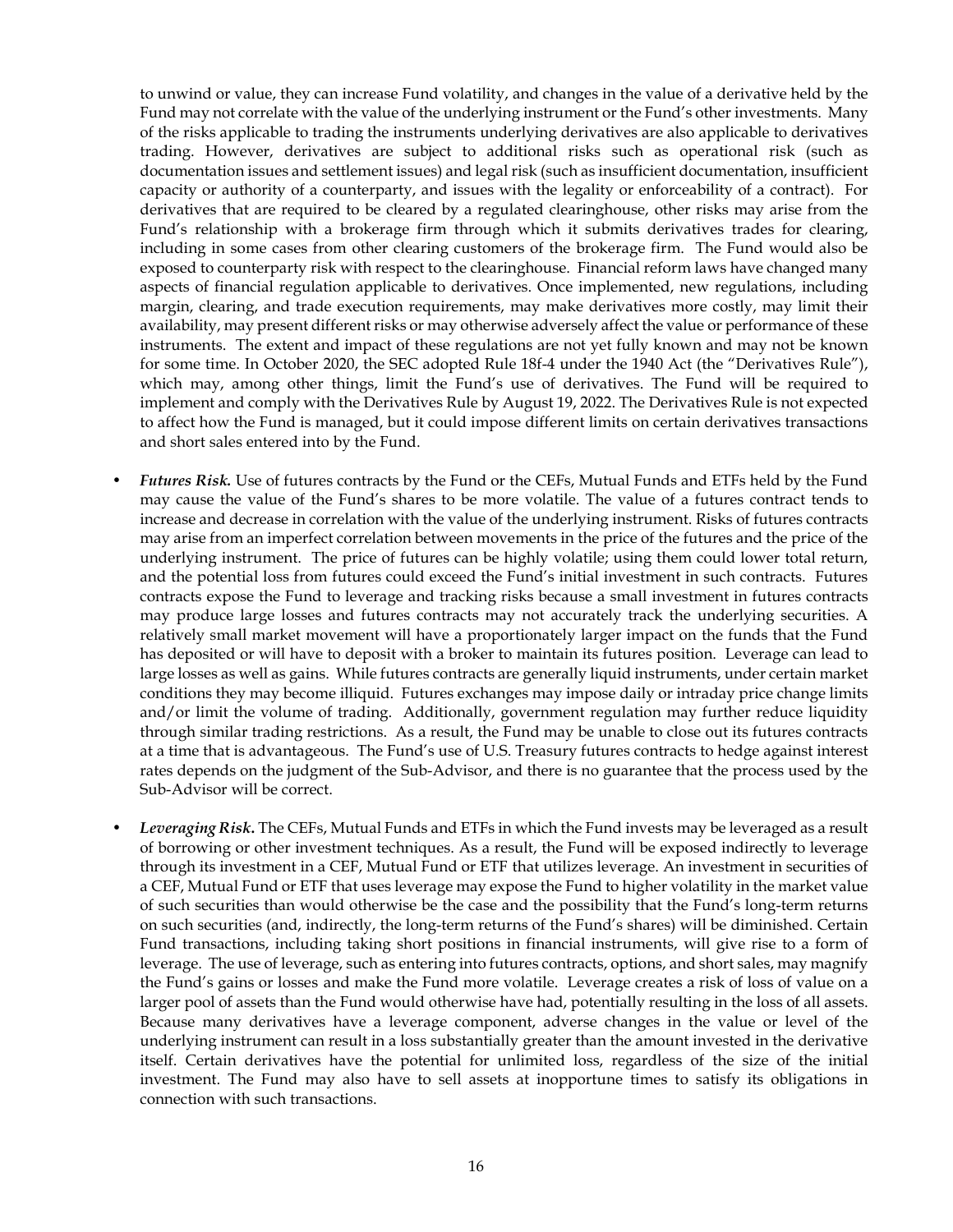- Interest Rate Risk. The underlying CEFs, Mutual Funds and ETFs in which the Fund invests invest primarily in fixed income securities. Changes in interest rates will affect the value of fixed income securities and the Fund's investments in CEFs, Mutual Funds and ETFs that invest in fixed income securities. Interest rates have been and continue to be very low relative to historical levels. It is not possible to predict future levels of interest rates, but given their current low historical levels, it is possible that interest rates could rise in the future. A rise in interest rates could negatively impact the value of the Fund's shares. Interest rate risk is the risk that debt securities will decline in value because of an increase in interest rates. As interest rates rise, the value of certain debt securities held by a CEF, Mutual Fund and ETF is likely to decrease. Debt securities with longer durations tend to be more sensitive to changes in interest rates, usually making them more volatile than securities with shorter durations. Variable and floating rate securities generally are less sensitive to interest rate changes but may decline in value if their interest rates do not rise as much, or as quickly, as interest rates in general. Floating rate and adjustable rate debt securities will not generally increase in value if interest rates decline. When a CEF, Mutual Fund and ETF holds floating or adjustable rate debt securities, a decrease (or, in the case of inverse floating rate securities, an increase) in market interest rates will adversely affect the income received from such securities and the net asset value of the CEF's, Mutual Fund's and ETF's shares.
- *SPACs Risk.* Unless and until an acquisition is completed, a SPAC generally invests its assets (less a portion retained to cover expenses) in U.S. government securities, money market fund securities and cash. To the extent the SPAC is invested in cash or similar securities, this may impact the Fund's ability to meet its investment objective. If an acquisition that meets the requirements for the SPAC is not completed within a pre-established period of time, the invested funds are returned to the entity's shareholders, less certain permitted expenses, and any warrants issued by the SPAC will expire worthless. Therefore, the Fund may suffer a complete loss of its investment in a SPAC's warrants. As SPACs and similar entities generally have no operating history or ongoing business other than seeking acquisitions, the value of their securities is particularly dependent on the ability of the entity's management to identify and complete a profitable acquisition. Certain SPACs may pursue acquisitions only within certain industries or regions, which may increase the volatility of their prices. In addition, certain of these securities, which are typically traded in the over-the-counter market, may be considered illiquid and/or subject to restrictions on resale. An investment in a SPAC is subject to a variety of additional risks, including that (i) any proposed merger or acquisition may be unable to obtain the requisite approval, if any, of SPAC shareholders; (ii) an acquisition or merger, once effected, may prove unsuccessful and an investment in the SPAC may lose value; (iii) the Fund may be delayed in receiving any redemption or liquidation proceeds from a SPAC to which it is entitled; (iv) an investment in a SPAC may be diluted by additional later offerings of interests in the SPAC or by other investors exercising existing rights to purchase shares of the SPAC; (v) only a thinly traded market for shares of or interests in a SPAC may develop, or there may be no market at all, leaving the Fund unable to sell its interest in a SPAC or to sell its interest only at a price below what the Fund believes is the SPAC interest's intrinsic value; and (vi) the values of investments in SPACs may be highly volatile and may depreciate significantly over time.
- *ETF and Mutual Fund Risk.* Investing in ETFs or Mutual Funds will provide the Fund with exposure to the risks of owning the underlying securities the ETFs or Mutual Funds hold. Shares of ETFs typically trade on securities exchanges and may at times trade at a premium or discount to their net asset values. In addition, an ETF or a Mutual Fund, if the Mutual Fund is an index fund, may not replicate exactly the performance of the benchmark index it seeks to track for a number of reasons, including transaction costs incurred by the ETF or Mutual Fund, the temporary unavailability of certain index securities in the secondary market, or discrepancies between the ETF or Mutual Fund and the index with respect to the weighting of securities or the number of securities held. It may be more expensive for the Fund to invest in an ETF or Mutual Fund than to own the portfolio securities of these investment vehicles directly. Investing in ETFs and Mutual Funds, which are investment companies, involves duplication of advisory fees and certain other expenses. The Fund will pay brokerage commissions in connection with the purchase and sale of shares of ETFs.
- *ETN Risk.* The Fund may invest in ETNs, which are debt securities that combine certain aspects of ETFs and bonds. ETNs are not investment companies and thus are not regulated under the 1940 Act. Investing in ETNs exposes the Fund to the credit risks of the issuer. ETNs, like ETFs, are traded on stock exchanges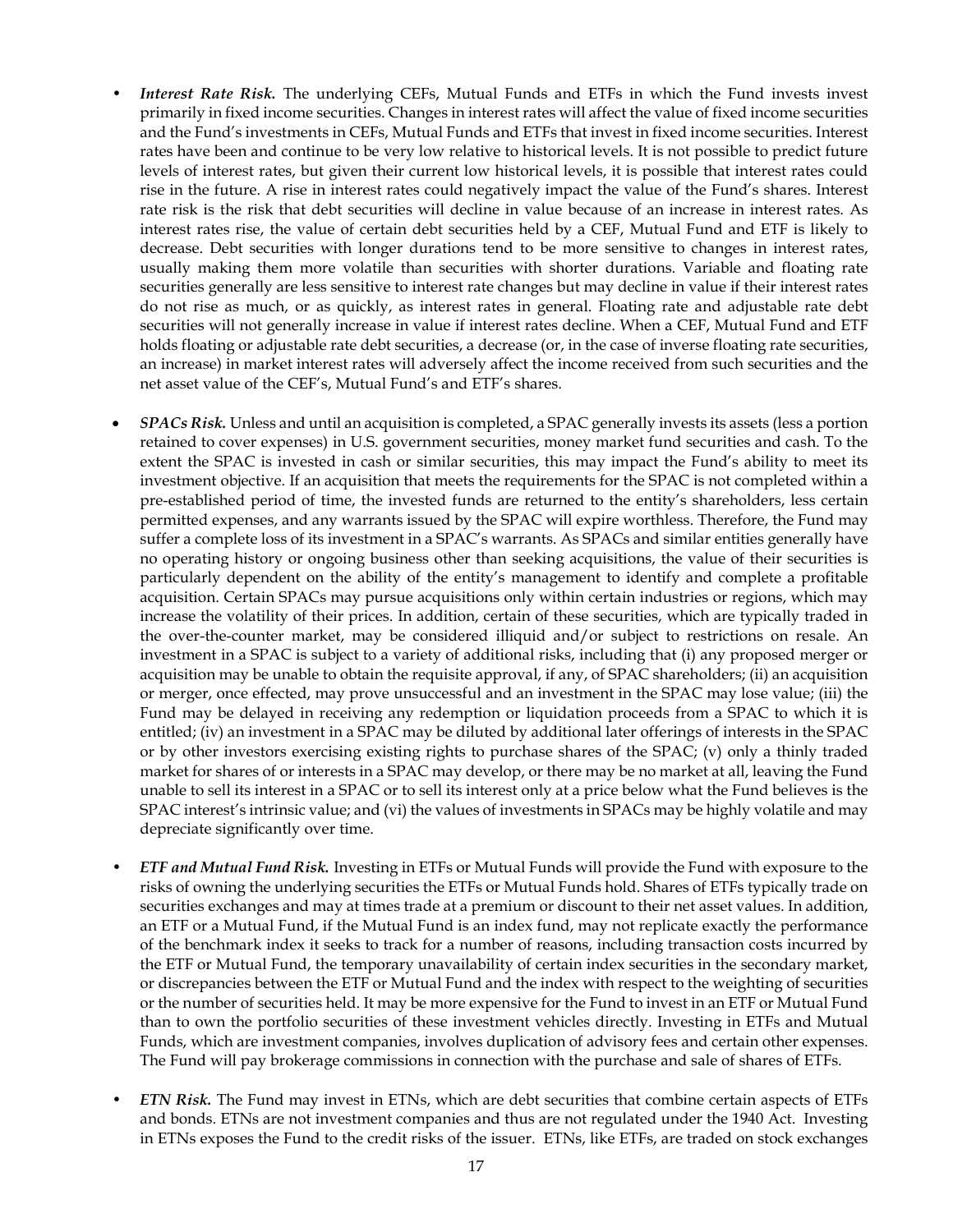and generally track specified market indices, and their value depends on the performance of the underlying index and the credit rating of the issuer. ETNs may be held to maturity, but unlike bonds there are no periodic interest payments and principal is not protected. There may be restrictions on the Fund's right to redeem its investment in an ETN, and there may be limited availability of a secondary market. ETNs may be less liquid despite being traded on exchanges and they may have large bid and ask spreads. ETNs may at times trade at a premium or discount to their indicative value.

- *Tax Risk.* There is no guarantee that all distributions from the Fund to shareholders will be characterized as income for U.S. federal income tax purposes. For example, a portion of the distributions to shareholders may be characterized as return of capital or capital gains due to the nature of the distributions from the underlying CEFs, Mutual Funds and ETFs held by the Fund. Also, the Fund's opportunistic trading strategies may result in a portion of the Fund's distributions to shareholders being characterized as capital gains.
- *Liquidity Risk.* There can be no guarantee that an active market in ETNs or shares of CEFs and ETFs held by the Fund will exist. The Fund may not be able to sell a CEF's or ETF's shares at a price equal to the NAV of the CEF or ETF. While the Fund seeks to take advantage of differences between the NAV of CEF and ETF shares and any secondary market premiums or discounts, the Fund may not be able to do so. The securities of certain SPACs, which are typically traded in the over-the-counter market, may be considered illiquid and/or subject to restrictions on resale. The Fund may not be able to sell some or all of the investments that it holds due to a lack of demand in the marketplace or other factors such as market turmoil, or if the Fund is forced to sell an asset to meet redemption requests or other cash needs it may only be able to sell those investments at a loss. In addition, the reduction in dealer market-making capacity in the fixed income markets that has occurred in recent years has the potential to decrease the liquidity of the Fund's investments. Liquid investments may become illiquid or less liquid after purchase by the Fund, particularly during periods of market turmoil. Illiquid and relatively less liquid investments may be harder to value, especially in changing markets.
- *Portfolio turnover Risk.* Active and frequent trading of the Fund's securities may lead to higher transaction costs and may result in a greater number of taxable transactions, which could negatively affect the Fund's performance. A high rate of portfolio turnover is 100% or more.
- *Options Risk.* If a put or call option purchased by the Fund expires without being sold or exercised, the Fund would lose the premium it paid for the option. The risk involved in writing a covered call option is the lack of liquidity for the option. If the Fund is not able to close out the option transaction, the Fund would not be able to sell the underlying security until the option expires or is exercised. The risk involved in writing an uncovered call option is that there could be an increase in the market value of the underlying security caused by declining interest rates or other factors. If this occurs, the option could be exercised and the underlying security would then be sold by the Fund at a lower price than its current market value. The risk involved in writing a put option is that the market value of the underlying security could decrease as a result of rising interest rates or other factors. If this occurs, the option could be exercised and the underlying security would then be sold to the Fund at a higher price than its prevailing market value. Purchasing and writing put and call options are highly specialized activities and entail greater than ordinary investment risks. To the extent that the Fund invests in over-the-counter options, the Fund may be exposed to credit risk with regard to parties with which it trades and may also bear the risk of settlement default. These risks may differ materially from those entailed in exchange-traded transactions, which generally are backed by clearing organization guarantees, daily marking-to-market and settlement, and segregation and minimum capital requirements applicable to intermediaries. Transactions entered directly between two counterparties generally do not benefit from such protections and expose the parties to the risk of counterparty default.
- *Swaps Risk.* The Fund or the CEFs, Mutual Funds and ETFs held by the Fund may enter into equity, interest rate, index, credit default, and currency rate swap agreements, or "swaps." Depending on how they are used, swap transactions may increase or decrease the overall volatility of the Fund's portfolio. The most significant factor in the performance of a swap transaction is the change in the specific interest rate,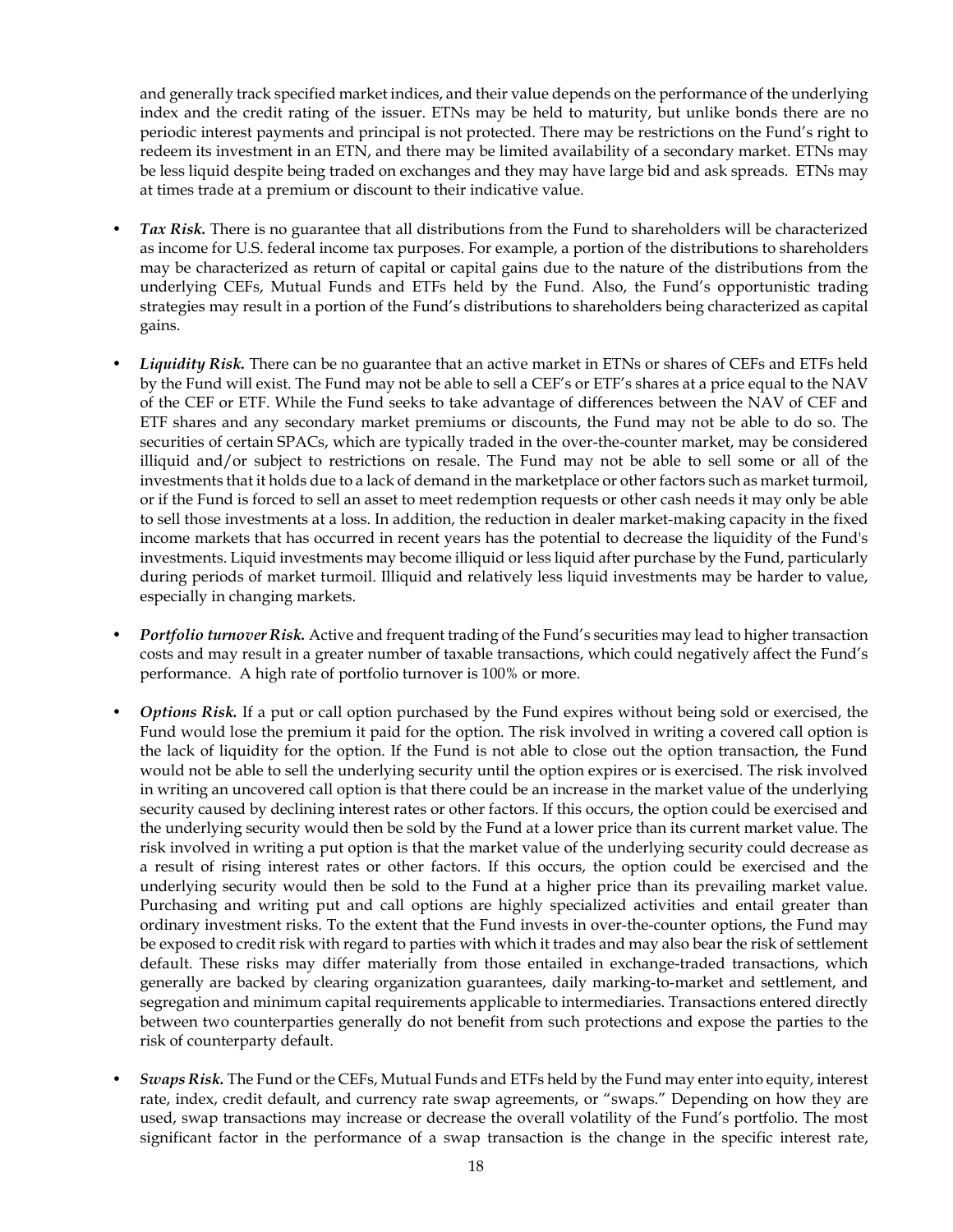currency, individual equity values or other factors that determine the amounts of payments due to and from the Fund. Swaps can involve greater risks than direct investment in securities, because swaps may be leveraged, are subject to the risk of that the counterparty may default on the obligation, and may be difficult to value. Swaps may also be considered illiquid.

- *Bank Loan Risk.* The CEFs, Mutual Funds and ETFs held by the Fund may invest in secured and unsecured participations in bank loans and assignments of such loans. In making investments in such loans, which are made by banks or other financial intermediaries to borrowers, the CEFs, Mutual Funds and ETFs held by the Fund will depend primarily upon the creditworthiness of the borrower for payment of principal and interest, which will expose investors to the credit risk of both the financial institution and the underlying borrower. If a CEF, Mutual Fund, or ETF does not receive scheduled interest or principal payments on such indebtedness, the CEF's, Mutual Fund's, or ETF's share price could be adversely affected, which could impact the Fund's performance. The CEFs, Mutual Funds and ETFs held by the Fund may invest in loan participations that are rated by a nationally recognized statistical rating organization or are unrated, and may invest in loan participations of any credit quality, including "distressed" companies with respect to which there is a substantial risk of losing the entire amount invested. Bank loans may not be considered securities under U.S. federal securities law and, as a result, investments in them by the CEFs, Mutual Funds and ETFs held by the Fund may not have the protection of federal securities laws.
- *LIBOR Risk.* The underlying CEFs, Mutual Funds and ETFs in which the Fund invests may invest in securities, such as senior bank loans, that use a floating rate based on the LIBOR. LIBOR is the offered rate at which major international banks can obtain wholesale, unsecured funding, and LIBOR may be available for different durations (e.g., 1 month or 3 months) and for different currencies. LIBOR may be a significant factor in determining the Fund's payment obligations under a derivative investment, the cost of financing to the Fund or an investment's value or return to the Fund, and may be used in other ways that affect the Fund's investment performance. In July 2017, the Financial Conduct Authority, the United Kingdom's financial regulatory body, announced that after 2021 it will cease its active encouragement of banks to provide the quotations needed to sustain LIBOR. In March 2021, the administrator of LIBOR announced a delay in the phase out of the majority of the USD LIBOR publications until June 30, 2023, although the remainder of LIBOR publications ended on December 31, 2021. Various financial industry groups have been planning for the transition, but there are obstacles to converting certain securities and transactions to a new benchmark. Transition planning is ongoing, and the effect of the transition process and its ultimate success cannot yet be determined. The transition process may lead to increased volatility and illiquidity in markets for instruments the terms of which are based on LIBOR. It could also lead to a reduction in the value of some LIBOR-based investments and reduce the effectiveness of new hedges placed against existing LIBOR-based investments. While some LIBOR-based instruments may contemplate a scenario in which LIBOR is no longer available by providing for an alternative rate-setting methodology and/or increased costs for certain LIBOR-related instruments or financing transactions, not all may have such provisions and there may be significant uncertainty regarding the effectiveness of any such alternative methodologies, resulting in prolonged adverse market conditions for the Fund. Since the usefulness of LIBOR as a benchmark could deteriorate during the transition period, these effects could occur prior to the completion of the applicable phase out. The willingness and ability of issuers to include enhanced provisions in new and existing contracts or instruments also remains uncertain. Any of these factors may adversely affect the Fund's performance or NAV.
- *Convertible Securities Risk.* The underlying CEFs, Mutual Funds and ETFs in which the Fund invests may invest in convertible securities. Convertible securities are securities that are convertible into or exchangeable for common or preferred stock. The values of convertible securities may be affected by changes in interest rates, the creditworthiness of their issuer, and the ability of the issuer to repay principal and to make interest payments. A convertible security tends to perform more like a stock when the underlying stock price is high and more like a debt security when the underlying stock price is low. A convertible security is not as sensitive to interest rate changes as a similar non-convertible debt security and generally has less potential for gain or loss than the underlying stock.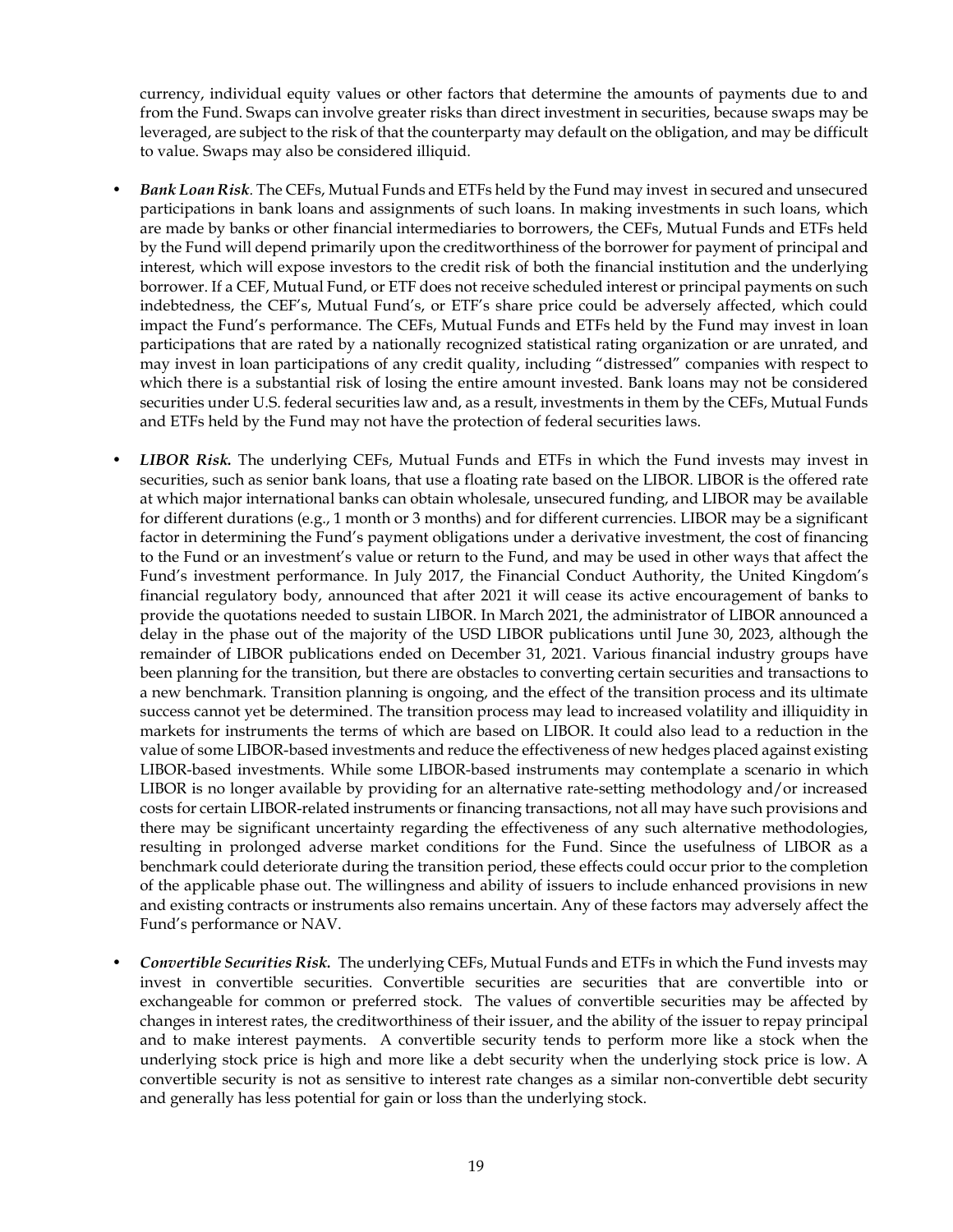• *Preferred Stock Risk.* The underlying CEFs, Mutual Funds and ETFs in which the Fund invests may invest in preferred stock. Preferred stock represents an equity interest in a company that generally entitles the holder to receive, in preference to the holders of other stocks such as common stocks, dividends and a fixed share of the proceeds resulting from a liquidation of the company. Preferred stocks may pay fixed or adjustable rates of return. The market value of preferred stock is subject to issuer-specific and market risks applicable generally to equity securities and is sensitive to changes in the issuer's creditworthiness, the ability of the issuer to make payments on the preferred stock and changes in interest rates, typically declining in value if interest rates rise. In addition, a company's preferred stock generally pays dividends only after the company makes required payments to holders of its bonds and other debt. Therefore, the value of preferred stock will usually react more strongly than bonds and other debt to actual or perceived changes in the company's financial condition or prospects.

## **Portfolio Holdings Information**

A description of the Fund's policies and procedures with respect to the disclosure of the Fund's portfolio securities is available in the Fund's Statement of Additional Information ("SAI"). Currently, disclosure of the Fund's holdings is required to be made quarterly within 60 days of the end of each fiscal quarter in the Fund's Annual Report and Semi-Annual Report to Fund shareholders, and in its monthly holdings report on Form N-PORT.

## **Cybersecurity**

The computer systems, networks and devices used by the Fund and its service providers to carry out routine business operations employ a variety of protections designed to prevent damage or interruption from computer viruses, network failures, computer and telecommunication failures, infiltration by unauthorized persons and security breaches. Despite the various protections utilized by the Fund and its service providers, systems, networks, or devices potentially can be breached. The Fund and its shareholders could be negatively impacted as a result of a cybersecurity breach.

Cybersecurity breaches can include unauthorized access to systems, networks, or devices; infection from computer viruses or other malicious software code; and attacks that shut down, disable, slow, or otherwise disrupt operations, business processes, or website access or functionality. Cybersecurity breaches may cause disruptions and impact the Fund's business operations, potentially resulting in financial losses; interference with the Fund's ability to calculate their NAV; impediments to trading; the inability of the Fund, the Advisor, the Sub-Advisor, and other service providers to transact business; violations of applicable privacy and other laws; regulatory fines, penalties, reputational damage, reimbursement or other compensation costs, or additional compliance costs; as well as the inadvertent release of confidential information.

Similar adverse consequences could result from cybersecurity breaches affecting issuers of securities in which the Fund invests; counterparties with which the Fund engages in transactions; governmental and other regulatory authorities; exchange and other financial market operators, banks, brokers, dealers, insurance companies, and other financial institutions (including financial intermediaries and service providers for the Fund's shareholders); and other parties. In addition, substantial costs may be incurred by these entities in order to prevent any cybersecurity breaches in the future.

## <span id="page-21-0"></span>**MANAGEMENT OF THE FUND**

#### **The Advisor and Sub-Advisor**

Liberty Street Advisors, Inc., a New York corporation which maintains its principal offices at 88 Pine Street, 31<sup>st</sup> Floor, Suite 3101, New York, NY 10005, acts as the investment advisor to the Fund pursuant to an investment advisory agreement (the "Advisory Agreement"). The Advisor is an investment advisor registered with the SEC. As the Fund's investment advisor, Liberty Street provides investment advisory services to the Fund, including: (i) designing the Fund's initial investment policies and developing evolutionary changes to such policies as appropriate for presentation to the Board of Trustees; (ii) providing overall supervision for the general investment management operations of the Fund; (iii) monitoring and supervising the activities of the Sub-Advisor; and (iv)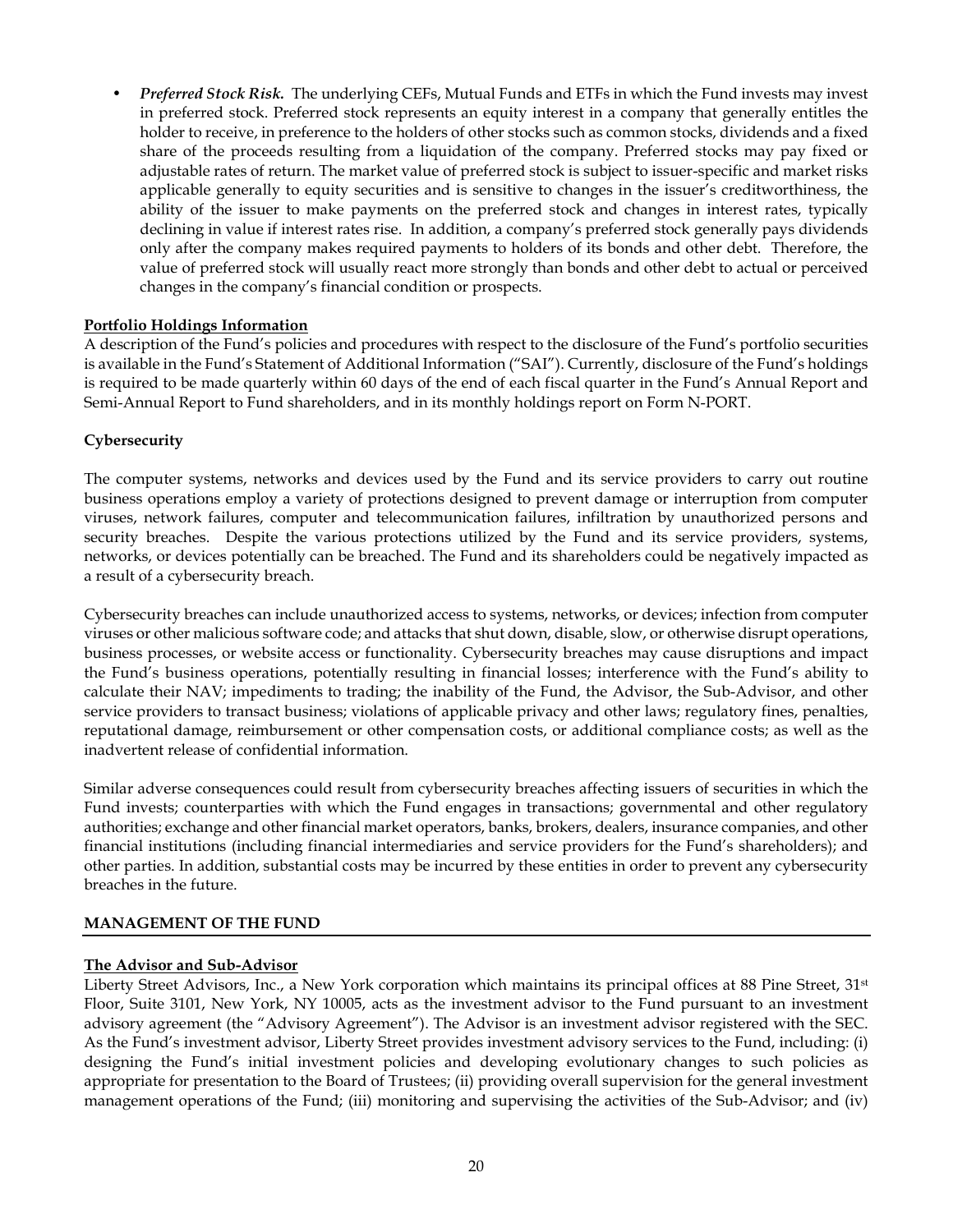providing related administrative services. As of December 31, 2021, the Advisor had approximately \$1.7 billion in assets under management.

Pursuant to the Advisory Agreement, the Fund pays the Advisor an annual advisory fee of 1.10% of the Fund's average daily net assets for the services and facilities it provides, payable on a monthly basis. For the fiscal year ended December 31, 2021, the Advisor received advisory fees of 0.30% of the Fund's average daily net assets, after waiving fees pursuant to its expense limitation agreement with the Trust, on behalf of the Fund. Pursuant to a subadvisory agreement, the Advisor pays a portion of its advisory fee to the Sub-Advisor. The Fund's SAI provides additional information about the fees paid to the Advisor and the Sub-Advisor.

Robinson Capital Management, LLC, with its principal office at 63 Kercheval Ave, Suite 111, Grosse Pointe Farms, MI 48236, serves as the Fund's sub-advisor pursuant to an investment sub-advisory agreement (the "Sub-Advisory Agreement"). Robinson Capital Management, LLC is registered as an investment advisor with the SEC, and is responsible for the day-to-day management of the Fund's portfolio, selection of the Fund's portfolio investments and supervision of its portfolio transactions subject to the general oversight of the Board of Trustees and the Advisor. As of December 31, 2021, Robinson Capital Management, LLC had approximately \$846.1million in assets under management.

A discussion regarding the basis for the Board's approval of the Advisory agreement and Sub-Advisory Agreement will be included in the Fund's semi-annual report to shareholders for the period ended June 30, 2021.

#### **Portfolio Managers**

James Robinson and Jonathan Browne are jointly and primarily responsible for the day-to-day management of the Fund's portfolio.

Mr. Robinson serves as the Chief Executive Officer and Chief Investment Officer of Robinson Capital Management, LLC. Mr. Robinson oversees the day-to-day operations and activities of Robinson Capital Management, LLC, including its investment strategies and processes, risk management, regulatory compliance, asset allocation modeling, external manager due diligence and selection, trading, and personnel. Prior to founding Robinson in 2012, Mr. Robinson was Chief Executive Officer and Chief Investment Officer of Telemus Capital Partners, LLC and its subsidiary Beacon Asset Management, LLC. Earlier, Mr. Robinson served for five years as the Chairman and CEO of Munder Capital Management and President of the Munder Funds. From 1987 to 1999, Mr. Robinson served as Executive Vice President and Chief Investment Officer-Fixed Income with Munder Capital Management. Mr. Robinson holds an MBA from Carnegie Mellon University, as well as a BBS in Finance and Economics from Wayne State University.

Mr. Browne serves as a Portfolio Manager as well as Director of Closed-End Fund Research and Trading for Robinson Capital Management. He jointly oversees the day-to-day management of the Fund, including its investment strategies and processes, risk management, regulatory compliance, asset allocation modeling, external manager due diligence and selection, and trading. Prior to joining Robinson Capital, Jonathan worked as an Associate Portfolio Manager for Federated Investors, Inc. In that role, he helped manage several income focused, multi-asset class funds and SMA portfolios. In addition to his portfolio management responsibilities, Jonathan also served as a Research Analyst, providing fundamental equity research across various industries. Previously, Jonathan worked for three years as a Senior Consultant at FactSet Research Systems Inc., where he developed proprietary models and streamlined investment processes for institutional investors, such as hedge fund managers, plan sponsors, and private wealth advisors. Jonathan holds both a BS and MBA in Finance and Economics from Carnegie Mellon University.

The SAI provides additional information about the portfolio managers' method of compensation, other accounts managed by the portfolio managers and the portfolio managers' ownership of Fund securities.

#### **Fund Expenses**

The Fund is responsible for its own operating expenses (all of which will be borne directly or indirectly by the Fund's shareholders), including among others, legal fees and expenses of counsel to the Fund and the Fund's independent trustees; insurance (including trustees' and officers' errors and omissions insurance); auditing and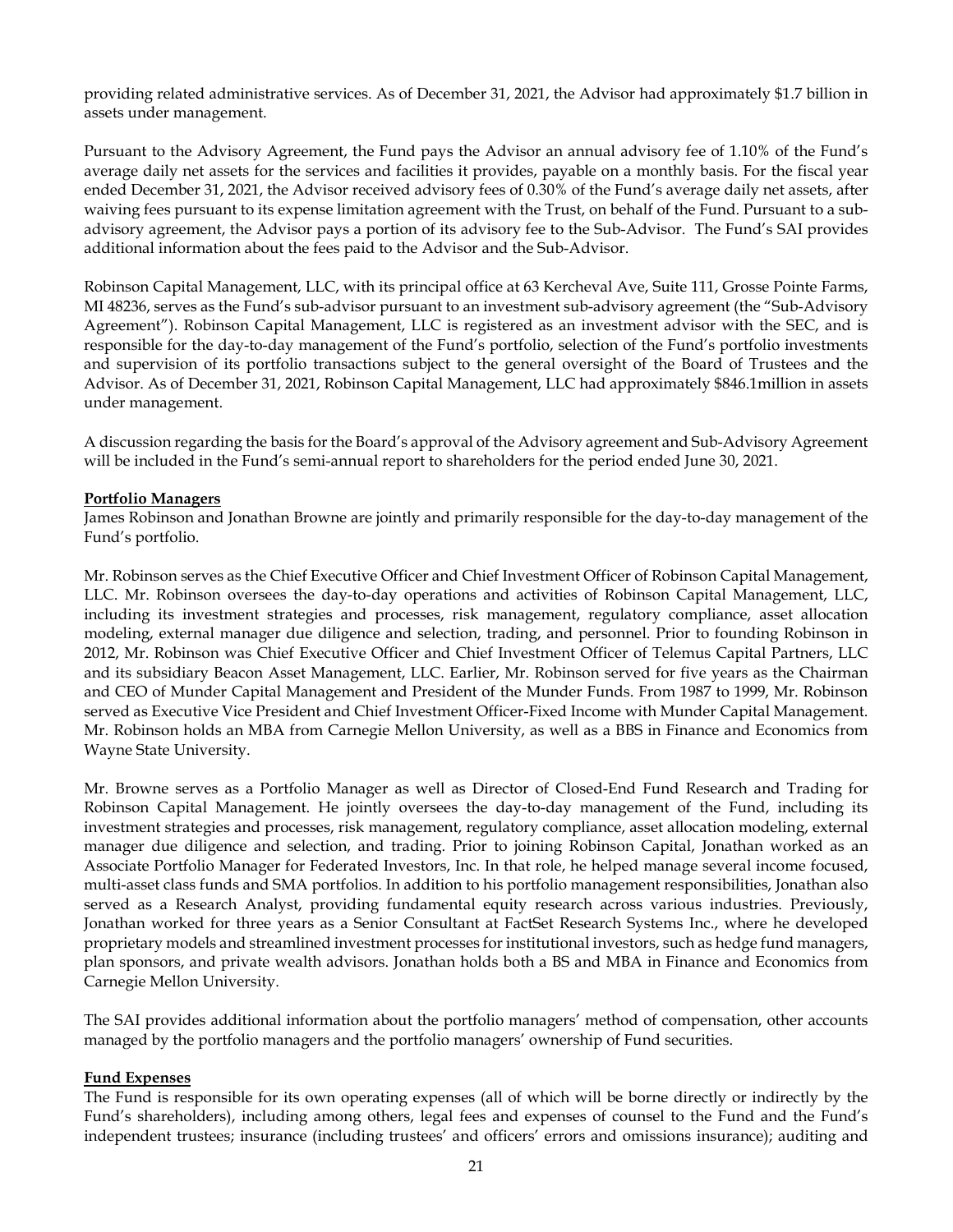accounting expenses; taxes and governmental fees; listing fees; fees and expenses of the Fund's custodians, administrators, transfer agents, registrars and other service providers; expenses for portfolio pricing services by a pricing agent, if any; expenses in connection with the issuance and offering of shares; brokerage commissions and other costs of acquiring or disposing of any portfolio holding of the Fund; and any litigation expenses.

The Advisor has contractually agreed to waive its fees and/or pay for operating expenses of the Fund to ensure that the total annual fund operating expenses (excluding, as applicable, taxes, leverage interest, brokerage commissions, dividend and interest expenses on short sales, acquired fund fees and expenses as determined in accordance with Form N-1A, expenses incurred in connection with any merger or reorganization and extraordinary expenses such as litigation expenses) do not exceed 1.60%, 2.35%, 1.60% and 1.35% of the average daily net assets of the Class A Shares, Class C Shares, Class T Shares and Institutional Class Shares, respectively. Class T Shares are not currently available for purchase. This agreement is in effect until April 30, 2023, and it may be terminated before that date only by the Trust's Board of Trustees.

Any reduction in advisory fees or payment of the Fund's expenses made by the Advisor in a fiscal year may be reimbursed by the Fund for a period ending three full fiscal years after the date of reduction or payment if the Advisor so requests. This reimbursement may be requested from the Fund if the reimbursement will not cause the Fund's annual expense ratio to exceed the lesser of (a) the expense limitation in effect at the time such fees were waived or payments made, or (b) the expense limitation in effect at the time of the reimbursement. However, the reimbursement amount may not exceed the total amount of fees waived and/or Fund expenses paid by the Advisor and will not include any amounts previously reimbursed to the Advisor by the Fund. Any such reimbursement is contingent upon the Board's subsequent review of the reimbursed amounts. The Fund must pay current ordinary operating expenses before the Advisor is entitled to any reimbursement of fees and/or Fund expenses.

## <span id="page-23-0"></span>**DISTRIBUTION AND SHAREHOLDER SERVICE PLAN**

## **Distribution and Service (Rule 12b-1) Fees (For Class A, Class C and Class T Shares)**

The Trust has adopted a plan on behalf of the Fund pursuant to Rule 12b-1 of the 1940 Act (the "12b-1 Plan") which allows the Fund to pay distribution fees for the sale and distribution of its Class A Shares, Class C Shares and Class T Shares and/or shareholder liaison service fees in connection with the provision of personal services to shareholders of Class A Shares, Class C Shares and Class T Shares and the maintenance of shareholder accounts.

Foreside Fund Services, LLC, the Fund's principal underwriter (the "Distributor"), acts as the Fund's distributor in connection with the offering of the Fund's shares. The Distributor may enter into arrangements with banks, brokerdealers and other financial institutions through which investors may purchase or redeem shares.

The Distributor is not affiliated with the Advisor, Sub-Advisor or their affiliates.

For Class A Shares and Class T Shares, the maximum annual fee payable to the Distributor for such distribution and/or shareholder liaison services is 0.25% of the average daily net assets of such shares. For Class C shares, the maximum annual fees payable to the Distributor for distribution services and shareholder liaison services are 0.75% and 0.25%, respectively, of the average daily net assets of such shares. Since these fees are paid out of the Fund's assets attributable to the Fund's Class A Shares, Class C Shares and Class T Shares, respectively, these fees will increase the cost of your investment and, over time, may cost you more than paying other types of sales charges. The net income attributable to Class A Shares, Class C Shares and Class T Shares will be reduced by the amount of distribution and service fees and other expenses of the Fund associated with that respective class of shares. The Distributor may pay any or all amounts received under the Rule 12b-1 Plan to other persons for any distribution or administrative services provided by such persons to the Fund. Payments under the 12b-1 Plan are not tied exclusively to expenses actually incurred by the Distributor or others and the payments may exceed or be less than the amount of expenses actually incurred.

To promote the sale of the Fund's Class C Shares and to pay for certain shareholder liaison services, the Distributor may pay broker-dealers up to 1.00% of the amount invested by their clients in the Class C Shares of the Fund at the time the Shares are purchased (which includes prepayment of the first year's 0.25% shareholder liaison service fee).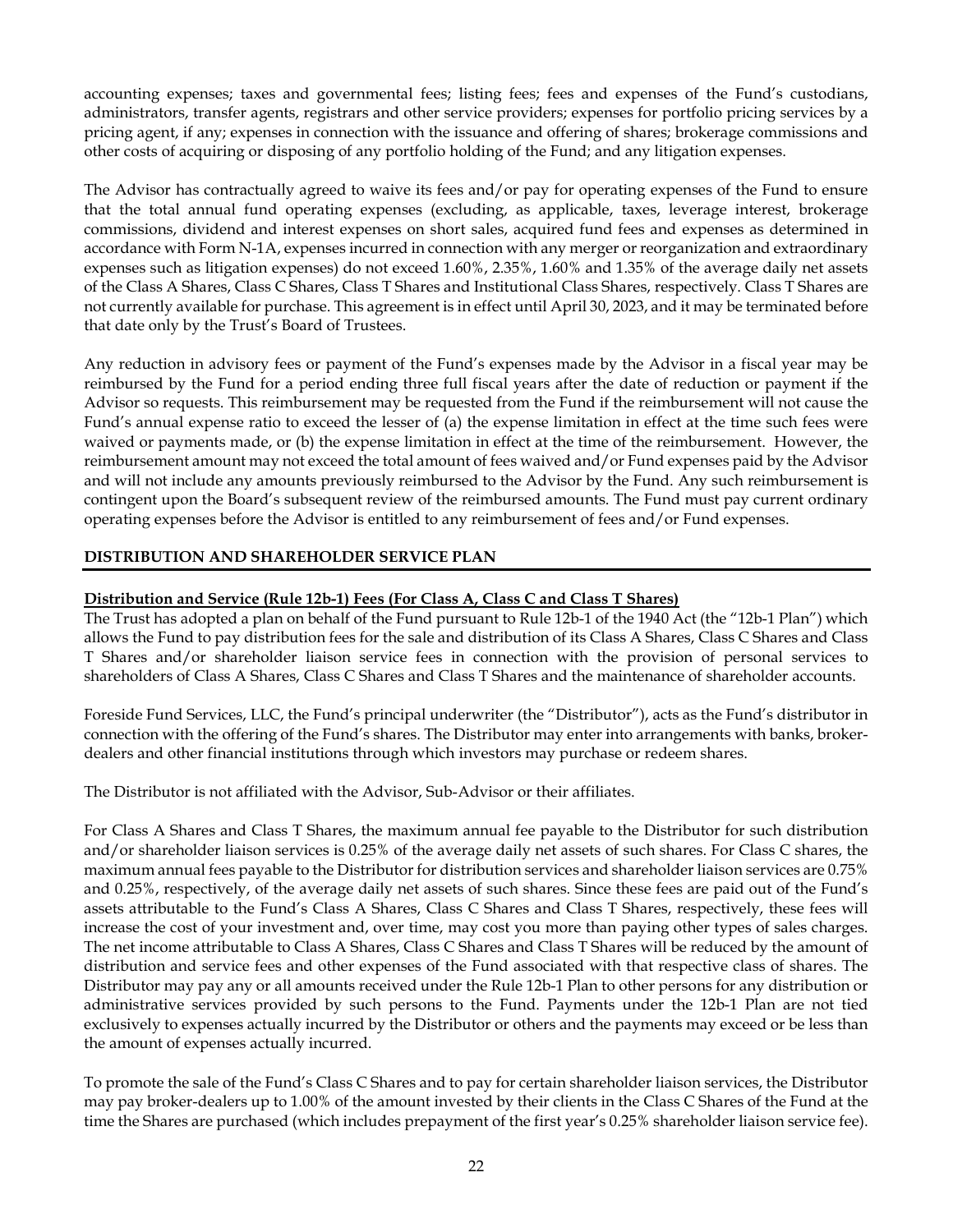These up-front payments to broker-dealers are financed by the Advisor. However, the Distributor receives and can pay reimbursement to the Advisor all of the 12b-1 fees with respect to such shares. During the first 12 months, the Advisor may retain the full 1.00% 12b-1 fee to recoup the up-front payment advanced at the time of purchase. After the Distributor has reimbursed the Advisor for the amounts that the Advisor has financed, the broker-dealers will receive from the Distributor the ongoing 12b-1 fees associated with their clients' investments.

Institutional Class Shares are not subject to any distribution fees under the 12b-1 Plan.

To assist investors in comparing classes of shares, the table under the Prospectus heading "Fees and Expenses of the Fund" provides a summary of expenses and an example of the sales charges and expenses of the Fund applicable to each class of shares offered in this Prospectus.

## **Shareholder Servicing Fee**

The Fund may pay a fee at an annual rate of up to 0.15% of its average daily net assets to shareholder servicing agents. Shareholder servicing agents provide non-distribution administrative and support services to their customers, which may include establishing and maintaining accounts and records relating to shareholders, processing dividend and distribution payments from the Fund on behalf of shareholders, forwarding communications from the Fund, providing sub-accounting with respect to Fund shares, and other similar services.

### **Additional Payments to Broker-Dealers and Other Financial Intermediaries**

The Advisor or the Sub-Advisor may pay service fees to intermediaries such as banks, broker-dealers, financial advisors or other financial institutions, some of which may be affiliates, for sub-administration, sub-transfer agency and other shareholder services associated with shareholders whose shares are held of record in omnibus accounts, other group accounts or accounts traded through registered securities clearing agents.

The Advisor or the Sub-Advisor, out of its own resources, and without additional cost to the Fund or its shareholders, may provide additional cash payments to broker-dealers or intermediaries that sell shares of the Fund. These additional cash payments are generally made to intermediaries that provide shareholder servicing, marketing support and/or access to sales meetings, sales representatives and management representatives of the intermediary. The Advisor or the Sub-Advisor may provide cash payments for inclusion of the Fund on a sales list, including a preferred or select sales list, or in other sales programs, or may pay an expense reimbursement in cases where the intermediary provides shareholder services to the Fund's shareholders. The Advisor or the Sub-Advisor may also pay cash compensation in the form of finder's fees that vary depending on the dollar amount of the shares sold. In addition, the Advisor's broker-dealer affiliate may provide non-cash compensation to these intermediaries or their representatives. Such cash and non-cash compensation may create a conflict of interest by influencing the broker-dealer or other intermediary and your financial advisor to recommend the Fund over another investment. Investors may wish to take these payments into account when considering and evaluating recommendations to purchase shares of the Fund. Ask your financial advisor or visit your financial intermediary's website for more information.

Although a financial intermediary that sells Fund shares may also act as a broker or dealer in connection with the purchase or sale of portfolio securities by the Fund or other funds advised by the Advisor, neither the Advisor, the Sub-Advisor nor any advisory affiliate considers a financial intermediary's sales of shares of the Fund or other funds advised by the Advisor when choosing brokers or dealers to effect portfolio transactions for the Fund or other funds advised by the Advisor.

## <span id="page-24-0"></span>**PURCHASE OF SHARES**

## **General**

Currently, the Class T Shares are not available for purchase. This Prospectus offers four classes of shares of the Fund, designated as Class A Shares, Class C Shares, Class T Shares and Institutional Class Shares.

• Class A Shares generally incur sales loads at the time of purchase and annual distribution/service fees.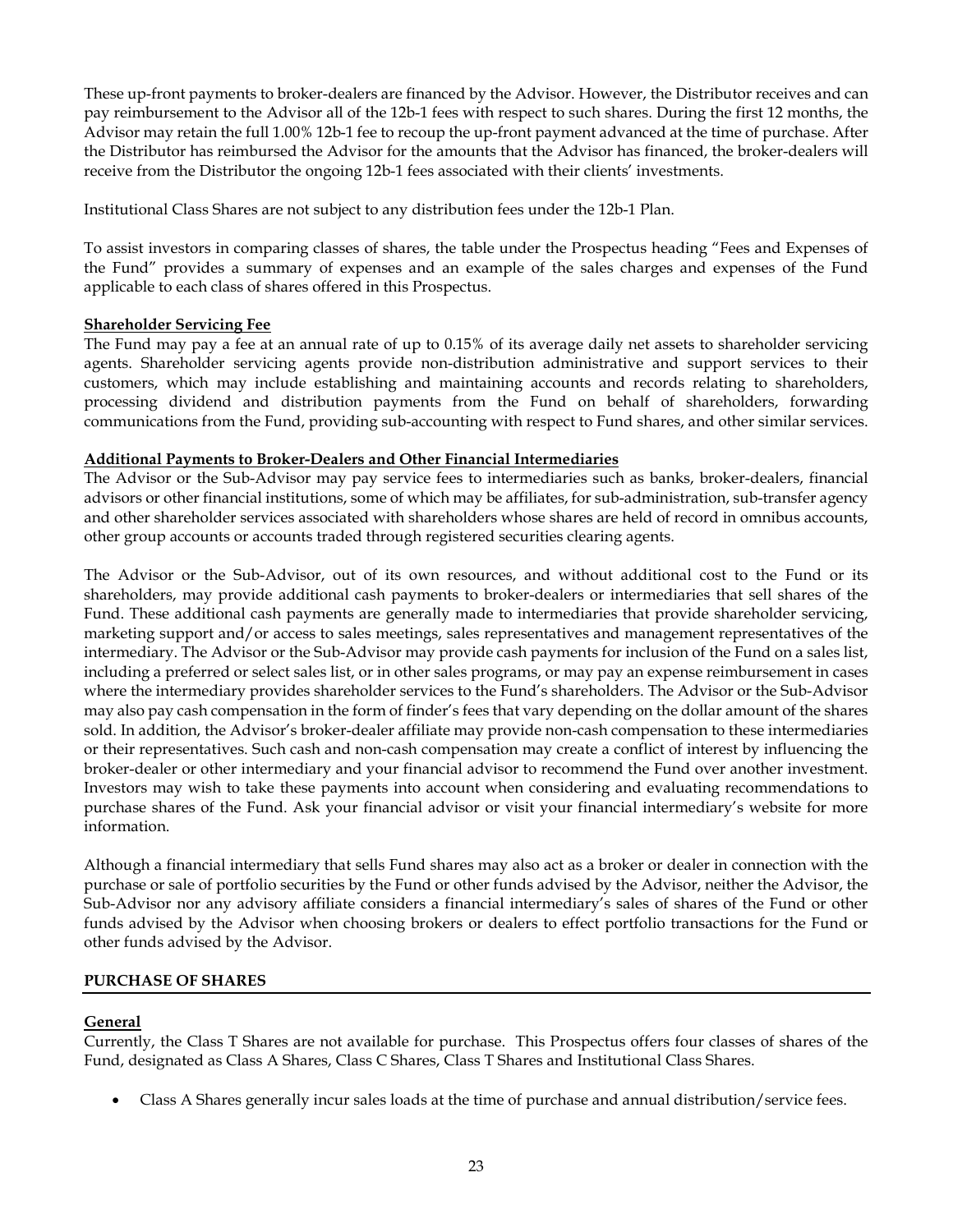- Class C Shares may incur sales loads at the time of redemption and are subject to higher ongoing distribution fees and service fees.
- Class T Shares generally incur sales loads at the time of purchase and are subject to annual distribution and shareholder service fees.
- Institutional Class Shares incur no sales loads or distribution/service fees.

By offering multiple classes of shares, the Fund permits each investor to choose the class of shares that is most beneficial given the type of investor, the amount to be invested and the length of time the investor expects to hold the shares. As described more fully below, each class of shares offers a distinct structure of sales loads, distribution fees and service fees and other features that are designed to address the needs of a variety of investors.

Before you invest, you should compare the features of each share class, so that you can choose the class that is right for you. When selecting a share class, you should consider the following:

- which shares classes are available to you;
- how long you expect to own your shares;
- how much you intend to invest;
- total costs and expenses associated with a particular share class; and
- whether you qualify for any reduction or waiver of sales charges.

Each class of shares generally has the same rights, except for the differing sales loads, distribution fees, service fees, any related expenses associated with each class of shares, and the exclusive voting rights by each class with respect to any distribution plan or service plan for such class of shares.

To the extent allowed by applicable law, the Fund reserves the right to discontinue offering shares at any time or to cease operating entirely.

## <span id="page-25-0"></span>**YOUR ACCOUNT WITH THE FUND**

## **Share Price**

The offering price of each class of the Fund's shares is the net asset value per share ("NAV") of that class (plus sales charges, as applicable). The differences among the classes' NAVs reflect the daily expense accruals of the distribution fees applicable to Class A Shares, Class C Shares and Class T Shares.

The Fund's NAVs are calculated as of 4:00 p.m. Eastern Time, the normal close of regular trading on the NYSE, on each day the NYSE is open for trading. If for example, the NYSE closes at 1:00 p.m. New York time, the Fund's NAVs would still be determined as of 4:00 p.m. New York time. In this example, portfolio securities traded on the NYSE would be valued at their closing prices unless the Trust's Valuation Committee determines that a "fair value" adjustment is appropriate due to subsequent events. The NAV for each class is determined by dividing the value of the Fund's portfolio securities, cash and other assets (including accrued interest) allocable to such class, less all liabilities (including accrued expenses) allocable to such class, by the total number of outstanding shares of such class. The Fund's NAVs may be calculated earlier if permitted by the SEC. The NYSE is closed on weekends and most U.S. national holidays. However, foreign securities listed primarily on non-U.S. markets may trade on weekends or other days on which the Fund does not value its shares, which may significantly affect the Fund's NAVs on days when you are not able to buy or sell Fund shares.

The Fund values equity securities at the last reported sale price on the principal exchange or in the principal overthe-counter (OTC) market in which such securities are trading, as of the close of regular trading on the NYSE on the day the securities are being valued or, if there are no sales, at the mean of the most recent bid and asked prices. Equity securities that are traded on NASDAQ are valued at the NASDAQ Official Closing Price produced by NASDAQ each business day. Debt securities are valued at the mean between the last available bid and asked prices for such securities or, if such prices are not available, at fair value considering prices for securities of comparable maturity, quality, and type. The Fund values exchange-traded options at the last sales price, or, if no last sales price is available, at the last bid price.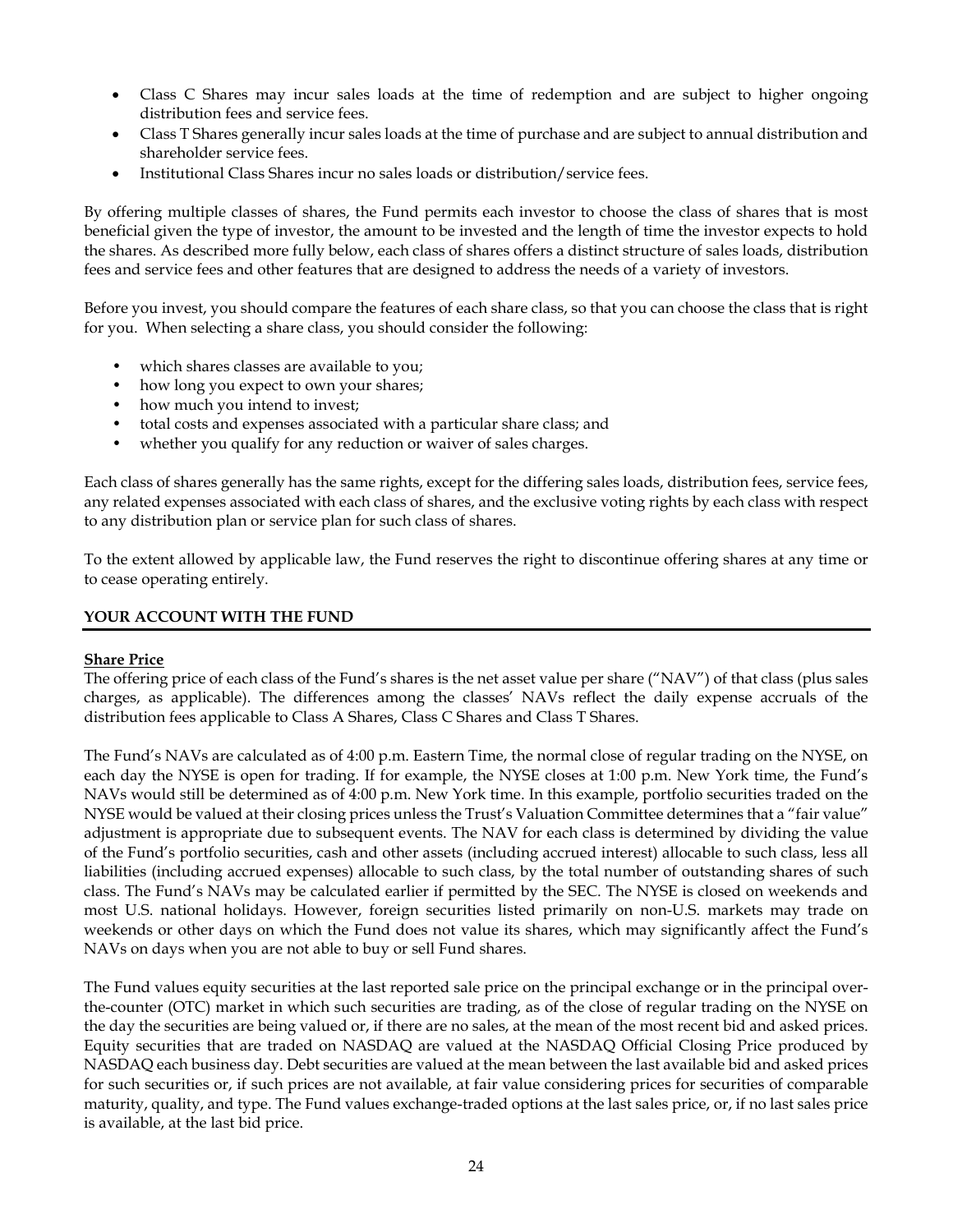The Fund values securities for which market quotations are not readily available, including restricted securities, by methods approved by the Board of Trustees and that the Board believes accurately reflect fair value. Securities will be valued at fair value when market quotations are not readily available or are deemed unreliable, such as when a security's value or a meaningful portion of the Fund's portfolio is believed to have been materially affected by a significant event. Such events may include a natural disaster, an economic event like a bankruptcy filing, a trading halt in a security, an unscheduled early market close or a substantial fluctuation in domestic and foreign markets that has occurred between the close of the exchange on which the security principally trades and the close of the NYSE. In such a case, the Fund's value for a security could be different from the last quoted market price. In addition, due to the subjective and variable nature of fair market value pricing, it is possible that the value determined for a particular asset may be materially different from the value realized upon such asset's sale.

Trading in securities on many foreign securities exchanges and over-the-counter markets is normally completed before the close of business on each U.S. business day. In addition, securities trading in a particular country or countries may not take place on all U.S. business days or may take place on days which are not U.S. business days. Changes in valuations on certain securities may occur at times or on days on which the Fund's NAVs are not calculated and on which the Fund does not affect sales and redemptions of its shares.

Pricing services generally value debt securities assuming orderly transactions of an institutional round lot size, but such securities may be held or transactions may be conducted in such securities in smaller, odd lot sizes. Odd lots often trade at lower prices than institutional round lots.

The price at which a purchase or redemption is effected is based on the next calculation of NAV after the order is placed, as described above.

**NYSE Holiday Schedule.** The NYSE is open every weekday, Monday through Friday, except when the following holidays are celebrated: New Year's Day, Martin Luther King, Jr. Day (the third Monday in January), President's Day (the third Monday in February), Good Friday, Memorial Day (the last Monday in May), Juneteenth National Independence Day, Independence Day, Labor Day (the first Monday in September), Thanksgiving Day (the fourth Thursday in November) and Christmas Day. Exchange holiday schedules are subject to change without notice. The NYSE may close early on the day before each of these holidays and the day after Thanksgiving Day.

**Transactions through Third Parties.** Certain financial institutions may be appointed as agents for or authorized by the Fund to accept on its behalf purchase and redemption requests that are received in good order. Subject to Fund approval, certain of these companies may be authorized to designate other entities to accept purchase and redemption orders on behalf of the Fund. A purchase or redemption order placed with a financial institution or its authorized agent is treated as if such orders were placed directly with the Fund, and will be deemed to have been received by the Fund when the financial institution or its authorized agent receives such order. If you invest through a broker or other financial institution, the policies of and fees charged by that institution may be in addition to those of the Fund as described in this Prospectus. These financial institutions may charge transaction fees and may set different minimum investments or limitations on buying or selling shares. These institutions may also provide you with certain shareholder services such as periodic account statements and trade confirmations summarizing your investment activity. Consult a representative of your financial institution for more information.

The Fund may enter into arrangements with financial institutions through which investors may purchase or redeem Fund shares. The Advisor or the Sub-Advisor may, at its own expense, compensate the financial institutions in connection with the sale or expected sale of Fund shares and it may sponsor various educational activities held by the financial institutions. Certain financial institutions may provide administrative services (such as sub-transfer agency, record-keeping or shareholder communications services) to investors purchasing shares of the Fund through such companies. The Advisor or the Sub-Advisor may pay fees to these financial institutions for their services. The Advisor or the Sub-Advisor may also compensate a financial institution for providing certain marketing support services, including finder's fees, third party marketing services, business planning assistance, advertising, educating personnel of the financial institution about the Fund and shareholder financial planning needs, providing placement on the financial institution's list of offered funds, counseling on the preparation of sales material and presentations and access to sales meetings, and arranging access to sales representatives and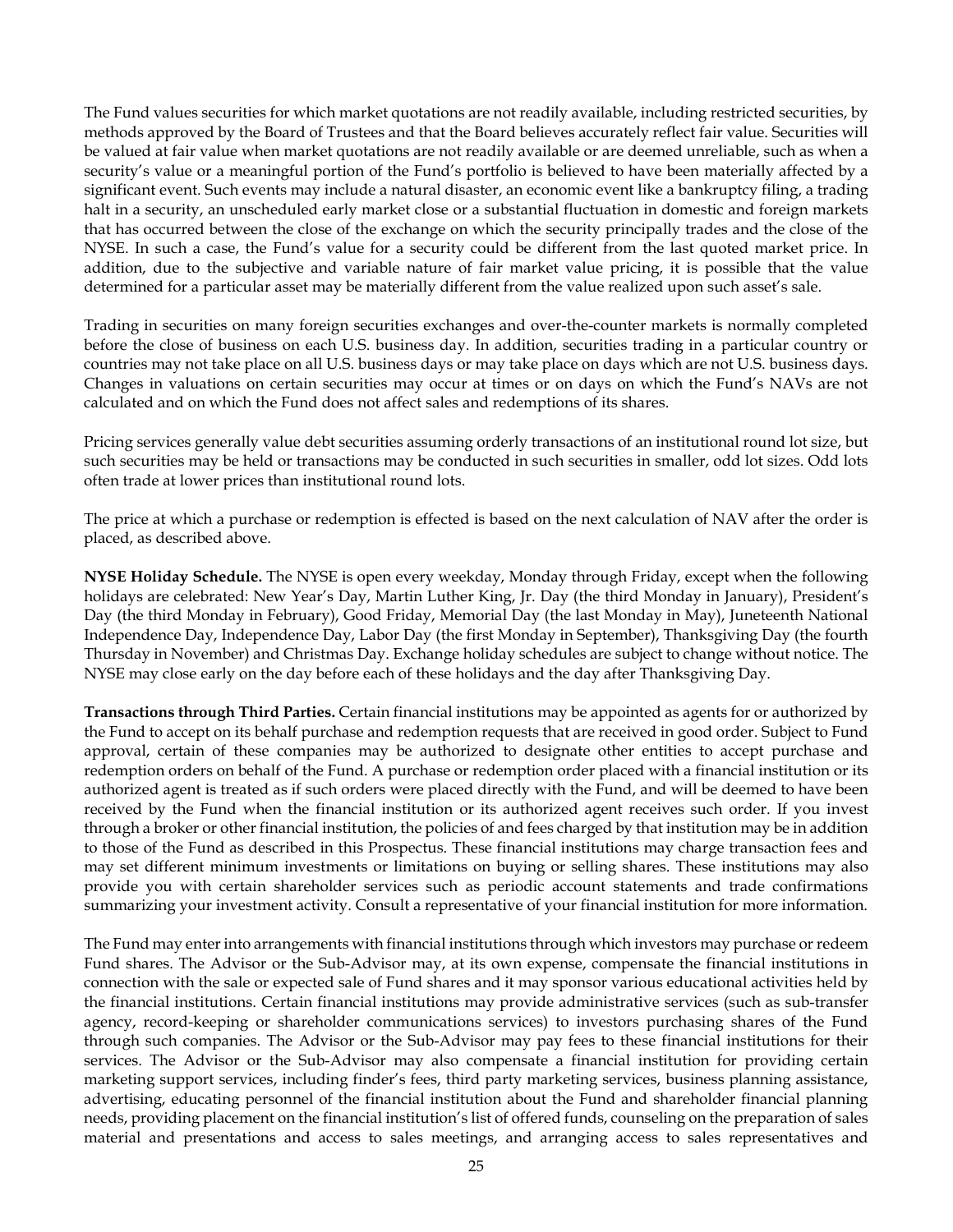management representatives of the financial institution. Such payments may create an incentive for the financial institutions to recommend that you purchase Fund shares.

**Anti-Money Laundering Program.** Customer identification and verification are part of the Trust's overall obligation to deter money laundering under Federal law. The Trust has adopted an Anti-Money Laundering Program designed to prevent the Fund from being used for money laundering or the financing of terrorist activities. In this regard, the Fund reserves the right, to the extent permitted by law, to: (i) refuse, cancel or rescind any purchase or exchange order; (ii) freeze any account and/or suspend account services; or (iii) involuntarily close your account in cases of threatening conduct or suspected fraudulent or illegal activity. These actions will be taken when, in the sole discretion of Trust management, they are deemed to be in the best interest of the Fund or in cases when the Fund is requested or compelled to do so by governmental or law enforcement authority. If an order is rescinded or your account is liquidated due to perceived threatening conduct or suspected fraudulent or illegal activity, you will not be able to recoup any sales charges assessed. If your account is closed at the request of governmental or law enforcement authority, you may not receive proceeds of the redemption if the Fund is required to withhold such proceeds.

### **How To Buy Shares**

**How to Make Payments.** Unless purchased through a third-party financial institution, all investments must be made by check, ACH, or wire. All checks must be payable in U.S. dollars and drawn on U.S. financial institutions. The Fund does not accept purchases made by cash.

**Checks.** For all accounts, the check must be made payable on its face to "*Liberty Street Funds*."

| <b>Regular Mail:</b>        | <b>Overnight Delivery:</b>  |
|-----------------------------|-----------------------------|
| <b>Liberty Street Funds</b> | <b>Liberty Street Funds</b> |
| P.O. Box 2175               | 235 W. Galena Street        |
| Milwaukee, WI 53201-2175    | Milwaukee, WI 53212         |

To prevent check fraud, the Fund will not accept Treasury checks, credit card checks, traveler's checks, starter checks, money orders, bank drafts, third party check or cashier's checks for the purchase of shares. The Fund is unable to accept post-dated checks, post-dated on-line bill pay checks, or any conditional order or payment.

#### *The Fund does not consider the U.S. Postal Service or other independent delivery services to be its agents.*

**ACH.** ACH refers to the "Automated Clearing House" system maintained by the Federal Reserve Bank, which allows banks to process checks, transfer funds and perform other tasks. Your financial institution may charge you a fee for this service.

**Wires.** Instruct your financial institution with whom you have an account to make a Federal Funds wire payment to us. Your financial institution may charge you a fee for this service. Please contact UMB Fund Services, Inc. (the "Transfer Agent") at (800) 207-7108 for wire instructions.

The Fund reserves the right to refuse, change, discontinue, or temporarily suspend account services, including purchase or telephone redemption privileges (if redemption by telephone is not available, you may send your redemption order to the Fund via regular or overnight delivery), for any reason, particularly when requests could adversely affect the Fund or its operations.

The Transfer Agent will charge a fee against a shareholder's account, in addition to any loss sustained by the Fund, for any payment that is returned. It is the policy of the Fund not to accept applications under certain circumstances or in amounts considered disadvantageous to shareholders. The Fund reserves the right to reject any application.

Checks sent via overnight delivery are also subject to a \$25 charge (additional charge for Saturday delivery). There is also a \$15.00 annual maintenance fee charged on retirement accounts or upon full redemption.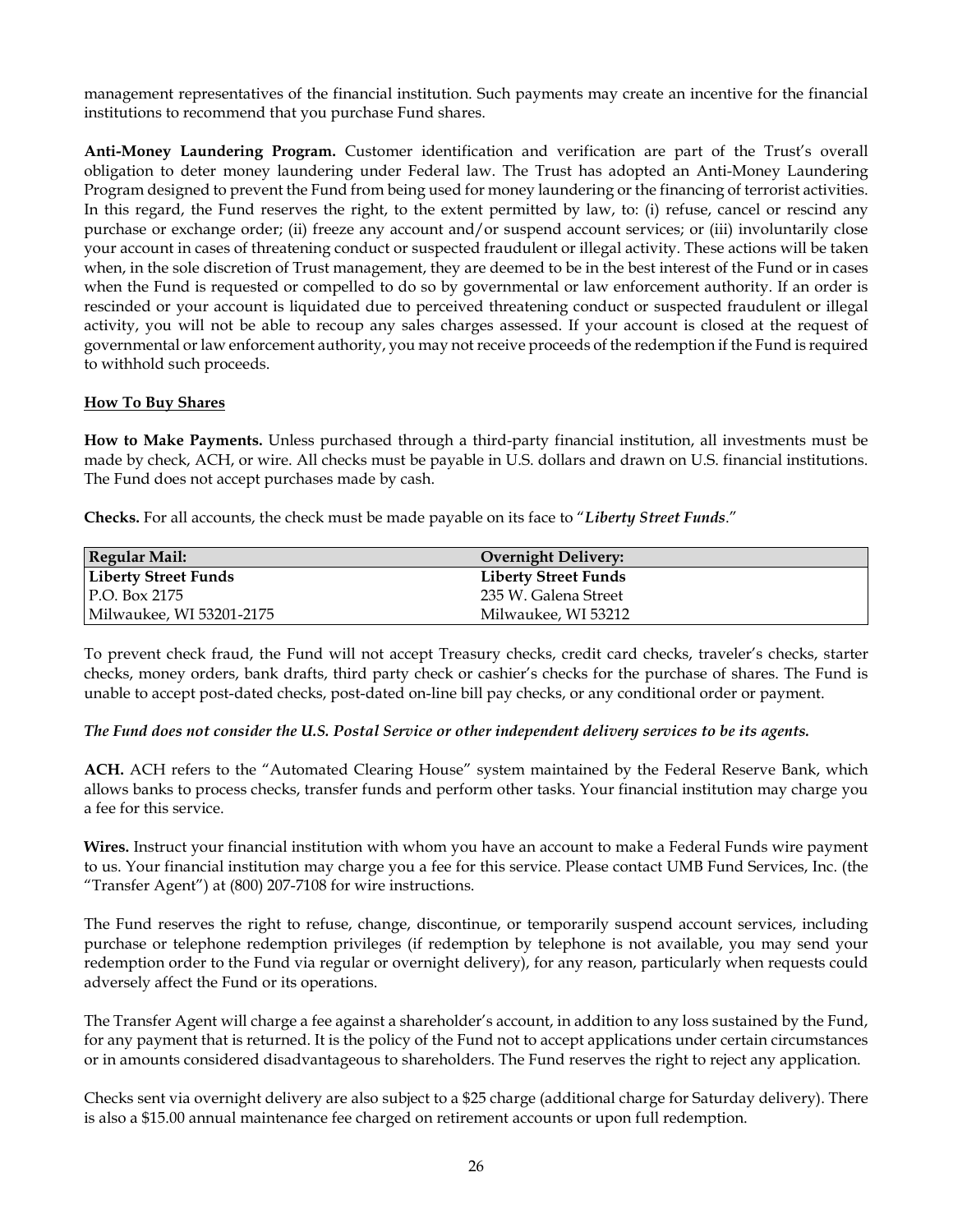A Medallion signature guarantee must be obtained in those instances that require that a signature is guaranteed.

|                                                    | Minimum<br>Initial<br>Investment | Minimum<br>Additional<br>Investment |
|----------------------------------------------------|----------------------------------|-------------------------------------|
| Class A Shares, Class C Shares* and Class T Shares |                                  |                                     |
| <b>Direct Regular Accounts</b>                     | \$2,500                          | \$100                               |
| Traditional and Roth IRA Accounts                  | \$2,500                          | \$100                               |
| Accounts with Automatic Investment Plans           | \$2,500                          | \$100                               |
| <b>Qualified Retirement Plans</b>                  | \$2,500                          | \$100                               |
| <b>Institutional Class Shares</b>                  |                                  |                                     |
| All Accounts                                       | \$1,000,000                      | \$100,000                           |

**Minimum Investments.** The Fund accepts investments in the following minimum amounts:

The maximum investment amount for Class C Shares is \$999,999.

No initial or subsequent investment minimum is required for accounts maintained by financial institutions for the benefit of their clients who purchase shares through investment programs such as employee benefit plans like 401(k) retirement plans. In addition, for financial institutions, including registered investment advisors, making investments for a group of clients, the initial or subsequent investment minimum can be met through an aggregated purchase order for more than one client. The minimum for the Institutional Class Shares is waived for purchases pursuant to asset allocation programs, wrap fee programs, and other investment programs offered by financial institutions, including registered investment advisors, in which investment decisions are made on a discretionary basis by investment professionals. No initial or subsequent investment minimum is required for Trustees or officers of the Trust, directors, officers and employees of the Advisor, the Sub-Advisor or the Distributor or any of their affiliates, or the spouse, life-partner, parent, child, sibling or other close family member of any such person, any trust or individual retirement account or self-employed retirement plan for the benefit of any such person, or the estate of any such person. The Fund reserves the right to waive minimum investment amounts, if deemed appropriate by the Trust's officers.

In addition, Institutional Class Shares may also be available on certain brokerage platforms of firms that have agreements with the Fund to offer such shares when acting solely on an agency basis for the purchase or sale of such shares. If you transact in Institutional Class Shares through one of these programs, the minimum is waived and you may be required to pay a commission and/or other forms of compensation to the broker. A list of these brokerage platforms can be found in **Appendix A** - **Waivers and Discounts Available from Intermediaries and Conversion Policies**.

Shares of the Fund may be purchased by check, by wire transfer of funds via a bank or through an approved financial intermediary (i.e., a supermarket, investment advisor, financial planner or consultant, broker, dealer or other investment professional and their agents) authorized by the Fund to receive purchase orders. Financial intermediaries may provide varying arrangements for their clients to purchase and redeem shares, which may include different sales charges as described in this Prospectus, additional fees and different investment minimums. In addition, from time to time, a financial intermediary may modify or waive its initial and subsequent investment minimums. Your financial intermediary may receive different compensation for selling Class A and Class T shares due to different sales charges among the share classes. Please see sections titled "**Class A Shares – Sales Charge Schedule**", "**Class T Shares – Sales Charge Schedule**", and "**Appendix A – Waivers and Discounts Available from Intermediaries and Conversion Policies**" of the Prospectus. The share classes your financial intermediary sells may depend on, among other things, the type of investor account and the policies, procedures and practices adopted by your financial intermediary. You should review those arrangements with your financial intermediary.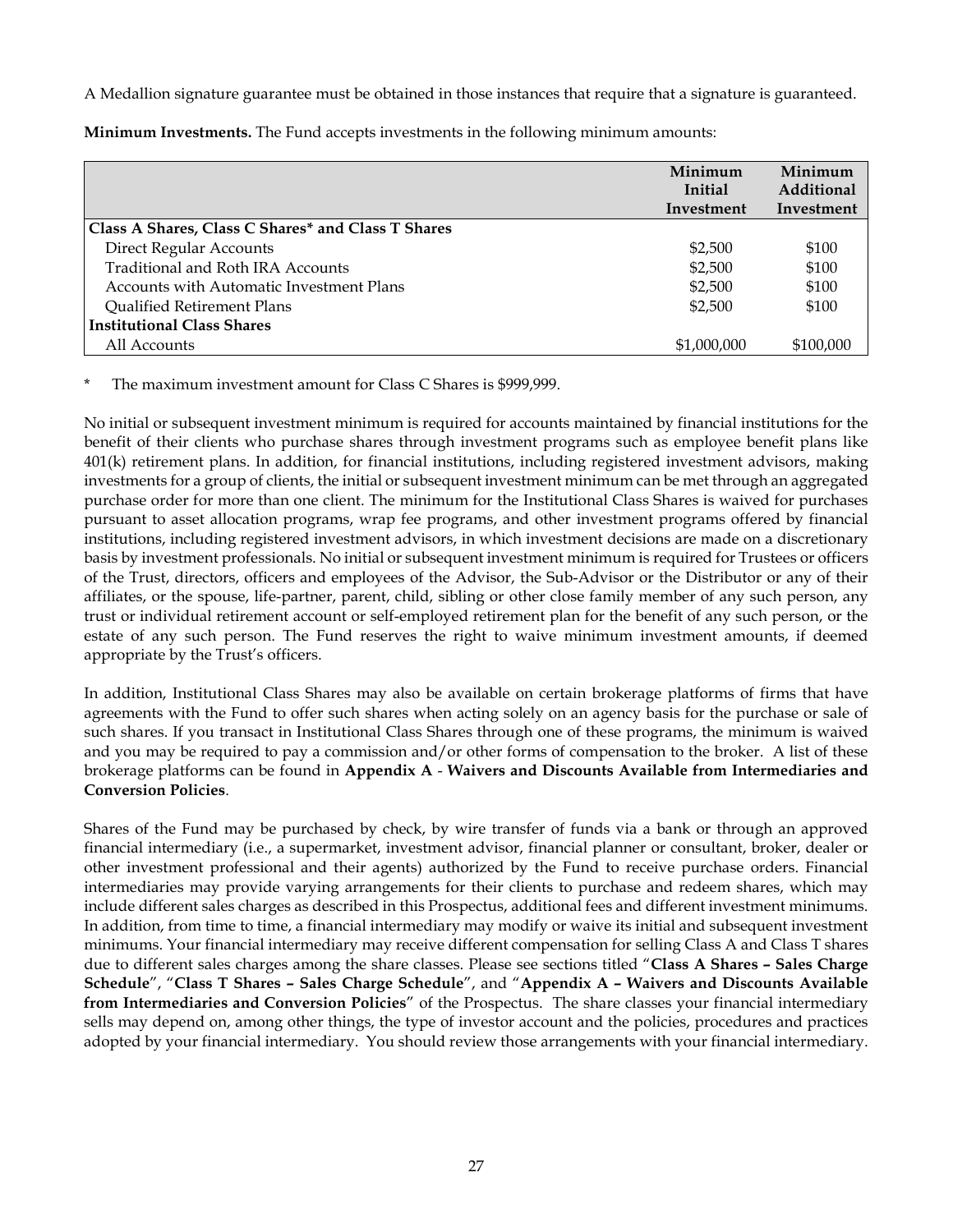## **Account Requirements**

| <b>Type of Account</b>                           | Requirement                                                 |
|--------------------------------------------------|-------------------------------------------------------------|
| Individual, Sole Proprietorship and Joint        | • Instructions must be signed by all persons required to    |
| <b>Accounts</b>                                  | sign exactly as their names appear on the account.          |
| Individual accounts and sole proprietorship      | • Provide a power of attorney or similar document for       |
| accounts are owned by one person. Joint accounts | each person that is authorized to open or transact          |
| have two or more owners (tenants).               | business for the account if not a named account owner.      |
| Gifts or Transfers to a Minor (UGMA, UTMA)       | • Depending on state laws, you can set up a custodial       |
| These custodial accounts provide a way to give   | account under the UGMA or the UTMA.                         |
| money to a child and obtain tax benefits.        | • The custodian must sign instructions in a manner          |
|                                                  | indicating custodial capacity.                              |
| <b>Business Entities</b>                         | · Provide certified articles of incorporation, a            |
|                                                  | government-issued business license or certificate,          |
|                                                  | partnership agreement or similar document evidencing        |
|                                                  | the identity and existence of the business entity.          |
|                                                  | • Submit a secretary's (or similar) certificate listing the |
|                                                  | person(s) authorized to open or transact business for the   |
|                                                  | account.                                                    |
| Trusts (including corporate pension plans)       | • The trust must be established before an account can be    |
|                                                  | opened.                                                     |
|                                                  | • Provide the first and signature pages from the trust      |
|                                                  | document identifying the trustees.                          |
|                                                  | • Provide a power of attorney or similar document for       |
|                                                  | each person that is authorized to open or transact          |
|                                                  | business in the account if not a trustee of the trust.      |

**Account Application and Customer Identity Verification.** To help the government fight the funding of terrorism and money laundering activities, federal law requires all financial institutions to verify and record information that identifies each person who opens an account.

When you open an account, you will be asked for your name, date of birth (for a natural person), your residential address or principal place of business, and mailing address, if different, as well as your Social Security Number or Taxpayer Identification Number. Additional information is required for corporations, partnerships and other entities, including the name, residential address, date of birth and Social Security Number of the underlying beneficial owners and authorized control persons of entity owners. If you do not supply the required information, the Fund will attempt to contact you or, if applicable, your financial advisor. If the Fund cannot obtain the required information within a timeframe established in our sole discretion, your application will be rejected.

When your application is in proper form and includes all required information, your application will normally be accepted and your order will be processed at the NAV next calculated after receipt of your application in proper form. If your application is accepted, the Fund will then attempt to verify your identity using the information you have supplied and other information about you that is available from third parties, including information available in public and private databases such as consumer reports from credit reporting agencies.

The Fund will try to verify your identity within a timeframe established in its sole discretion. If the Fund cannot do so, the Fund reserves the right to close your account at the NAV next calculated after the Fund decides to close your account and to remit proceeds to you via check, but only if your original check clears the bank.

If your account is closed, you may be subject to a gain or loss on Fund shares and will be subject to any related taxes and will not be able to recoup any sales charges assessed.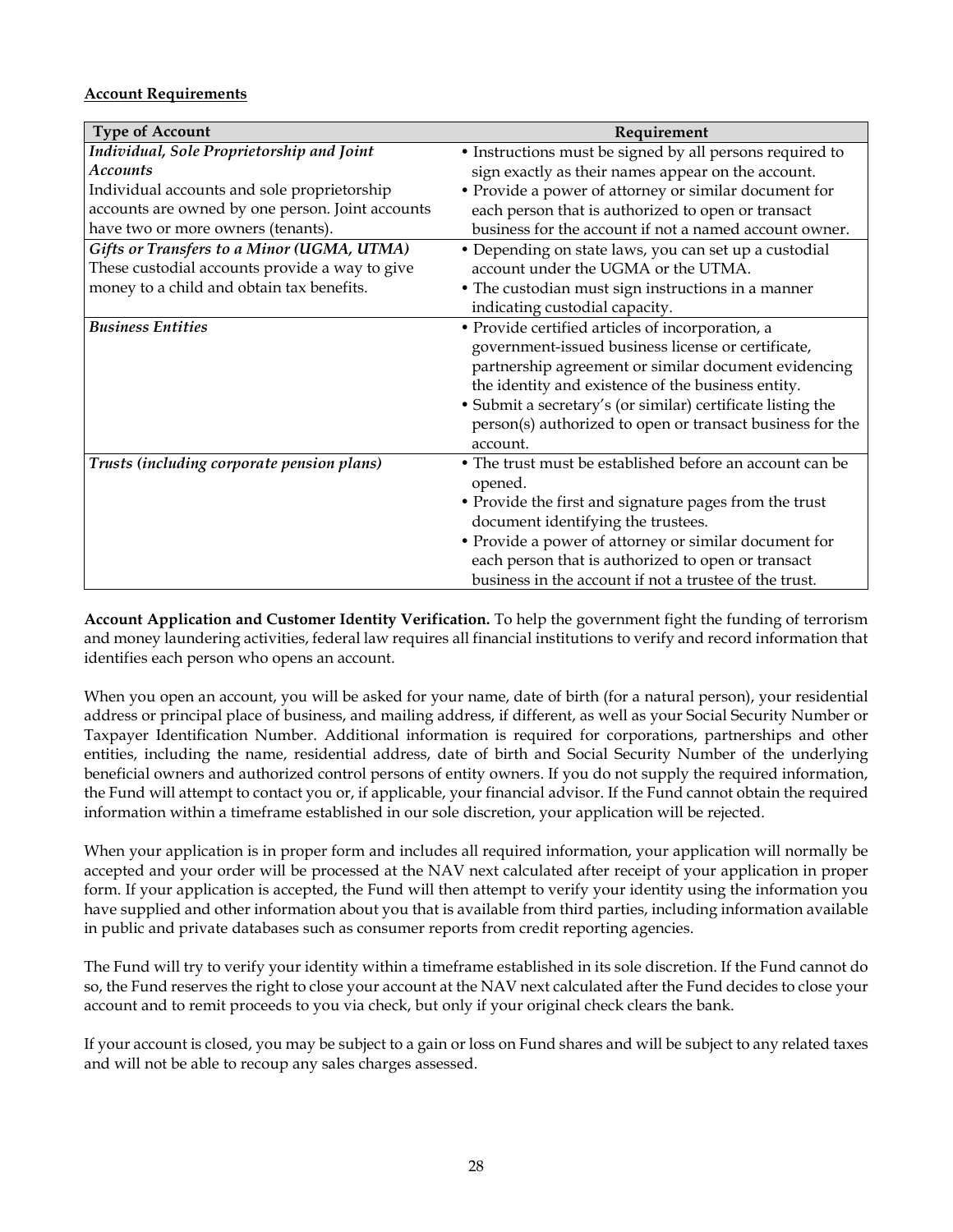The Fund may reject your application under the Trust's Anti-Money Laundering Program. Under this program, your money may not be returned to you if your account is closed at the request of governmental or law enforcement authorities.

**Limitations on Frequent Purchases and Redemptions.** The Board has adopted policies and procedures with respect to frequent purchases and redemptions of Fund shares by Fund shareholders. It is the Fund's policy to discourage short-term trading. Frequent trading in the Fund such as trades seeking short-term profits from market momentum and other timing strategies may interfere with the management of the Fund's portfolio and result in increased administrative and brokerage costs and a potential dilution in the value of Fund shares. As money is moved in and out, the Fund may incur expenses buying and selling portfolio securities and these expenses are borne by Fund shareholders. The Fund does not permit market timing and does not accommodate frequent purchases or redemptions. In addition, the Fund may take action, which may include using its best efforts to restrict a shareholder from making additional purchases in the Fund, if that shareholder has engaged in four or more "round trips" in the Fund within a one-year period.

The Fund focuses on identifying frequent redemption transactions which may be harmful to the Fund or its shareholders. These transactions are analyzed for offsetting purchases within a pre-determined period of time. If frequent trading trends are detected, an appropriate course of action is taken. The Fund reserves the right to cancel, restrict, or reject without any prior notice, any purchase order, including transactions representing excessive trading, transactions that may be disruptive to the management of the Fund's portfolio, and purchase orders not accompanied by payment.

Because the Fund receives purchase and sale orders through financial intermediaries that use omnibus or retirement accounts, the Fund cannot always detect frequent purchases and redemptions. As a consequence, the Fund's ability to monitor and discourage abusive trading practices in such accounts may be limited.

**Policy on Prohibition of Foreign Shareholders.** The Fund requires that all shareholders must be a U.S. citizen residing in the United States or a U.S. Territory or a resident alien residing in the United States or a U.S. Territory, and they must also have a valid U.S. Taxpayer Identification Number to open an account with the Fund.

#### **Investment Procedures**

| To contact the Fund, please call (800) 207-7108. |  |  |
|--------------------------------------------------|--|--|
|--------------------------------------------------|--|--|

| How to Open an Account                            | <b>How to Add to Your Account</b>                          |
|---------------------------------------------------|------------------------------------------------------------|
| Through a Financial Advisor                       | Through a Financial Advisor                                |
| Contact your advisor using the method that is     | • Contact your advisor using the method that is most       |
| most convenient for you.                          | convenient for you.                                        |
| <b>By Check</b>                                   | By Check                                                   |
| • Call or write us for an account application, or | • Fill out an investment slip from a confirmation or write |
| visit www.libertystreetfunds.com.                 | us a letter.                                               |
| • Complete the application (and other required    | • Write your account number on your check.                 |
| documents).                                       | • Mail us the slip (or your letter) and the check.         |
| • Mail us your application (and other required    |                                                            |
| documents) and a check.                           |                                                            |
| <b>Regular Mail:</b>                              |                                                            |
| <b>Liberty Street Funds</b>                       |                                                            |
| P.O. Box 2175                                     |                                                            |
| Milwaukee, WI 53201-2175                          |                                                            |
| <b>Overnight Delivery:</b>                        |                                                            |
| <b>Liberty Street Funds</b>                       |                                                            |
| 235 W. Galena Street                              |                                                            |
| Milwaukee, WI 53212                               |                                                            |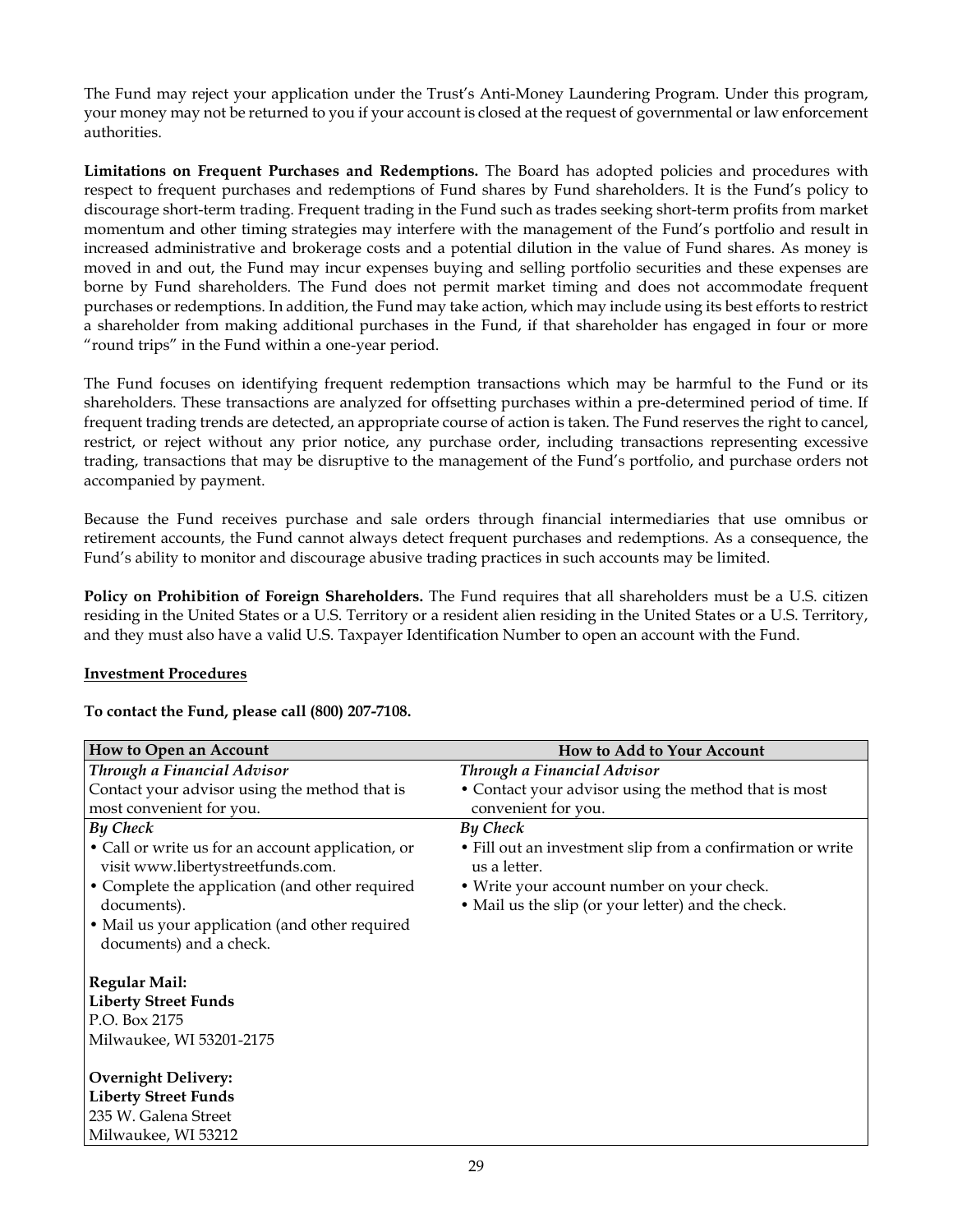| The Fund does not consider the U.S. Postal Service            |                                                                              |
|---------------------------------------------------------------|------------------------------------------------------------------------------|
| or other independent delivery services to be its              |                                                                              |
| agents.                                                       |                                                                              |
| By Wire                                                       | By Wire                                                                      |
| • Call or write us for an account application or              | • Call to notify us of your incoming wire.                                   |
| visit www.libertystreetfunds.com.                             | • Instruct your financial institution to wire your money to                  |
| • Complete the application (and other required<br>documents). | us.                                                                          |
| • Call us to fax the completed application (and               |                                                                              |
| other required documents) and we will assign                  |                                                                              |
| you an account number.                                        |                                                                              |
| • Mail us your original application (and other                |                                                                              |
| required documents).                                          |                                                                              |
| • Instruct your financial institution to wire your            |                                                                              |
| money to us.                                                  |                                                                              |
|                                                               | By ACH Payment (For Systematic Investments)                                  |
|                                                               | • Complete the systematic investment section of the<br>application.          |
|                                                               | • Attach a voided check to your application.                                 |
|                                                               | • Mail us the completed application and voided check.                        |
|                                                               | • We will electronically debit the purchase amount from                      |
|                                                               | the financial institution account identified on your<br>account application. |

**Automatic Investment Plan.** If you intend to use the Automatic Investment Plan ("AIP"), you may open your account with the initial minimum investment amount. Once an account has been opened, you may make additional investments in the Fund at regular intervals through the AIP. If elected on your account application, funds can be automatically transferred from your checking or savings account on the 5th, 10th, 15th, 20th or 25th of each month. In order to participate in the AIP, each additional subscription must be at least \$100 for Class A, Class C and Class T Shares, at least \$100,000 for Institutional Class shares, and your financial institution must be a member of the Automated Clearing House ("ACH") network. The first AIP purchase will be made 15 days after the Transfer Agent receives your request in good order. The Transfer Agent will charge a \$25 fee for any ACH payment that is rejected by your bank. Your AIP will be terminated if two successive mailings we send to you are returned by the U.S. Postal Service as undeliverable. You may terminate your participation in the AIP at any time by notifying the Transfer Agent at (800) 207-7108 at least five days prior to the date of the next AIP transfer. The Fund may modify or terminate the AIP at any time without notice.

**Canceled or Failed Payments.** The Fund accepts checks and ACH transfers at full value subject to collection. If the Fund does not receive your payment for shares or you pay with a check or ACH transfer that does not clear, your purchase will be canceled. You will be responsible for any losses or expenses incurred by the Fund or the Transfer Agent, and the Fund may redeem shares you own in the account (or another identically registered account that you maintain with the Transfer Agent) as reimbursement. A \$25 fee will be imposed for any returned checks/ACH transactions. The Fund and its agents have the right to reject or cancel any purchase due to nonpayment.

## **Selling Shares**

You may redeem shares of the Fund at a price equal to the NAV next determined after the Transfer Agent and/or authorized agent receives your redemption request in good order. Generally, your redemption request cannot be processed on days the NYSE is closed. All requests received in good order by the Transfer Agent and/or authorized agent before the close of the regular trading session of the NYSE (generally, 4:00 p.m. Eastern Time) will usually be sent to the bank you indicate or mailed or wired, as applicable, on the following business day to the address, or pursuant to the wiring instructions, on record. Except as specified below, the Fund will process your redemption request and send your proceeds within seven calendar days after the Fund receives your redemption request.

If you purchase shares using a check and request a redemption before the check has cleared, the Fund may postpone payment of your redemption proceeds up to 15 calendar days while the Fund waits for the check to clear.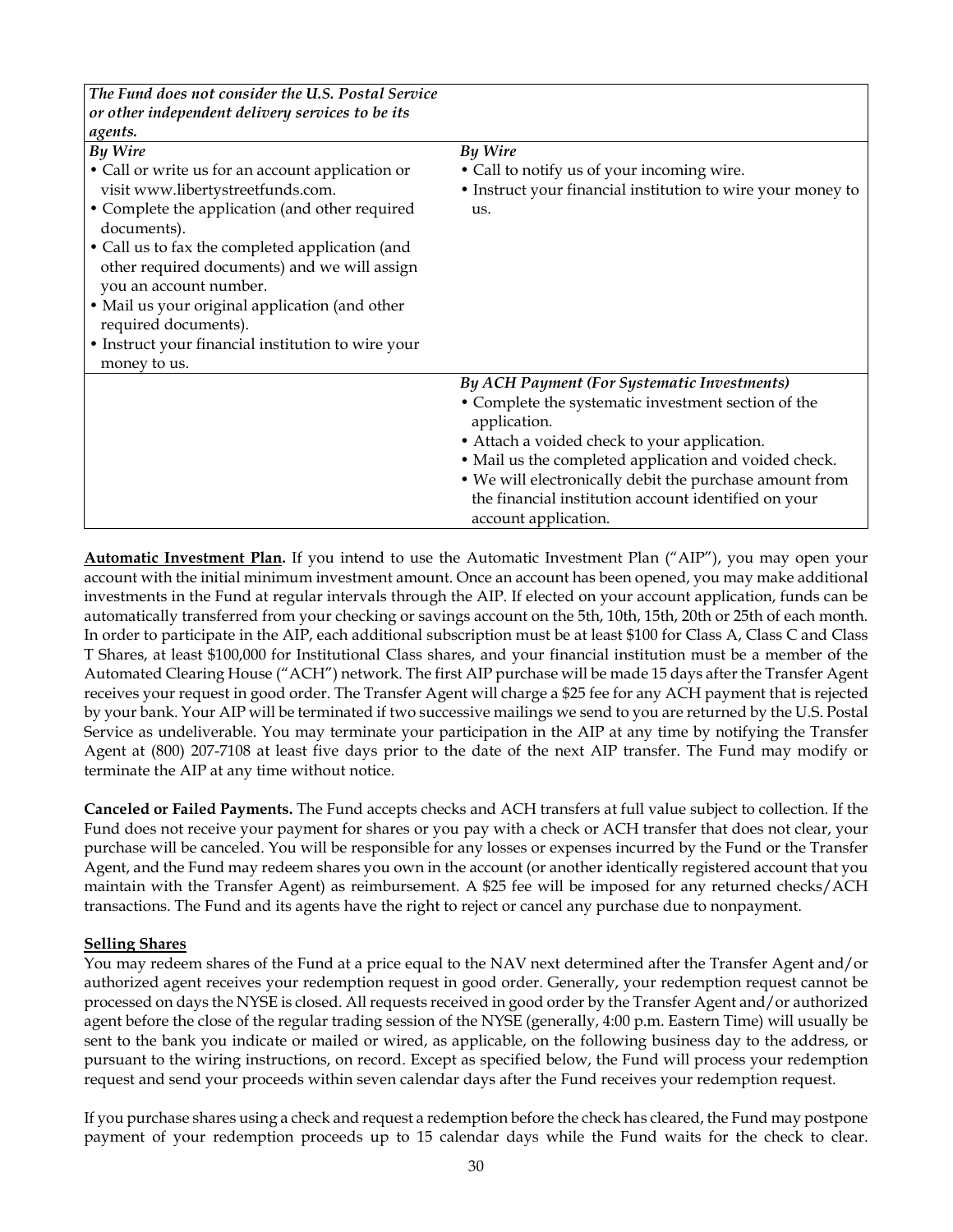Furthermore, there are certain times when you may be unable to sell Fund shares or receive proceeds. Specifically, the Fund may suspend the right to redeem shares or postpone the date of payment upon redemption for more than seven calendar days: (1) for any period during which the NYSE is closed (other than customary weekend or holiday closings) or trading on the NYSE is restricted; (2) for any period during which an emergency exists affecting the sale of the Fund's securities or making such sale or the fair determination of the value of the Fund's net assets not reasonably practicable; or (3) for such other periods as the SEC may permit for the protection of the Fund's shareholders.

#### **How to Sell Shares from Your Account** *Through a Financial Advisor* • Contact your advisor by the method that is most convenient for you. *By Mail* • Prepare a written request including: • Your name(s) and signature(s) of all account owners • Your account number • The Fund name and class • The dollar amount or number of shares you want to sell • How and where to send the redemption proceeds • Obtain a Medallion signature guarantee (if required). • Obtain other documentation (if required). • Mail us your request and documentation. **Regular Mail: Liberty Street Funds Overnight Delivery: Liberty Street Funds**

P.O. Box 2175 Milwaukee, WI 53201-2175

235 W. Galena Street Milwaukee, WI 53212

*The Fund does not consider the U.S. Postal Service or other independent delivery services to be its agents.*

## *By Wire or ACH*

- Wire or ACH redemptions are only available if your redemption is for \$5,000 (except for systematic withdrawals) or more and you did not decline wire or ACH redemption privileges on your account application.
- Call us with your request (unless you declined telephone redemption privileges on your account application) (See "By Telephone") *or* • Mail us your request (See "By Mail").

## *By Telephone*

- Call us with your request (unless you declined telephone redemption privileges on your account application).
- Provide the following information:
	- Your account number
	- Exact name(s) in which the account is registered
	- Additional form of identification
- Redemption proceeds will be:
	- Mailed to you *or*
	- Electronically credited to your account at the financial institution identified on your account application.

## *Systematically*

- Complete the systematic withdrawal section of the application.
- Attach a voided check to your application.
- Mail us your completed application signed by all account owners.
- Redemption proceeds will be:
	- Mailed to you *or*
	- Electronically credited to your account at the financial institution identified on your account application.

**Wire or ACH Redemption Privileges.** You may redeem your shares by wire or ACH unless you declined wire or ACH redemption privileges on your account application. The minimum amount that may be redeemed by wire is \$5,000, except for systematic withdrawals.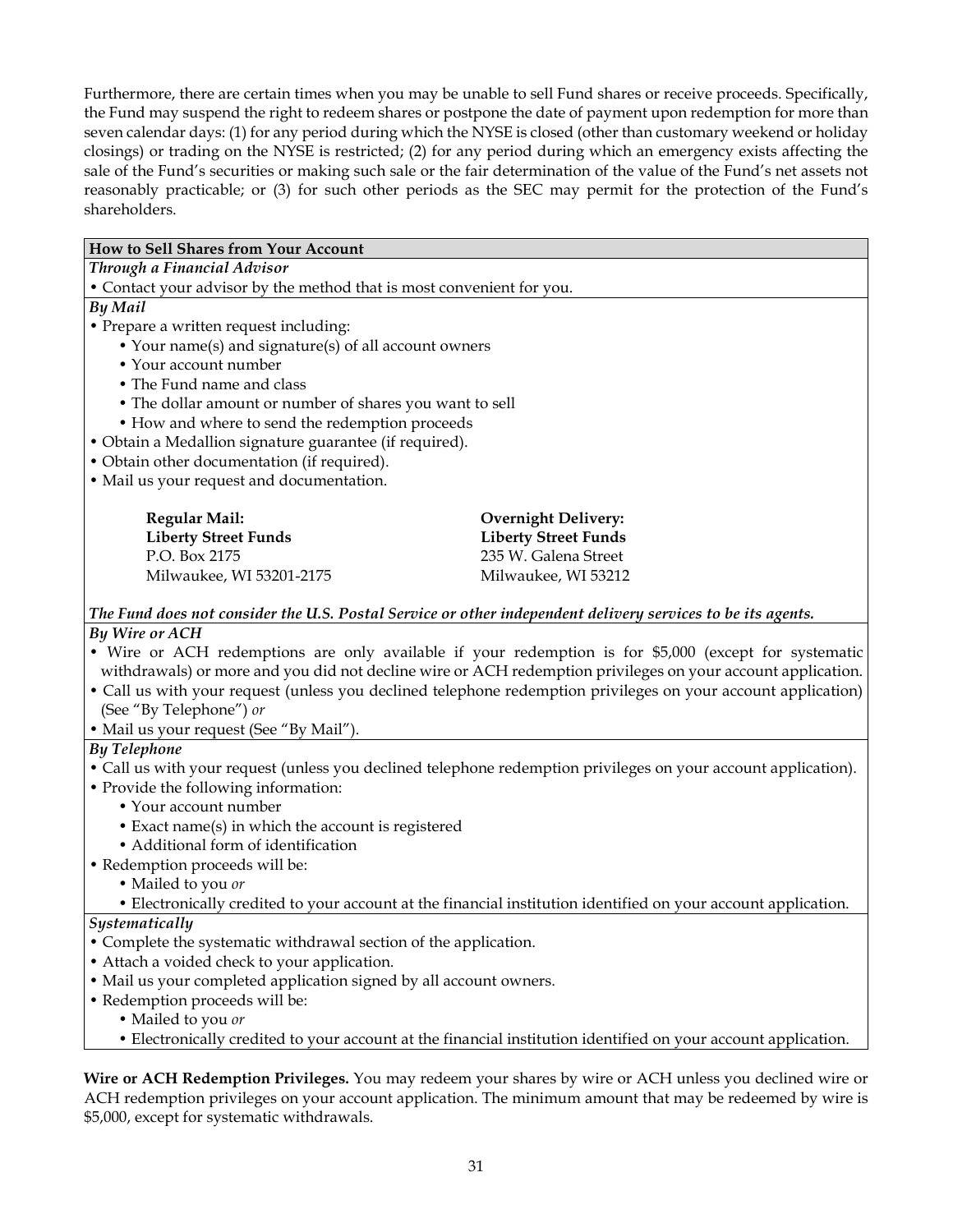**Telephone Redemption Privileges.** You may redeem your shares by telephone unless you declined telephone redemption privileges on your account application. You may be responsible for any unauthorized telephone order as long as the transfer agent takes reasonable measures to verify that the order is genuine. Telephone redemption orders may be difficult to complete during periods of significant economic or market activity. If you are not able to reach the Fund by telephone, you may send your redemption order to the Fund via regular or overnight delivery.

**Systematic Withdrawal Plan.** You may request that a predetermined dollar amount be sent to you on a monthly or quarterly basis. Your account must maintain a value of at least \$10,000 for you to be eligible to participate in the Systematic Withdrawal Plan ("SWP"). The minimum withdrawal amount is \$50. If you elect to receive redemptions through the SWP, the Fund will send a check to your address of record, or will send the payment via electronic funds transfer through the ACH network, directly to your bank account on record. You may request an application for the SWP by calling the Transfer Agent toll-free at (800) 207-7108. The Fund may modify or terminate the SWP at any time. You may terminate your participation in the SWP by calling the Transfer Agent at least five business days before the next withdrawal.

**Medallion Signature Guarantee Requirements.** To protect you and the Fund against fraud, signatures on certain requests must have a "Medallion signature guarantee." A Medallion signature guarantee verifies the authenticity of your signature. You can obtain a Medallion signature guarantee from most banking institutions or securities brokers, but not from a notary public. The transfer agent will need written instructions signed by all registered shareholders, with a Medallion signature guarantee for each shareholder, for any of the following (the following situations apply if you are requesting the transaction directly through the Fund):

- Written requests to redeem \$100,000 or more;
- Changes to a shareholder's record name;
- Redemptions from an account for which the address or account registration has changed within the last 30 days;
- Sending redemption and distribution proceeds to any person, address or financial institution account not on record;
- Sending redemption and distribution proceeds to an account with a different registration (name or ownership) from your account; or
- Adding or changing ACH or wire instructions, telephone redemption options or any other election in connection with your account.

The Transfer Agent reserves the right to require a Medallion signature guarantee on all redemptions.

**Cost Basis Information.** Federal tax law requires that regulated investment companies, such as the Fund, report their shareholders' cost basis, gain/loss, and holding period to the IRS on the shareholders' Consolidated Form 1099s when "covered" shares of the regulated investment companies are sold. Covered shares are any shares acquired (including pursuant to a dividend reinvestment plan) on or after January 1, 2012.

The Fund has chosen "first-in, first-out" (FIFO) as its standing (default) tax lot identification method for all shareholders, which means this is the method the Fund will use to determine which specific shares are deemed to be sold when there are multiple purchases on different dates at differing net asset values, and the entire position is not sold at one time. The Fund's standing tax lot identification method is the method it will use to report the sale of covered shares on your Consolidated Form 1099 if you do not select a specific tax lot identification method. Redemptions are taxable and you may realize a gain or a loss upon redemption of your shares. Certain shareholders may be subject to backup withholding.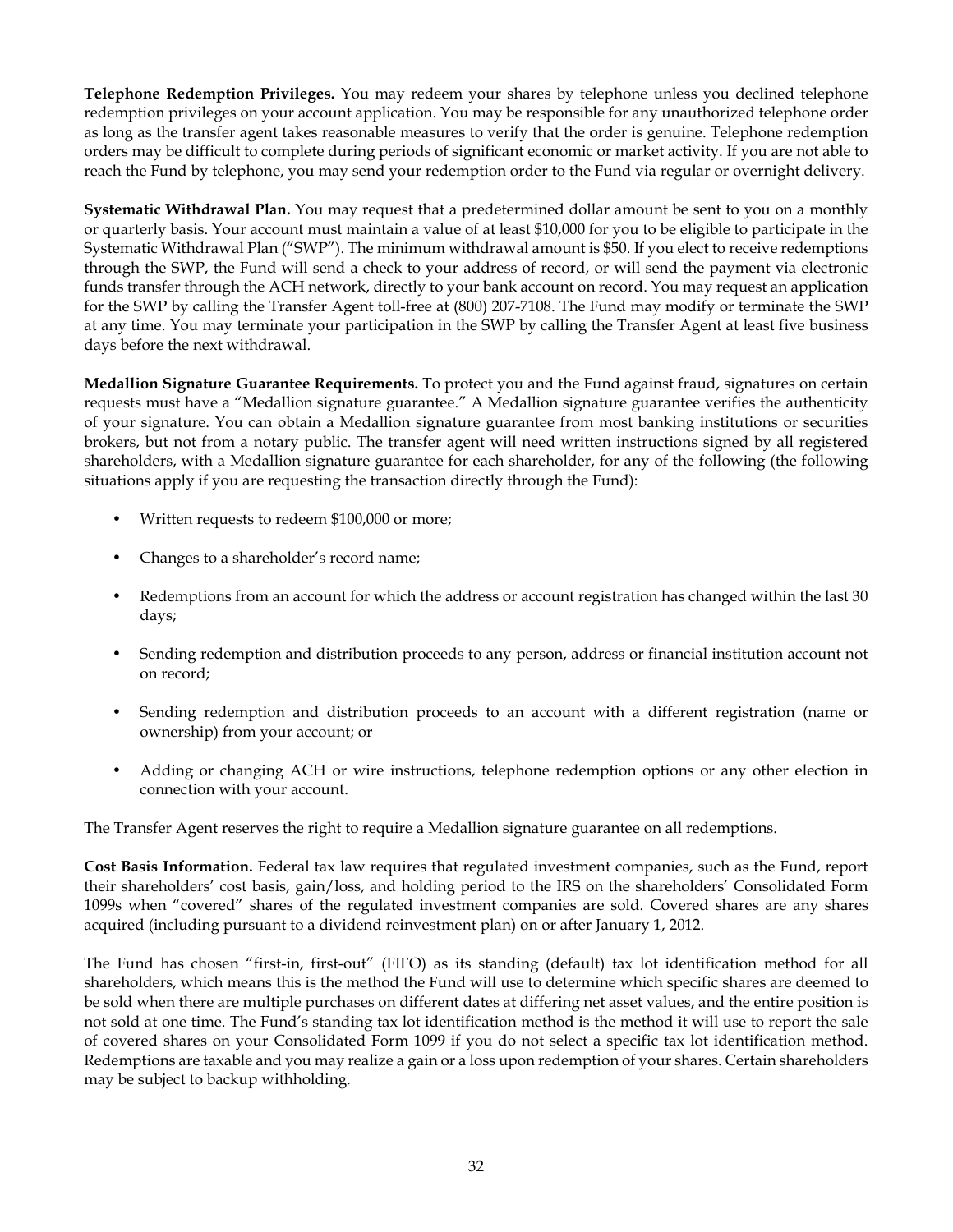Subject to certain limitations, you may choose a method other than the Fund's standing method at the time of your purchase or upon the sale of covered shares. Please refer to the appropriate Treasury regulations or consult your tax advisor with regard to your personal circumstances.

### **Exchange Privileges**

You may exchange Class A, Class C and Institutional Class shares of the Fund for shares of other funds managed by the Advisor, which are offered in separate prospectuses. The amount of the exchange must be equal to or greater than the required minimum initial investment (see "Minimum Investment" table), as stated in that fund's prospectus. You may realize either a gain or loss on those shares and will be responsible for paying any applicable taxes. If you exchange shares through a broker, the broker may charge you a transaction fee. If you are not using a broker, you may exchange shares by sending a written request to the Fund or by telephone. Be sure that your written request includes the dollar amount or number of shares to be exchanged, the name(s) on the account, the account number(s), and signed by all shareholders on the account. In order to limit expenses, the Fund reserves the right to limit the total number of exchanges you can make in any year. If a CDSC applies to your redemption of Fund shares, it will be waived for the transaction to exchange shares of the Fund for shares of another fund managed by the Advisor; however, the CDSC and the remaining time period for which the CDSC applies will carry to the other fund. Class T Shares do not have exchange privileges.

### **Small Accounts**

If the value of your account falls below \$1,000 (excluding Qualified Retirement Accounts) with respect to Institutional Shares or \$500 (excluding Qualified Retirement Accounts or accounts with systematic investment plans) with respect to A Shares, C Shares and T Shares, the Fund may ask you to increase your balance. If, after 60 days, the account value is still below \$1,000 (excluding Qualified Retirement Accounts or accounts with systematic investment plans) for Institutional Shares or \$500 (excluding Qualified Retirement Accounts) for A Shares, C Shares and T Shares, the Fund may close your account if your balance falls below the Fund's minimum initial investment amount due to your redemption activity. The Fund will not close your account if it falls below these amounts solely as a result of a reduction in your account's market value. There are no minimum balance requirements for Qualified Retirement Accounts.

#### **In-Kind Purchases and Redemptions**

The Fund reserves the right to accept payment for shares in the form of securities that are permissible investments for the Fund. However, under unusual conditions that make the payment of cash unwise (and for the protection of the Fund's remaining shareholders), the Fund may pay all or part of a shareholder's redemption proceeds in liquid securities with a market value equal to the redemption price (known as redemption-in-kind). If the Fund redeems your shares in kind, you will bear any market risks associated with investment in these securities, and you will be responsible for the costs (including brokerage charges) of converting the securities to cash In-kind purchases and redemptions are generally taxable events and may result in the recognition of gain or loss for federal income tax purposes. See the SAI for further information about the terms of these purchases and redemptions.

## **Conversion of Shares**

Shareholder Requests. A share conversion is a transaction in which shares of one class of the Fund are exchanged for shares of another class of the Fund. Share conversions can occur between Class A, Class C and Institutional Class Shares of the Fund. In a conversion, a shareholder will receive shares of another class equal in number to the aggregate net asset value attributable to the shares of the current class held by the shareholder divided by the net asset value per share of the other class. Generally, a shareholder may request, or a financial intermediary through which a shareholder has invested in the Fund may request, a share conversion when a shareholder becomes eligible for another share class of the Fund or no longer meets the eligibility of the share class owned by the shareholder (and another class exists for which the shareholder would be eligible). Please note that a share conversion is generally a non-taxable event, but you should consult with your personal tax advisor on your particular circumstances. Please note, all share shareholder conversion requests must be approved by the Advisor. In addition, Class A, Class C and Institutional shares may be converted to Class T shares of the same Fund and such transactions are subject to meeting any investment minimum or eligibility requirements. Class T Shares have no conversion features.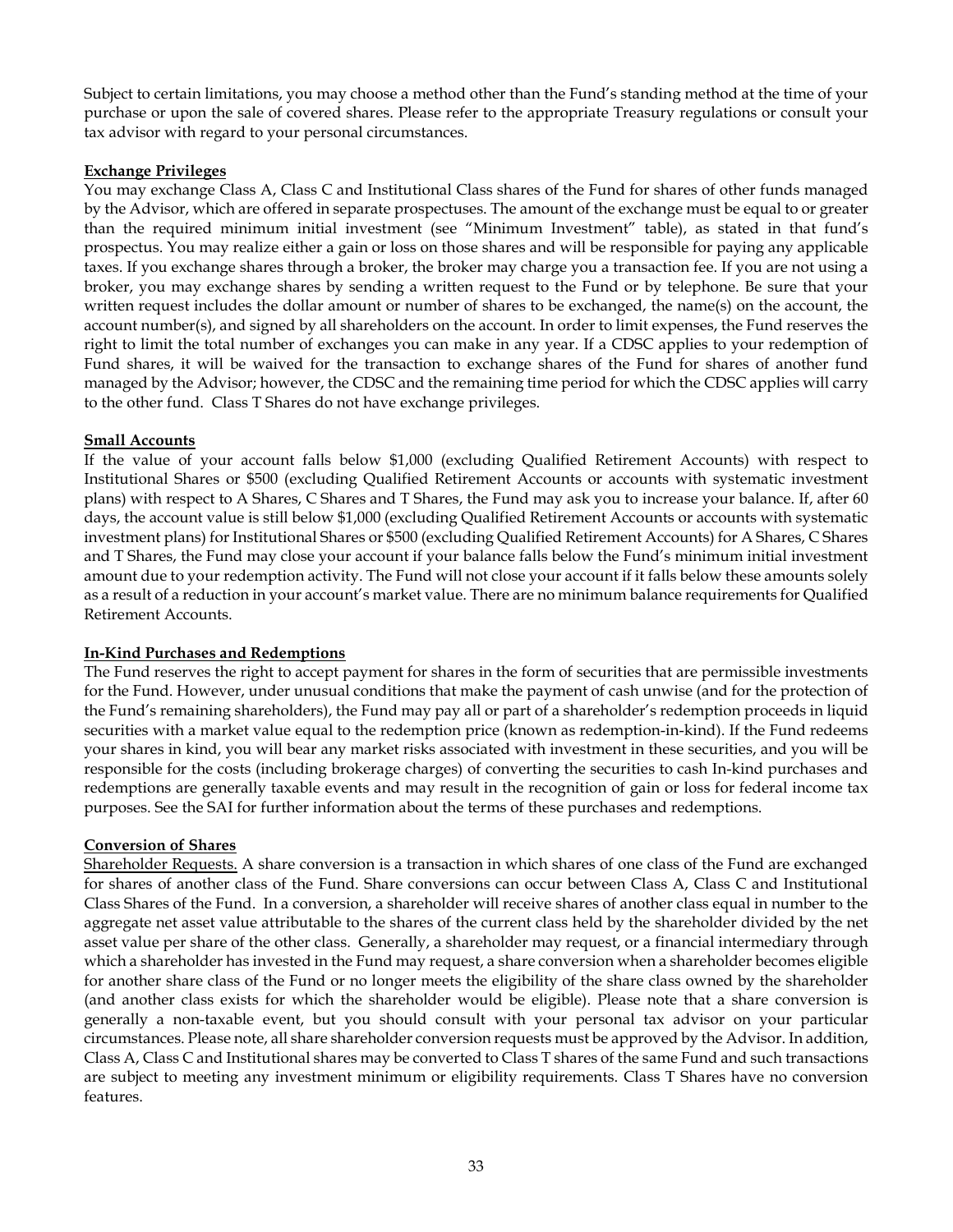A request for a share conversion will not be processed until it is received in good order by the Fund or your financial intermediary. To receive the NAV of the new class calculated that day, conversion requests must be received in good order by the Fund and approved by the Advisor before 4:00 p.m., Eastern Time. Please note that, because the NAV of each class of the Fund will generally vary from the NAVs of the other classes due to differences in expenses, you will receive a number of shares of the new class that is different from the number of shares that you held of the old class, but the total value of your holdings will remain the same.

The Fund's frequent trading policies will not be applicable to share conversions. If you hold your shares through a financial intermediary, please contact the financial intermediary for more information on share conversions. Please note that certain financial intermediaries may not permit all types of share conversions. The Fund reserves the right to terminate, suspend or modify the share conversion privilege for any shareholder or group of shareholders.

Mandatory Conversions. The Fund reserves the right to automatically convert shareholders from one class to another if they either no longer qualify as eligible for their existing class or if they become eligible for another class. Such mandatory conversions may be as a result of a change in value of an account due to market movements, exchanges or redemptions. For mandatory conversions, no sales load, fee or other charge will be imposed by the Fund. The Fund will notify or cause certain financial intermediaries to notify affected shareholders in writing prior to any mandatory conversion.

## **Automatic Conversion of Class C Shares**

Beginning March 1, 2019 (the "Effective Date"), Class C Shares will automatically convert to Class A Shares on a load-waived basis approximately eight years after the date of purchase. It is the financial intermediary's responsibility to ensure that the shareholder is credited with the proper holding period. As of the Effective Date, certain financial intermediaries, including group retirement recordkeeping platforms, may not have been tracking such holding periods and therefore may not be able to process such conversions. In these instances, the automatic conversion of Class C Shares to Class A Shares will occur eight years after the Effective Date. Because the Fund receives purchase and sale orders through financial intermediaries that use omnibus or retirement accounts, the Fund's Transfer Agent cannot always effect the automatic conversion. In such circumstances, the financial intermediary using omnibus or retirement accounts will effect the automatic conversion.

Class C Shares held for eight years, together with any Class C Shares acquired through a reinvestment of dividends or distributions during the eight-year period, are eligible for automatic conversion into Class A Shares of the same portfolio.

The automatic conversion feature of Class C shares of the Fund shall be suspended at any time that the Board of Trustees of the Fund determines that (i) the assessment of the higher fee under the Fund's Rule 12b-1 Plan for Class C results in the Fund's dividends or distributions constituting a preferential dividend under the Internal Revenue Code of 1986, as amended, and (ii) the conversion of Class C Shares into Class A Shares constitutes a taxable event under federal income tax law. In addition, the Board of Trustees of the Fund may suspend the automatic conversion feature by determining that any other condition to conversion set forth in the relevant prospectus, as amended from time to time, is not satisfied. The terms of the Fund's prospectus may also contain exceptions to the automatic conversion feature of Class C Shares described above, including but not limited to exceptions for certain types of Class C shareholders or for Class C Shares held through certain financial intermediaries.

The Board of Trustees of the Fund may also suspend the automatic conversion of Class C Shares if it determines that suspension is appropriate to comply with the requirements of the 1940 Act, or any rule or regulation issued thereunder, relating to voting by Class C shareholders on the Fund's Rule 12b-1 Plan for Class A Shares or, in the alternative, the Board of Trustees may provide Class C shareholders with alternative conversion or exchange rights.

The automatic conversion of Class C Shares to Class A Shares pursuant to this policy is not a taxable event for Federal income tax purposes. For automatic conversions, no sales load, fee or other charge will be imposed by the Fund. Please consult with your financial intermediary for additional information.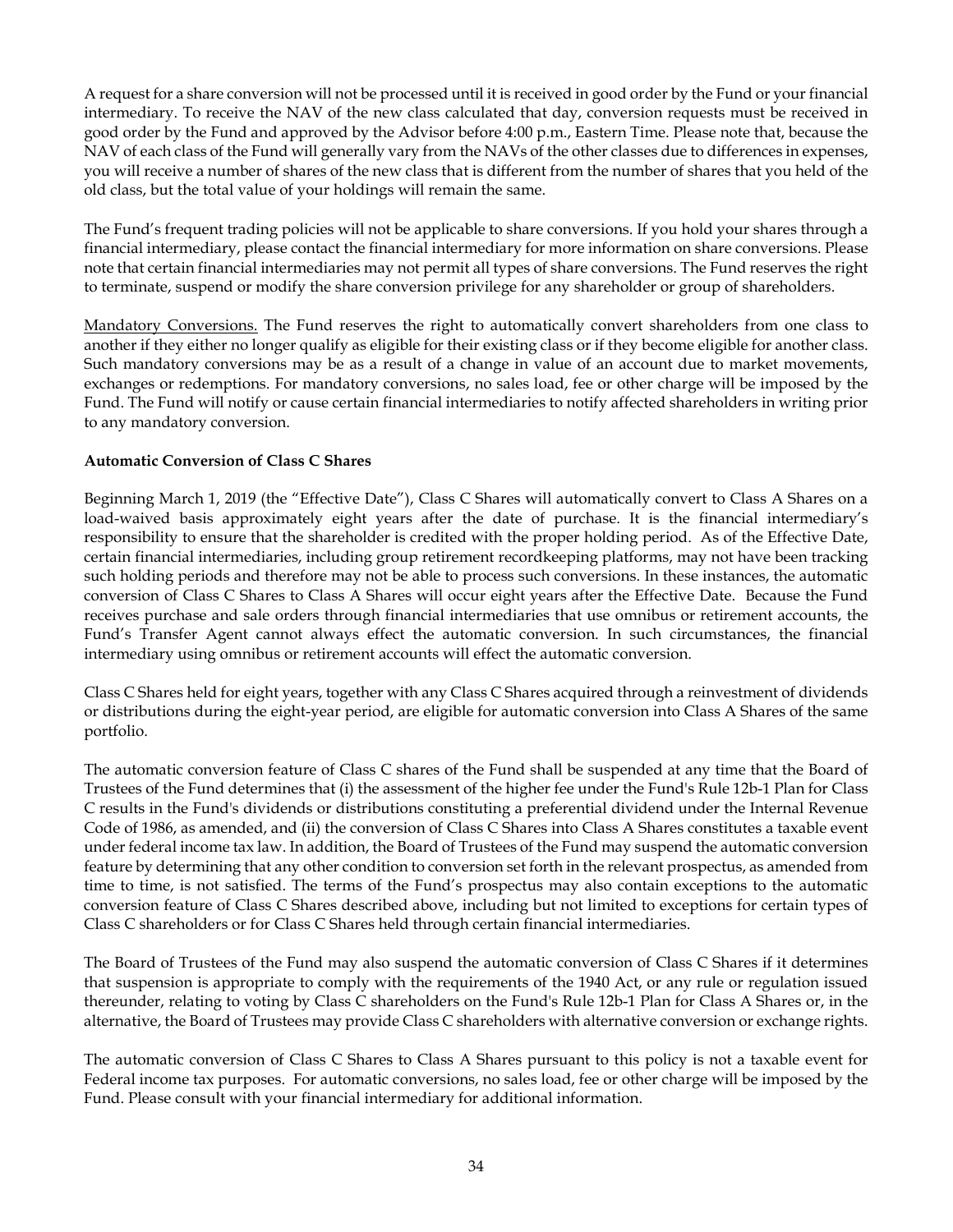As described in Appendix A to this Prospectus, certain financial intermediaries may have different policies and procedures regarding automatic Class C Share conversions. **For automatic Class C Share conversion policies applicable to a particular intermediary, please see "Appendix A – Waivers and Discounts Available from Intermediaries and Conversion Policies" of the Prospectus for a description.**

### **Additional Investments**

Additional subscriptions in the Fund generally may be made by investing at least the minimum amount shown in the table on page 27. Exceptions may be made at the Fund's discretion. You may purchase additional shares of the Fund by sending a check together with the investment stub from your most recent account statement to the Fund at the applicable address listed in the table below. Please ensure that you include your account number on the check. If you do not have the investment stub from your account statement, list your name, address and account number on a separate sheet of paper and include it with your check. You may also make additional investments in the Fund by wire transfer of funds or through an approved financial intermediary. Please follow the procedures described in this Prospectus.

### **Dividend Reinvestment**

You may reinvest dividends and capital gains distributions in shares of the Fund. Such shares are acquired at NAV (without a sales charge) on the applicable payable date of the dividend or capital gain distribution. Unless you instruct otherwise, dividends and distributions on Fund shares are automatically reinvested in shares of the same class of the Fund paying the dividend or distribution. This instruction may be made by writing to the Transfer Agent or by telephone by calling (800) 207-7108. You may, on the account application form or prior to any declaration, instruct that dividends and/or capital gain distributions be paid in cash or be reinvested in the Fund at the next determined NAV. If you elect to receive dividends and/or capital gain distributions in cash and the U.S. Postal Service cannot deliver the check, or if a check remains outstanding for six months or more, the Fund reserves the right to reinvest the distribution check in your account at the Fund's current NAV and to reinvest all subsequent distributions.

### **Lost Accounts**

The Transfer Agent may consider your account "lost" if correspondence to your address of record is returned as undeliverable on two consecutive occasions, unless the transfer agent determines your new address. When an account is "lost", all distributions on the account will be reinvested in additional Fund shares. In addition, the amount of any outstanding checks (unpaid for six months or more) or checks that have been returned to the Transfer Agent may be reinvested at the then-current NAV and the checks will be canceled. However, checks will not be reinvested into accounts with a zero balance, but may be held in an account for a period of time until the Transfer Agent locates you.

Please note that the value of your account may be transferred to the appropriate state if no activity occurs in the account within the time period specified by the state law.

## **Payment of Redemption Proceeds**

**Y**ou may redeem shares of the Fund at a price equal to the NAV next determined after the Transfer Agent and/or authorized agent receives your redemption request in good order. Generally your redemption request cannot be processed on days the NYSE is closed. Redemption proceeds for requests received in good order by the Transfer Agent and/or authorized agent before the close of the regular trading session of the NYSE (generally 4:00 p.m. Eastern Time) will usually be sent to the address of record or the bank you indicate, or wired using the wire instructions on record, on the following business day. Payment of redemption proceeds may take longer than typically expected, but will be sent within seven calendar days after the Fund receives your redemption request, except as specified below.

If you purchase shares using a check and request a redemption before the check has cleared, the Fund may postpone payment of your redemption proceeds up to 15 calendar days while the Fund waits for the check to clear. Furthermore, the Fund may suspend the right to redeem shares or postpone the date of payment upon redemption for more than seven calendar days: (1) for any period during which the NYSE is closed (other than customary weekend or holiday closings) or trading on the NYSE is restricted; (2) for any period during which an emergency exists affecting the sale of the Fund's securities or making such sale or the fair determination of the value of the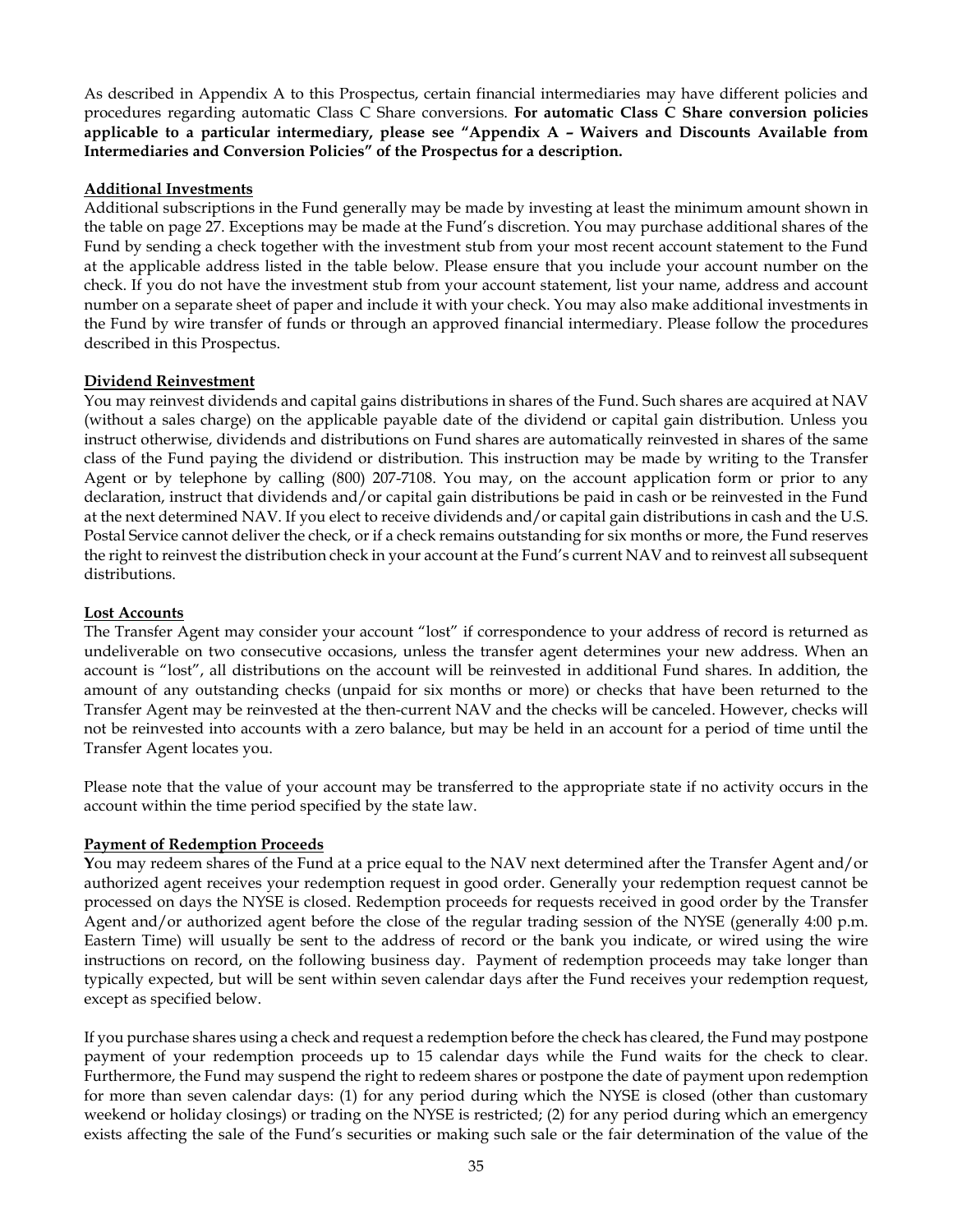Fund's net assets not reasonably practicable; or (3) for such other periods as the SEC may permit for the protection of the Fund's shareholders.

## **Other Redemption Information**

IRA and retirement plan redemptions from accounts for which UMB Bank, n.a. is the custodian must be completed on an IRA Distribution Form or other acceptable form approved by UMB Bank, n.a. Shareholders who hold shares of the Fund through an IRA or other retirement plan must indicate on their redemption requests whether to withhold federal income tax. Such redemption requests will generally be subject to a 10% federal income tax withholding unless a shareholder elects not to have taxes withheld. An IRA owner with a foreign residential address may not elect to forgo the 10% withholding. In addition, if you are a resident of certain states, state income tax also applies to non-Roth IRA distributions when federal withholding applies. Please consult with your tax professional.

The Fund generally pays sale (redemption) proceeds in cash. The Fund typically expects to satisfy redemption requests by selling portfolio assets or by using holdings of cash or cash equivalents. On a less regular basis, the Fund may also satisfy redemption requests by utilizing the ReFlow Liquidity Program described above, or a temporary overdraft facility offered through its custodian, UMB Bank, n.a. The Fund uses these methods during both normal and stressed market conditions. During conditions that make the payment of cash unwise and/or in order to protect the interests of the Fund's remaining shareholders, the Fund may pay all or part of a shareholder's redemption proceeds in portfolio securities with a market value equal to the redemption price (redemption-inkind) in lieu of cash. The Fund may redeem shares in kind during both normal and stressed market conditions. Generally, in-kind redemptions will be effected through pro rata distribution of the Fund's portfolio securities. If the Fund redeems your shares in kind, you will bear any market risks associated with investment in these securities, and you will be responsible for the costs (including brokerage charges) of converting the securities to cash.

## **Choosing a Share Class**

The Fund offers four classes of shares, each of which is designed for specific investors. Sales charges and fees may vary considerably between the Fund's classes. You should carefully consider the differences in the fee and sales charge structures. Please review the Fee Table and Sales Charge Schedules before investing in the Fund. You may also want to consult with a financial advisor in order to help you determine which class is most appropriate for you. The following is a summary of the differences between Class A Shares, Class C Shares, Class T Shares and Institutional Class Shares of the Fund:

| <b>Class A Shares</b>              | <b>Class C Shares</b>                                                                       | <b>Class T Shares</b>                                                                     | <b>Institutional Class Shares</b>                                                                                                                                                                                                                                                                                                                                                                                                                                                                                                                                |
|------------------------------------|---------------------------------------------------------------------------------------------|-------------------------------------------------------------------------------------------|------------------------------------------------------------------------------------------------------------------------------------------------------------------------------------------------------------------------------------------------------------------------------------------------------------------------------------------------------------------------------------------------------------------------------------------------------------------------------------------------------------------------------------------------------------------|
| • Designed for retail<br>investors | Designed for retail<br>$\bullet$<br>investors (available<br>for purchase only<br>through an | Designed for<br>$\bullet$<br>retail<br>investors<br>(available for                        | Designed for institutions<br>٠<br>(financial institutions,<br>corporations, trusts, estates and<br>religious and charitable                                                                                                                                                                                                                                                                                                                                                                                                                                      |
|                                    | approved broker-<br>dealer or financial<br>intermediary)                                    | purchase only<br>through an<br>approved<br>broker-dealer<br>or financial<br>intermediary) | organizations) investing for<br>proprietary programs,<br>discretionary accounts, and<br>corporate benefit plans.<br>Institutional Class Shares may<br>also be available on certain<br>brokerage platforms of firms<br>that have agreements with the<br>Fund to offer such shares when<br>acting solely on an agency basis<br>for the purchase or sale of such<br>shares. If you transact in<br><b>Institutional Class Shares</b><br>through one of these programs,<br>the minimum is waived and you<br>may be required to pay a<br>commission and/or other forms |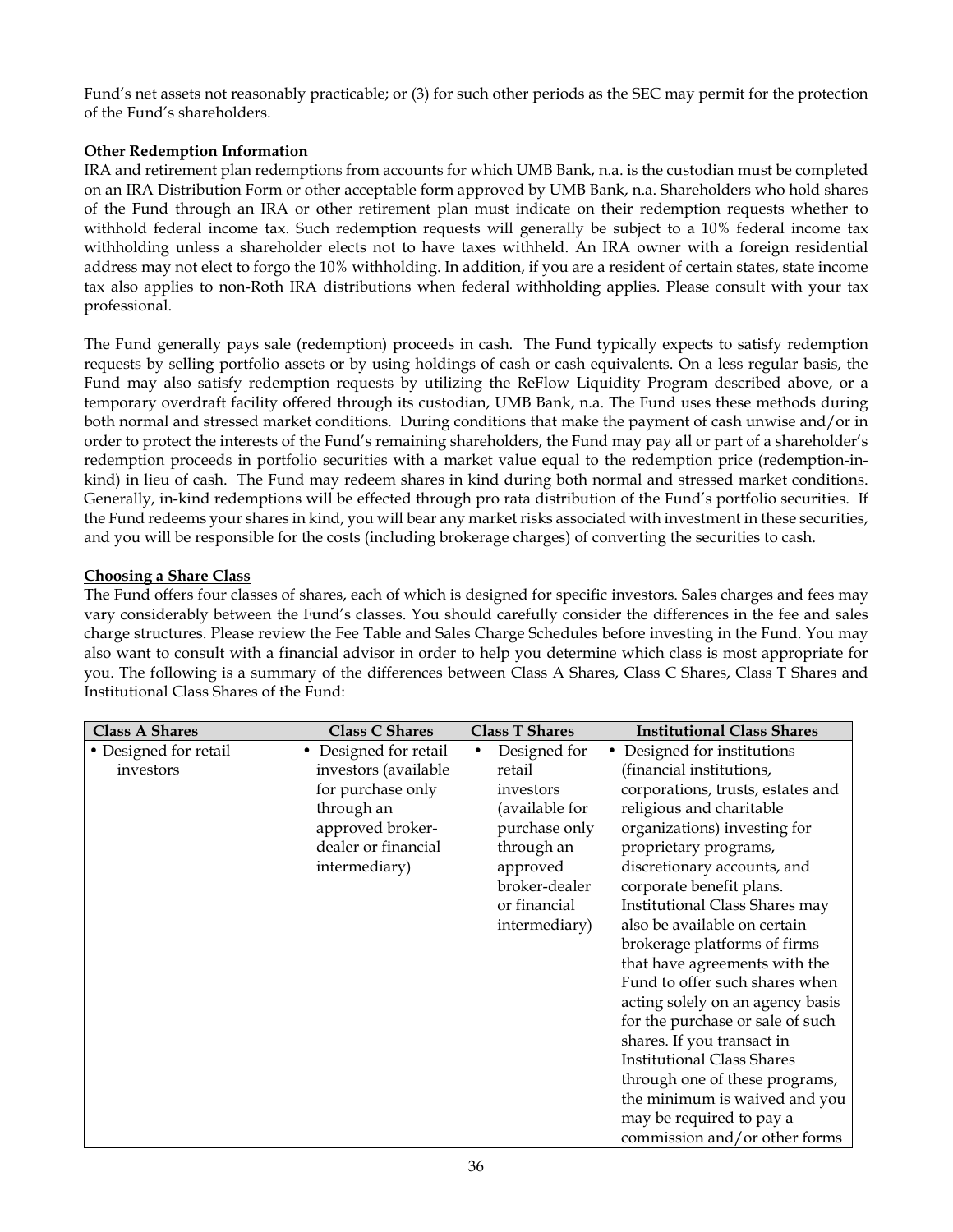|        |                                                                                                                                                                                                                                                                                                                                                                                                           |                                                                                                                                                                                                                                                                                                                                                                                                                                                                                                                                                             |                                                                                                                                                                                                                                    | of compensation to the broker.<br>A list of these brokerage<br>platforms can be found in<br>Appendix A - Waivers and<br><b>Discounts Available from</b><br><b>Intermediaries and Conversion</b><br>Policies.                                                                                                                                                                                                                                                                                                                                                                                                                                                                                           |
|--------|-----------------------------------------------------------------------------------------------------------------------------------------------------------------------------------------------------------------------------------------------------------------------------------------------------------------------------------------------------------------------------------------------------------|-------------------------------------------------------------------------------------------------------------------------------------------------------------------------------------------------------------------------------------------------------------------------------------------------------------------------------------------------------------------------------------------------------------------------------------------------------------------------------------------------------------------------------------------------------------|------------------------------------------------------------------------------------------------------------------------------------------------------------------------------------------------------------------------------------|--------------------------------------------------------------------------------------------------------------------------------------------------------------------------------------------------------------------------------------------------------------------------------------------------------------------------------------------------------------------------------------------------------------------------------------------------------------------------------------------------------------------------------------------------------------------------------------------------------------------------------------------------------------------------------------------------------|
|        | • Initial sales charge of<br>4.25% or less<br>• No initial sales charge<br>applied to purchases of \$1<br>million or more                                                                                                                                                                                                                                                                                 | • No initial sales<br>charge<br>• Maximum<br>investment amount<br>of \$999,999                                                                                                                                                                                                                                                                                                                                                                                                                                                                              | · Initial sales<br>charge of 2.50%<br>or less<br>• No deferred<br>sales charge                                                                                                                                                     | • No initial or deferred sales<br>charge. Institutional Class<br>Shares may also be available on<br>certain brokerage platforms of<br>firms that have agreements with<br>the Fund to offer such shares<br>when acting solely on an agency<br>basis for the purchase or sale of<br>such shares. If you transact in<br><b>Institutional Class Shares</b><br>through one of these programs,<br>the minimum is waived and you<br>may be required to pay a<br>commission and/or other forms<br>of compensation to the broker.<br>A list of these brokerage<br>platforms can be found in<br>Appendix A - Waivers and<br><b>Discounts Available from</b><br><b>Intermediaries and Conversion</b><br>Policies. |
| ٠<br>٠ | • Deferred sales charge of<br>1.00% on purchases of \$1<br>million or more on all<br>fund shares liquidated in<br>whole or in part within 12<br>months of the date of<br>purchase<br>Rule 12b-1 distribution or<br>shareholder liaison<br>services fee equal to 0.25%<br>of the class' average daily<br>net assets<br>Shareholder service fee<br>equal to 0.15% of the class'<br>average daily net assets | • Deferred sales<br>charge of 1.00% on<br>purchases of fund<br>shares liquidated in<br>whole or in part<br>within 12 months of<br>the date of purchase<br>• Rule $12b-1$<br>distribution fee<br>equal to 0.75/0.25%<br>breakdown of the<br>class' average daily<br>net assets for<br>distribution and<br>shareholder liaison<br>services fee,<br>respectively<br>• Higher expense<br>ratio than Class A<br>Shares due to<br>higher Rule 12b-1<br>distribution fee<br>Shareholder service<br>fee equal to 0.15% of<br>the class' average<br>daily net assets | $\bullet$ Rule 12b-1<br>distribution fee<br>equal to 0.25%<br>of the class'<br>average daily<br>net assets<br>Shareholder<br>٠<br>service fee, if<br>applicable, of up<br>to $0.15\%$ of the<br>class' average<br>daily net assets | • No Rule 12b-1<br>distribution/service fee<br>• Lower expense ratio than Class<br>A Shares and Class C Shares<br>because no Rule 12b-1<br>distribution fees or shareholder<br>liaison service fees<br>• Shareholder service fee equal to<br>0.15% of the class' average daily<br>net assets                                                                                                                                                                                                                                                                                                                                                                                                           |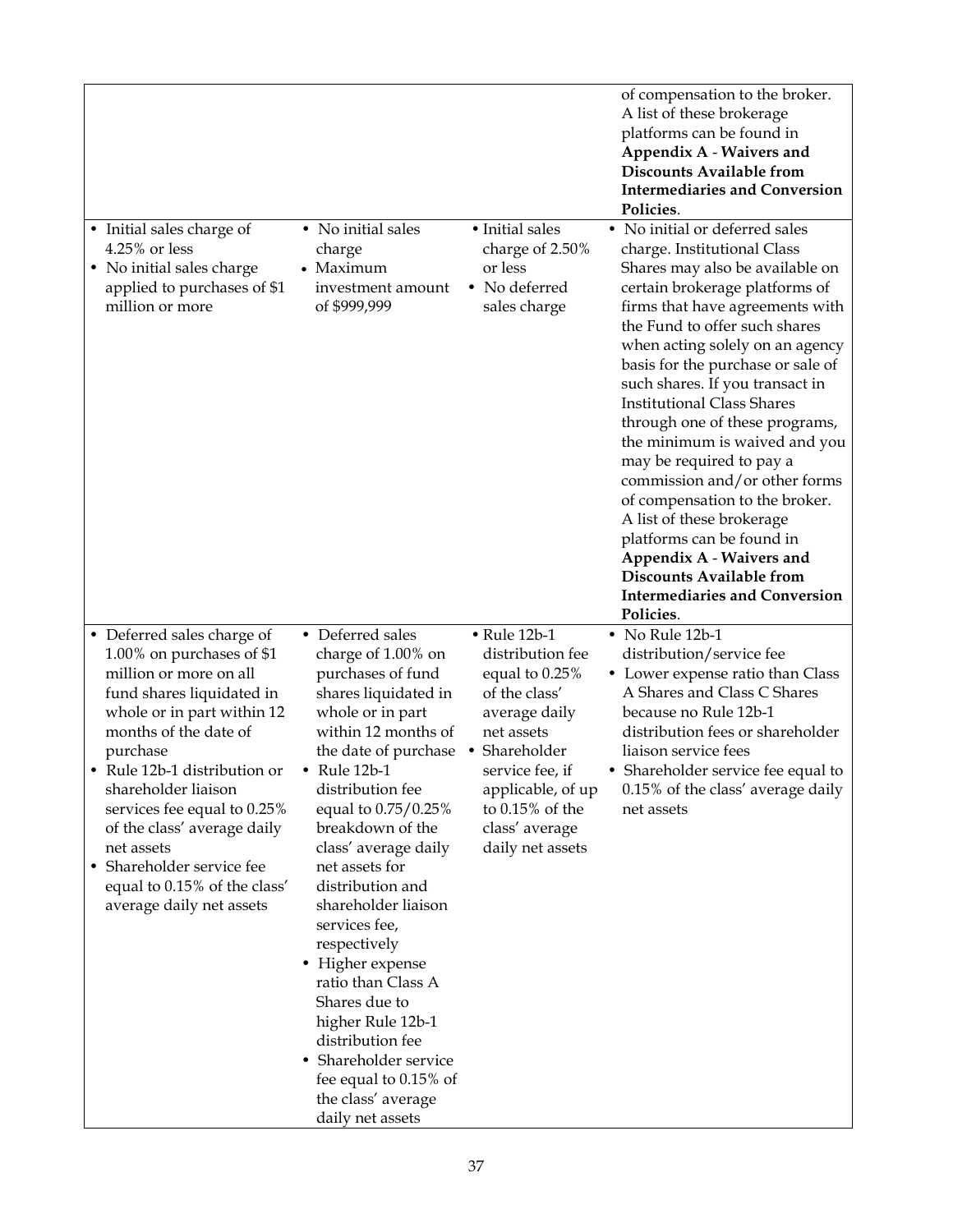Information on sales charges can be also found on the Fund's website at www.libertystreetfunds.com, or please call (800) 207-7108, or consult with your financial advisor.

**Class A Shares.** Class A shares of the Fund are sold at the offering price, which is NAV plus an initial maximum sales charge that varies with the amounts you invest as shown in the following chart. This means that part of your investment in the Fund will be used to pay the sales charge.

| Class A Shares-Sales Charge Schedule         |          |                      |                      |  |  |  |  |  |  |
|----------------------------------------------|----------|----------------------|----------------------|--|--|--|--|--|--|
| Sales Charge (Load) as % of:                 |          |                      |                      |  |  |  |  |  |  |
|                                              | Public   |                      | <b>Broker/Dealer</b> |  |  |  |  |  |  |
|                                              | Offering | <b>Net Asset</b>     | Reallowance          |  |  |  |  |  |  |
| <b>Amount of Purchase</b>                    | Price    | Value <sup>(1)</sup> | $\frac{0}{0}$        |  |  |  |  |  |  |
| Less than \$50,000                           | 4.25%    | $4.44\%$             | 4.25%                |  |  |  |  |  |  |
| At least \$50,000 but less than \$100,000    | 3.75%    | 3.90%                | 3.75%                |  |  |  |  |  |  |
| At least \$100,000 but less than \$250,000   | 3.25%    | 3.36%                | 3.25%                |  |  |  |  |  |  |
| At least \$250,000 but less than \$500,000   | 2.50%    | 2.56%                | 2.50%                |  |  |  |  |  |  |
| At least \$500,000 but less than \$1,000,000 | 2.00%    | 2.04%                | 2.00%                |  |  |  |  |  |  |
| $$1,000,000$ and greater <sup>(2)</sup>      | None     | None                 | None                 |  |  |  |  |  |  |

(1) Rounded to the nearest one-hundredth percent. Because of rounding of the calculation in determining sales charges, the charges may be more or less than those shown in the table.

(2) No initial sales charge applies on purchases of \$1 million or more. A CDSC of up to 1.00% of the offering price will be charged on purchases of \$1 million or more that are redeemed in whole or in part within 12 months of the date of purchase.

When purchasing Class A Shares, if the dollar amount of your purchase reaches a specified level, known as a *breakpoint*, you are entitled to pay a discounted initial sales charge. For example, a purchase of less than \$50,000 of Class A shares of the Fund would pay an initial charge of 4.25%, while a purchase of \$50,000 would pay an initial charge 3.75%. There are several breakpoints shown in the **Class A Shares - Sales Charge Schedule** table above. The greater the investment, the greater the sales charge discount. Investments above \$1,000,000 have no front-end sales charge but may be subject to a CDSC (please see *Contingent Deferred Sales Charge Schedule—Class A Shares and Class C Shares* below for more information).

The offering price for Class A Shares includes the relevant sales charge. The commission received by the Distributor is the sales charge less the reallowance paid to certain financial institutions purchasing shares. Normally, reallowances are paid as indicated in the previous tables. Commissions received by the Distributor are not retained for compensation, but instead are retained to pay future distribution expenses.

The Advisor may pay a sales commission of up to 1.00% of the offering price of Class A shares to brokers that initiate and are responsible for purchases of \$1 million or more according to the chart below. This does not apply to accounts for which an institution provides advisory or fiduciary services pursuant to an account management fee.

| Sales Commission as % of Public Offering Price: |          |                                                |  |  |  |  |  |  |
|-------------------------------------------------|----------|------------------------------------------------|--|--|--|--|--|--|
| Aggregate Amount of Purchase <sup>(1)</sup>     |          | <b>Sales Commission</b>                        |  |  |  |  |  |  |
| \$1,000,000 but less than \$5,000,000           | 1.00%    |                                                |  |  |  |  |  |  |
| \$5,000,000 but less than \$10,000,000          | $0.75\%$ | of the amount over \$5,000,000 plus \$50,000   |  |  |  |  |  |  |
| \$10,000,000 but less than \$15,000,000         | 0.50%    | of the amount over \$10,000,000 plus \$87,500  |  |  |  |  |  |  |
| \$15,000,000 and greater                        | $0.25\%$ | of the amount over \$15,000,000 plus \$112,500 |  |  |  |  |  |  |

(1) Sales commissions will be calculated at the rate indicated in the table above based on the aggregate, not incremental, purchase amount.

**Reduced Sales Charges—Class A Shares.** You may qualify for a reduced initial sales charge on purchases of Class A Shares under rights of accumulation ("ROA") or a letter of intent ("LOI"). The Class A Shares of other mutual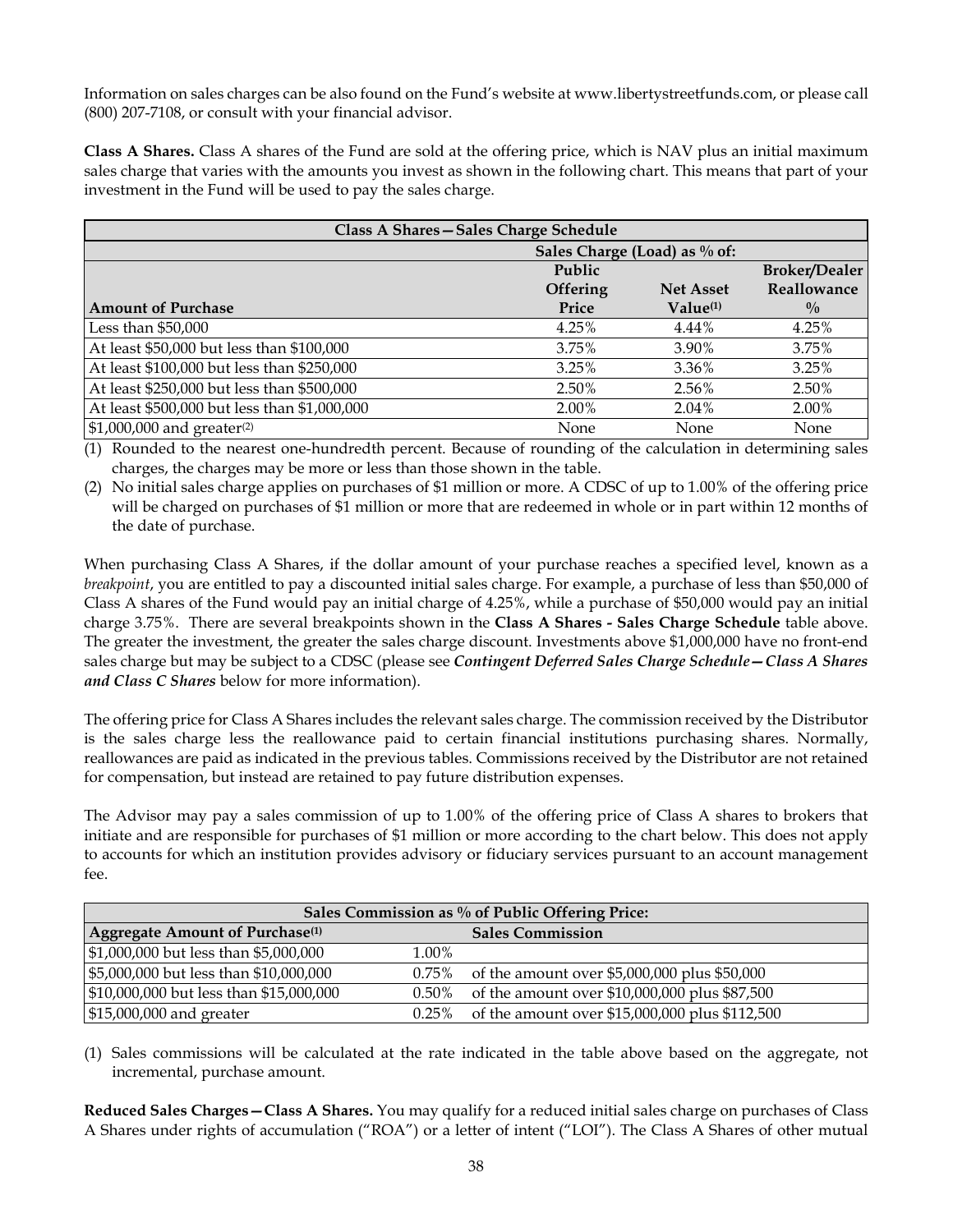funds managed by the Advisor may be included when considering eligibility for reduced sales charges under ROA or a LOI. The transaction processing procedures maintained by certain financial institutions through which you can purchase Fund shares may restrict the universe of accounts considered for purposes of calculating a reduced sales charge under ROA or LOI. For example, the processing procedures of a financial institution may limit accounts to those that share the same tax identification number or mailing address and that are maintained only with that financial institution. The Fund permits financial institutions to calculate ROA and LOI based on the financial institution's transaction processing procedures. Please contact your financial institution before investing to determine the process used to identify accounts for ROA and LOI purposes.

For rights of accumulation, you may take into account accumulated holdings in all Class A Shares of the Fund and any other fund managed by the Advisor that were purchased previously for accounts (a) (i) in your name, (ii) in the name of your spouse, (iii) in the name of you and your spouse, or (iv) in the name of your minor child under the age of 21, and (b) sharing the same mailing address ("Accounts"). Subject to your financial institution's capabilities, your accumulated holdings will be calculated as the higher of (a) the current value of your existing holdings (as of the day prior to your additional Fund investment) or (b) the amount you invested (including reinvested dividends and capital gains, but excluding capital appreciation) less any withdrawals.

*To be entitled to a reduced sales charge based on shares already owned, you must ask for the reduction at the time of purchase.* You must also provide the Fund with your account number(s) and, if applicable, the account numbers for your spouse, children (provide the children's ages), or other household members and, if requested by your financial institution, the following additional information regarding these Accounts:

- Information or records regarding Class A Shares held in all accounts in your name at the Fund's transfer agent (the "Transfer Agent");
- Information or records regarding Class A Shares held in all accounts in your name at a financial intermediary; and
- Information or records regarding Class A Shares for accounts in the name of your spouse, children, or other household members, as applicable, at the Transfer Agent or another financial intermediary.

The Fund may amend or terminate this right of accumulation at any time.

You may also enter into an LOI, which expresses your intent to invest \$50,000 or more in the Fund's Class A Shares in accounts within a future period of 13 months. The Class A Shares of other mutual funds managed by the Advisor may be eligible to be included for purposes of calculating a reduced sales charge under a LOI. Each purchase under an LOI will be made at the public offering price applicable at the time of the purchase to a single transaction of the dollar amount indicated in the LOI. If you do not purchase the minimum investment referenced in the LOI, you must pay the Fund an amount equal to the difference between the dollar value of the sales charges paid under the LOI and the dollar value of the sales charges due on the aggregate purchases of the Class A Shares as if such purchases were executed in a single transaction. If incurred, these charges may be deducted directly from your account. Accounts subject to the LOI must be specifically identified in the LOI.

**Elimination of Initial Sales Charges—Class A Shares.** Certain persons may also be eligible to purchase or redeem Class A Shares without a sales charge. No sales charge is assessed on the reinvestment of Class A Shares' distributions. No sales charge is assessed on purchases made for investment purposes by:

- Shareholder investments in Class A Shares due to an automatic conversion from Class C Shares in accordance with the terms of this prospectus;
- Investors with no associated broker/dealer who purchase shares directly through the Transfer Agent;
- Investors purchasing shares through a financial institution that has an agreement with the Fund or the Distributor to waive sales charges or offer Class A shares through a no load network or platform (please see Appendix A for a list of financial institutions that have these arrangements);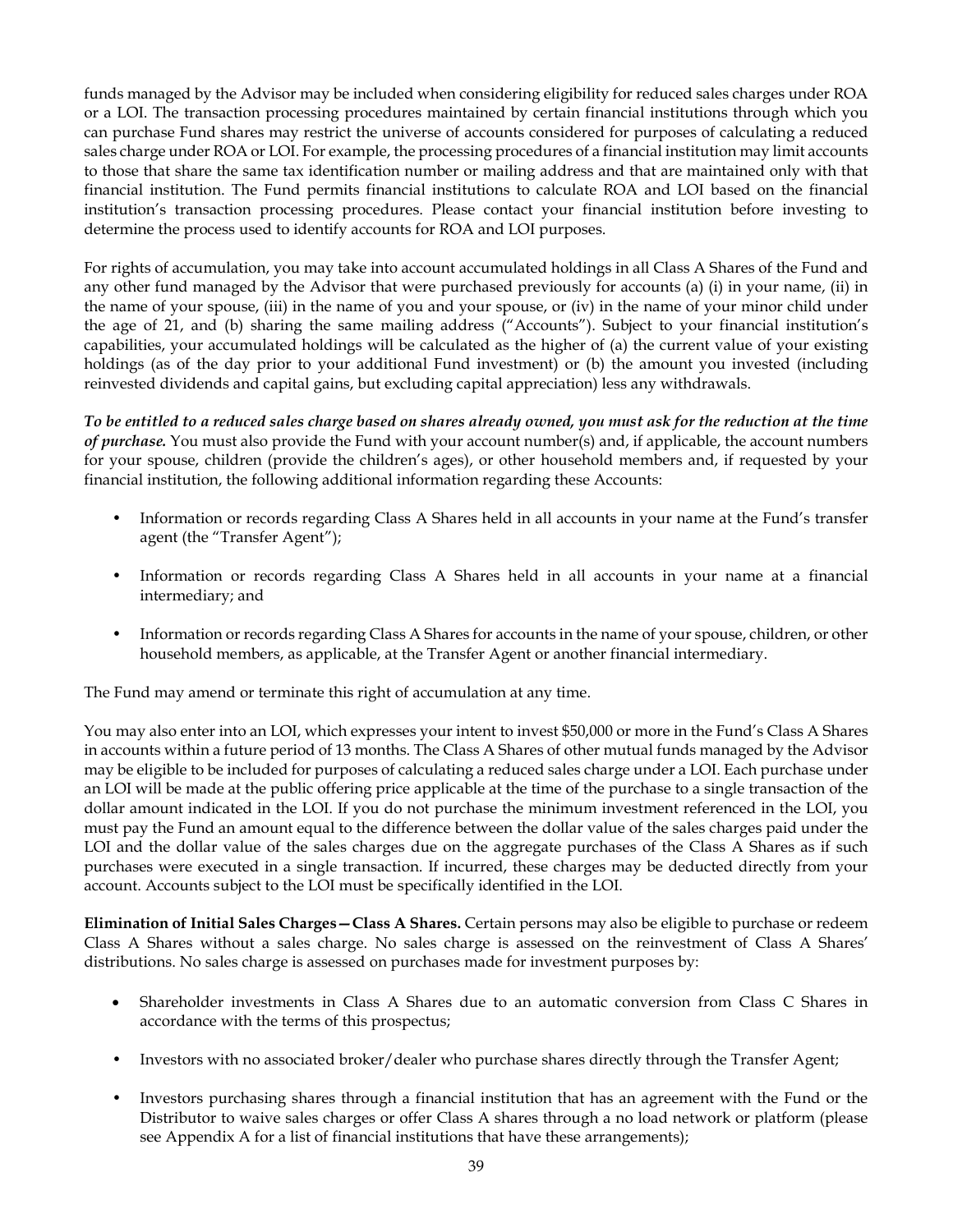- A qualified retirement plan under Section 401(a) of the Internal Revenue Code ("the Code") or a plan operating consistent with Section 403(b) of the Code;
- Any bank, trust company, savings institution, registered investment advisor, financial planner or financial institution on behalf of an account for which it provides advisory or fiduciary services pursuant to an account management fee;
- Trustees and officers of the Trust, directors, officers and full-time employees of the Advisor, the Sub-Advisor, the Distributor, any of their affiliates or any organization which has a selling agreement with the Fund or the Distributor, with respect to the Fund; the spouse, life partner, parent, child, sibling or other close family members of any such person; any trust or individual retirement account or retirement plan for the benefit of any such person; or the estate of any such person;
- No sales charge is assessed on Class A Shares purchased as a result of an exchange of Class A Shares from another eligible fund managed by the Advisor that were subject to an initial sales charge;
- No sales charge is assessed on Class A Shares purchased within 90 days from the redemption of Class A Shares of another eligible fund managed by the Advisor that were subject to an initial sales charge;
- Reinstatement privileges. If you redeem your Class A Shares that were subject to an initial sales charge and then decide to reinvest in Class A Shares, you may, within 90 calendar days of the date of your redemption, use all or any part of the proceeds of the redemption to reinstate, free of an initial sales charge, all or any part of your investment in Class A Shares of the Fund. The Transfer Agent must be informed that your new purchase represents a reinstated investment; or
- Any shares purchased as a result of reinvesting dividends or distributions.

The Fund requires appropriate documentation of an investor's eligibility to purchase or redeem Class A Shares without a sales charge. Any shares of the Fund so purchased may not be resold except to the Fund.

**Contingent Deferred Sales Charge Schedule— Class A Shares and Class C Shares.** A CDSC of 1.00% of the purchase or sales price, whichever is less, is assessed on redemptions of Class A Shares that were part of a purchase of \$1 million or more and that are liquidated in whole or in part within 12 months of the date of purchase for the Fund. A CDSC of 1.00% of the purchase or sales price, whichever is less, is assessed on redemptions of Class C Shares that are liquidated in whole or in part within 12 months of the date of purchase for the Fund. The maximum investment amount for Class C Shares is \$999,999. The transaction processing procedures maintained by certain financial institutions through which you can purchase Fund shares may impose lower maximum investment amounts for the Fund's Class C Shares.

To satisfy a redemption request, the Fund will first liquidate shares that are not subject to a CDSC such as shares acquired with reinvested dividends and capital gains. The Fund will then liquidate shares in the order that they were first purchased until the redemption request is satisfied. Investors who think they may be eligible for a waiver of the CDSC should inform their financial advisor. An investor or financial intermediary must notify the Fund's Transfer Agent prior to the redemption request to ensure receipt of the waiver.

Waivers of CDSC. A CDSC will not be assessed on the following redemptions of Class A Shares or Class C Shares:

- Redemptions following death or permanent disability (as defined by the Code) of an individual investor:
- Required minimum distributions from a tax-deferred retirement plan or an individual retirement account (IRA) as required under the Code;
- Redemptions to return excess contributions made to a retirement plan;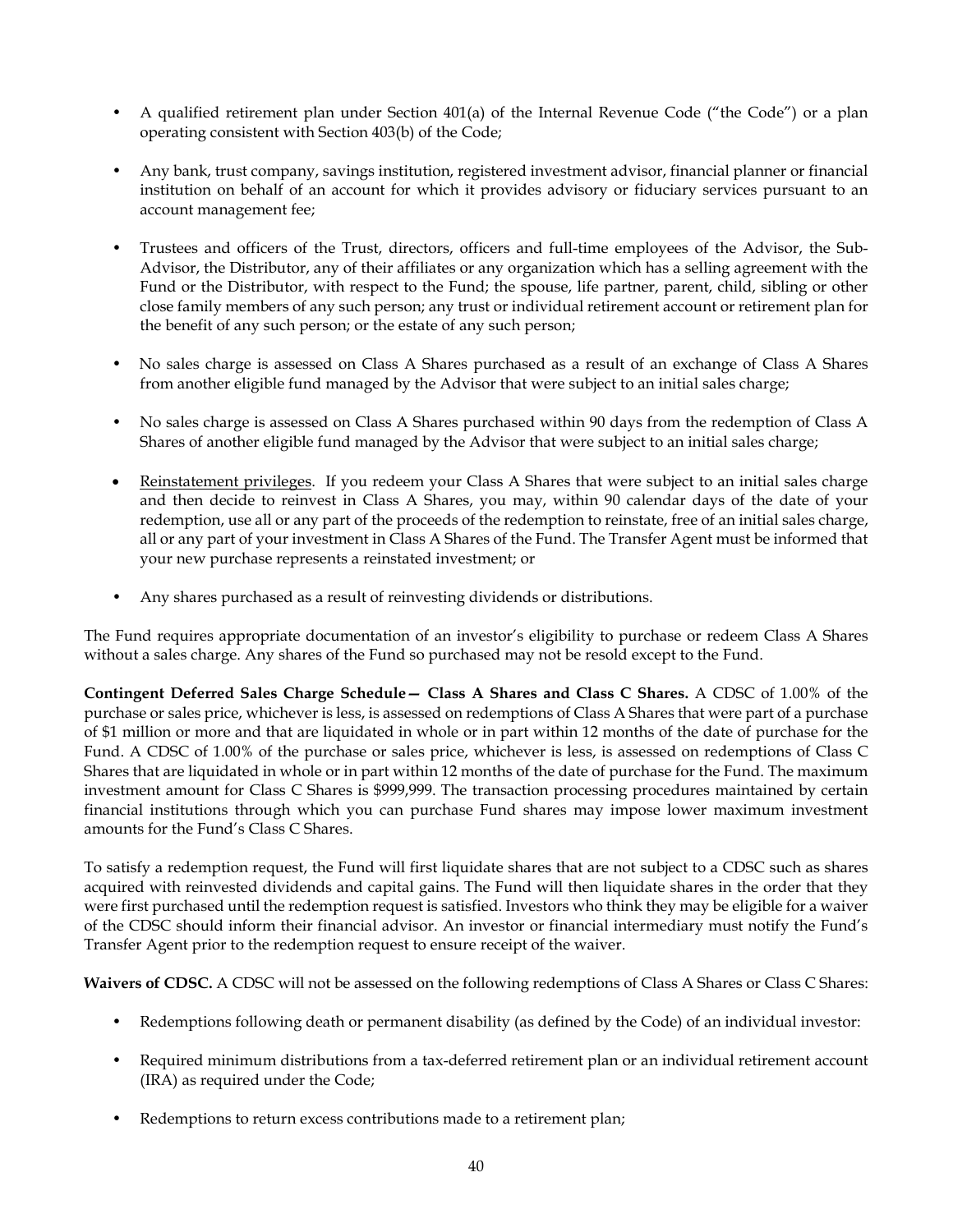- Redemptions by any bank, trust company, savings institution, registered investment advisor, financial planner or financial institution on behalf of an account for which it provides advisory or fiduciary services pursuant to an account management fee; or
- Redemptions by trustees and officers of the Trust, directors, officers and full-time employees of the Advisor, the Sub-Advisor, the Distributor, any of their affiliates or any organization with which the Distributor has entered into a dealer agreement, the spouse, life partner, parent, child, sibling or other close family members of any such person; any trust or individual retirement account or self-employed retirement plan for the benefit of any such person; or the estate of any such person.
- Exchanges into another eligible fund managed by the Advisor; however, the waiver of the CDSC shall only apply to the exchange transaction. The CDSC will still apply to the subsequent purchase of the other fund.

The availability of certain sales charge waivers and discounts will depend on whether you purchase your shares directly from the Fund or through a financial intermediary. As described in Appendix A to this Prospectus, financial intermediaries may have different policies and procedures regarding the availability of CDSC waivers. In all instances, it is the purchaser's responsibility to notify the Fund or the purchaser's financial intermediary at the time purchase of any relationship or other facts qualifying the purchaser for sales charge waivers or discounts. **For waivers or discounts not available through a particular intermediary, shareholders will have to purchase Fund shares directly from the Fund or through another intermediary to receive these waivers or discounts. Please see "Appendix A – Waivers and Discounts Available from Intermediaries and Conversion Policies" of the Prospectus for a description of waivers or discounts available through certain intermediaries.**

**Class T Shares. C**lass T Shares of the Fund are sold at the offering price, which is the NAV plus an initial maximum sales charge that varies with the amount you invest as shown in the following chart. This means that part of your investment in the Fund will be used to pay the sales charge. Currently, Class T Shares are not available for purchase.

| Class T Shares - Sales Charge Schedule |                                               |                                                   |                                                    |  |  |  |  |  |  |  |
|----------------------------------------|-----------------------------------------------|---------------------------------------------------|----------------------------------------------------|--|--|--|--|--|--|--|
|                                        | <b>Front-End Sales</b><br>Charge as a $\%$ of | <b>Front-End Sales</b><br>Charge as a $\%$ of Net | <b>Dealer Reallowance</b><br>as a $\%$ of Offering |  |  |  |  |  |  |  |
| <b>Your Investment</b>                 | <b>Offering Price*</b>                        | Investment                                        | Price                                              |  |  |  |  |  |  |  |
| Up to \$249,999                        | 2.50%                                         | 2.56%                                             | 2.50%                                              |  |  |  |  |  |  |  |
| \$250,000-\$499,999                    | 2.00%                                         | 2.04%                                             | 2.00%                                              |  |  |  |  |  |  |  |
| \$500,000-\$999,999                    | 1.50%                                         | 1.52%                                             | 1.50%                                              |  |  |  |  |  |  |  |
| \$1 million or more                    | 1.00%                                         | $1.01\%$                                          | 1.00%                                              |  |  |  |  |  |  |  |

The offering price includes the sales charge.

Because of rounding in the calculation of front-end sales charges, the actual front-end sales charge paid by an investor may be higher or lower than the percentages noted above. No sales charge is imposed on Class T Shares received from reinvestment of dividends or capital gain distributions.

When purchasing Class T Shares, if the dollar amount of your purchase reaches a specified level, known as a *breakpoint*, you are entitled to pay a discounted initial sales charge. For example, a purchase of up to \$249,999 of Class T shares would pay an initial charge of 2.50%, while a purchase of \$250,000 would pay an initial charge 2.00%. There are several breakpoints shown in the **Class T Shares – Sales Charge Schedule** table above. The greater the investment, the greater the sales charge discount.

Class T Shares are generally not eligible for any waivers or reductions of the sales charges similar to Class A Shares set forth above, including through the ROA or LOI. As described in Appendix A to this Prospectus, financial intermediaries may have different policies and procedures regarding the availability of front-end sales load waivers. **Please see "Appendix A – Waivers and Discounts Available from Intermediaries and Conversion Policies" to determine whether your financial intermediary offers different waivers or discounts.**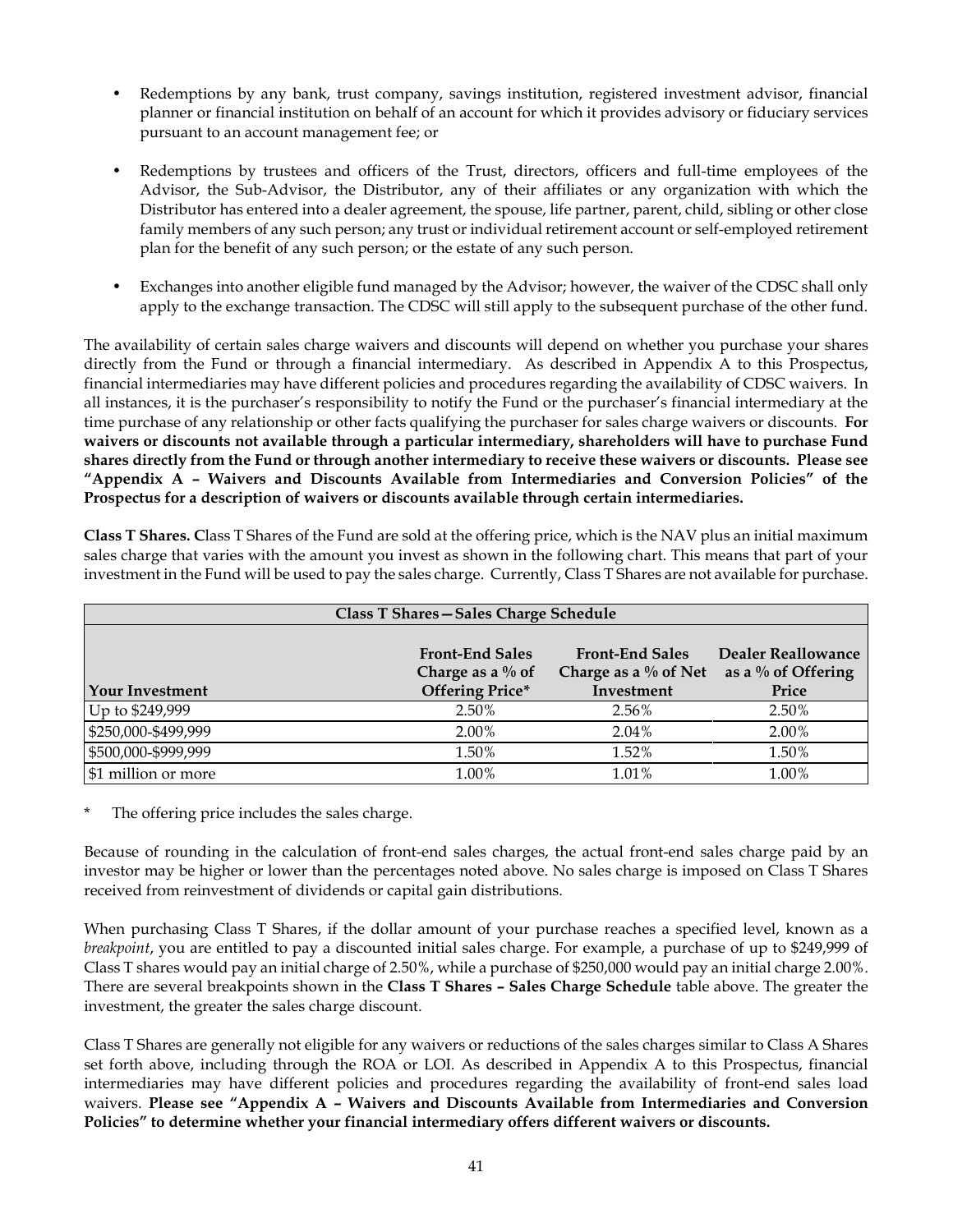Not all financial intermediaries make Class T Shares available to their clients. Third parties making Fund shares available to their clients determine which share classes to make available. Certain financial intermediaries through which you may invest in Class T Shares may impose their own investment fees, policies and procedures for purchasing and selling Fund shares, which are not described in this Prospectus or the SAI, and which will depend on the policies, procedures and trading platforms of the financial intermediary. Consult a representative of your financial intermediary about the availability of Class T Shares of the Fund and the intermediary's policies, procedures and other information.

### **Retirement Accounts**

You may invest in Fund shares through IRA accounts, including traditional and Roth IRAs. The Fund may also be appropriate for other retirement plans. Before investing in any IRA or other retirement plan, you should consult your tax advisor. Whenever making an investment in an IRA, be sure to indicate the year in which the contribution is made.

### **Availability of Information**

Information regarding sales charges of the Fund and the applicability and availability of discounts from sales charges is available free of charge on the Fund's website at www.libertystreetfunds.com. The Prospectus and SAI are also available on the website.

### **Prospectus and Shareholder Report Mailings**

In order to reduce the amount of mail you receive and to help reduce expenses, we generally send a single copy of any shareholder report and Prospectus to each household. If you do not want the mailing of these documents to be combined with those of other members of your household, please contact your authorized dealer or the Transfer Agent.

### **Additional Information**

The Fund enters into contractual arrangements with various parties, including among others the Advisor and Sub-Advisor, who provide services to the Fund. Shareholders are not parties to, or intended (or "third party") beneficiaries of, those contractual arrangements.

The Prospectus and the SAI provide information concerning the Fund that you should consider in determining whether to purchase shares of the Fund. The Fund may make changes to this information from time to time. Neither this prospectus nor the SAI is intended to give rise to any contract rights or other rights in any shareholder, other than any rights conferred by federal or state securities laws that may not be waived.

## <span id="page-43-0"></span>**DIVIDENDS AND DISTRIBUTIONS**

The Fund will make dividend distributions of net investment income, if any, monthly and of net capital gains, if any, at least annually, typically in December. The Fund may make additional payments of dividends or distributions if it deems it desirable at any other time during the year.

All dividends and distributions will be reinvested in Fund shares, unless you choose one of the following options: (1) to receive net investment income dividends in cash, while reinvesting capital gain distributions in additional Fund shares; or (2) to receive all dividends and distributions in cash. If you wish to change your distribution option, please write to the Transfer Agent before the payment date of the distribution.

If you elect to receive distributions in cash and the U.S. Postal Service cannot deliver your check, or if your distribution check has not been cashed for six months, the Fund reserves the right to reinvest the distribution check in your account at the Fund's then current NAV and to reinvest all subsequent distributions.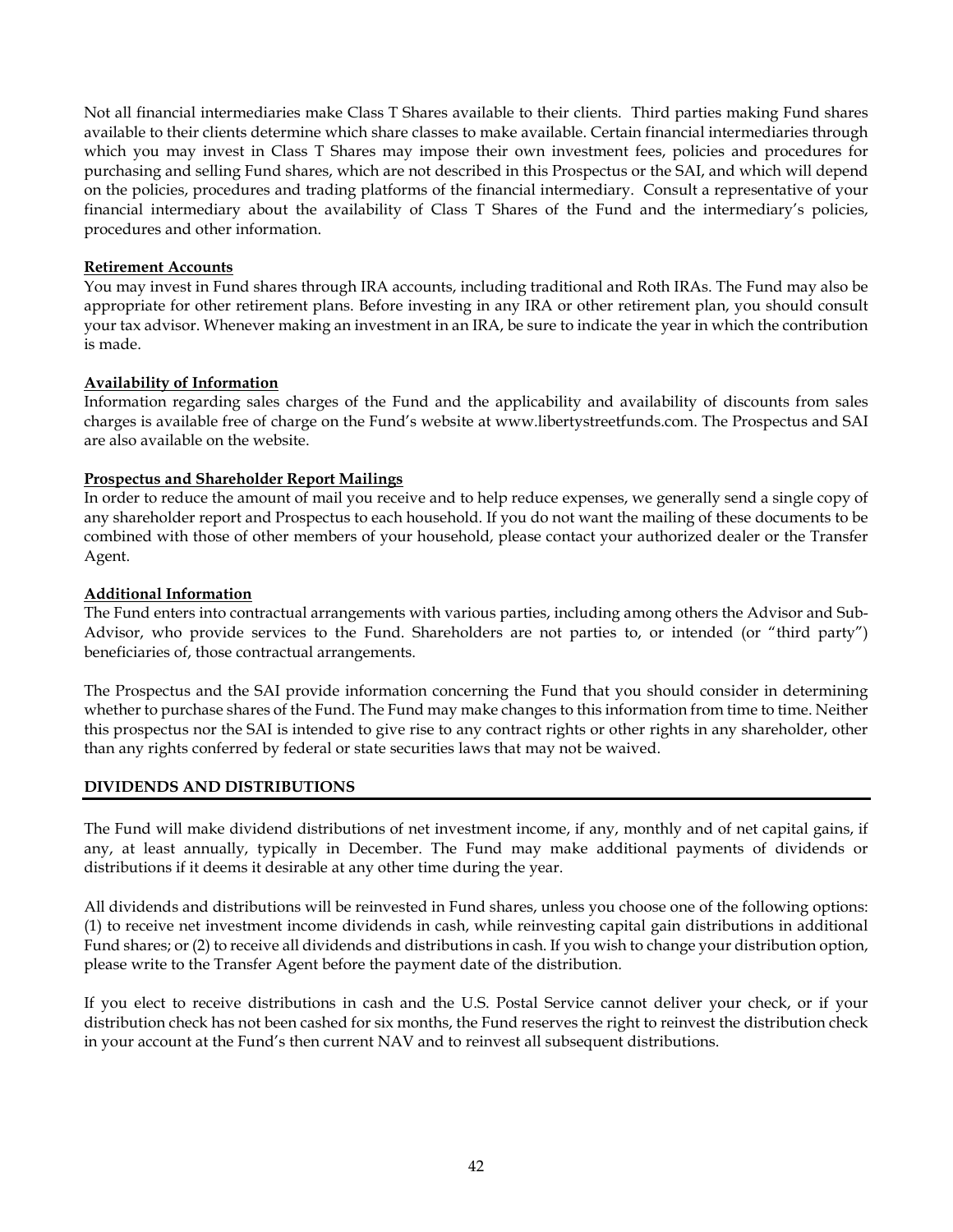#### <span id="page-44-0"></span>**FEDERAL INCOME TAX CONSEQUENCES**

The following discussion is very general and does not address investors subject to special rules, such as investors who hold Fund shares through an IRA, 401(k) plan or other tax-deferred account. The SAI contains further information about taxes. Because each shareholder's circumstances are different and special tax rules may apply, you should consult your tax advisor about your investment in the Fund.

You will generally have to pay federal income taxes, as well as any state or local taxes, on distributions received from the Fund, whether paid in cash or reinvested in additional shares. If you sell Fund shares, it is generally considered a taxable event. If you exchange shares of the Fund for shares of another fund, the exchange will generally be treated as a sale of the Fund's shares and any gain on the transaction may be subject to federal income tax.

Distributions of net investment income, other than distributions the Fund reports as "qualified dividend income," are taxable for federal income tax purposes at ordinary income tax rates. Distributions of net short-term capital gains are also generally taxable at ordinary income tax rates. Distributions from the Fund's net capital gain (*i.e*., the excess of its net long-term capital gain over its net short-term capital loss) are taxable for federal income tax purposes as long-term capital gain, regardless of how long the shareholder has held Fund shares.

Dividends paid by the Fund (but none of the Fund's capital gain distributions) may qualify in part for the dividends-received deduction available to corporate shareholders, provided certain holding period and other requirements are satisfied. Distributions that the Fund reports as "qualified dividend income" may be eligible to be taxed to non-corporate shareholders at the reduced rates applicable to long-term capital gain if derived from the Fund's qualified dividend income and/or if certain other requirements are satisfied. "Qualified dividend income" generally is income derived from dividends paid by U.S. corporations or certain foreign corporations that are either incorporated in a U.S. possession or eligible for tax benefits under certain U.S. income tax treaties. In addition, dividends that the Fund receives in respect of stock of certain foreign corporations may be qualified dividend income if that stock is readily tradable on an established U.S. securities market.

To the extent that any portion of a distribution received by a shareholder from the Fund is treated as a return of capital, it will decrease the shareholder's tax basis in his or her Fund shares (but not below zero), which will result in an increase in the amount of gain (or decrease in the amount of loss) that will be recognized by the shareholder for federal income tax purposes on the later sale of such Fund shares. After a shareholder's basis is reduced to zero, the shareholder's share of any additional distributions in excess of the Fund's earnings and profits will generally be treated as capital gains. The portion of the Fund's distributions that may be classified as return of capital is uncertain and can be materially impacted by events that are not subject to the control of the Advisor or the Sub-Advisor (e.g., mergers, acquisitions, reorganizations and other capital transactions occurring at the individual CEF, Mutual Fund and ETF level). Because of these factors, the portion of the Fund's distributions that is considered return of capital may vary materially from year to year. It is possible that a shareholder could receive a distribution treated as a return of capital during a taxable year in which the Fund operates at a loss.

There is no guarantee that future distributions will maintain the same classification for tax purposes as past distributions.

You may want to avoid buying shares of the Fund just before it declares a distribution (on or before the record date), because such a distribution will be taxable to you even though it may effectively be a return of a portion of your investment.

Although distributions are generally taxable when received, dividends declared in October, November or December to shareholders of record as of a date in such month and paid during the following January are treated as if received on December 31 of the calendar year when the dividends were declared.

Information on the federal income tax status of dividends and distributions is provided annually.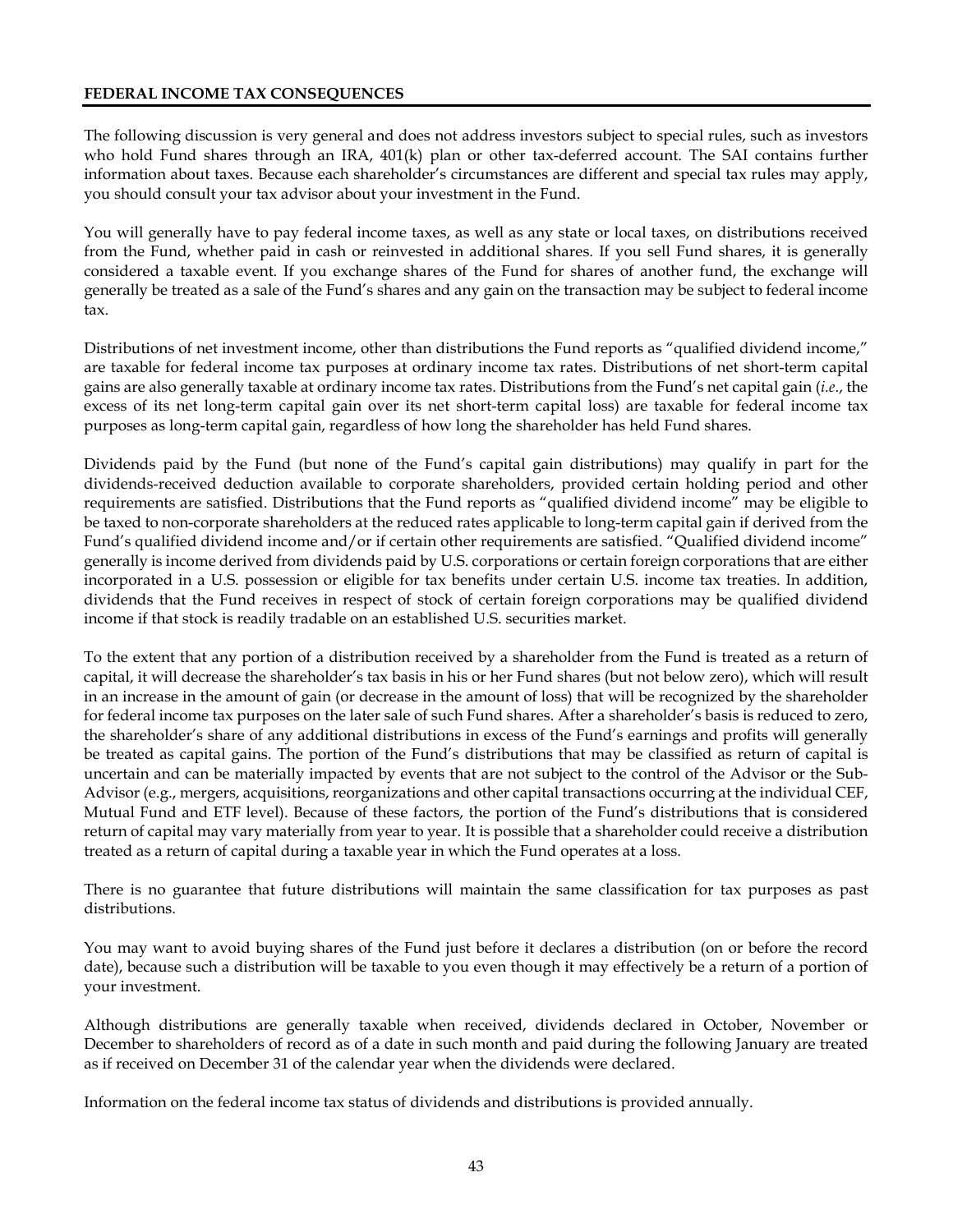Dividends and distributions from the Fund and net gain from redemptions of Fund shares will generally be taken into account in determining a shareholder's "net investment income" for purposes of the Medicare contribution tax applicable to certain individuals, estates and trusts.

If you do not provide the Fund with your correct taxpayer identification number and any required certifications, you will be subject to backup withholding on your redemption proceeds, dividends and other distributions. The backup withholding rate is currently 24%.

Dividends and certain other payments made by the Fund to a non-U.S. shareholder are subject to withholding of federal income tax at the rate of 30% (or such lower rate as may be determined in accordance with any applicable treaty). Dividends that are reported by the Fund as "interest-related dividends" or "short-term capital gain dividends" are generally exempt from such withholding. In general, the Fund may report interest-related dividends to the extent of its net income derived from U.S.-source interest and the Fund may report short-term capital gain dividends to the extent its net short-term capital gain for the taxable year exceeds its net long-term capital loss. Backup withholding will not be applied to payments that have been subject to the 30% withholding tax described in this paragraph.

Under legislation commonly referred to as "FATCA," unless certain non-U.S. entities that hold shares comply with IRS requirements that will generally require them to report information regarding U.S. persons investing in, or holding accounts with, such entities, a 30% withholding tax may apply to dividends payable to such entities. A non-U.S. shareholder may be exempt from the withholding described in this paragraph under an applicable intergovernmental agreement between the United States and a foreign government, provided that the shareholder and the applicable foreign government comply with the terms of the agreement.

Some of the Fund's investment income may be subject to foreign income taxes that are withheld at the country of origin. Tax treaties between certain countries and the United States may reduce or eliminate such taxes, but there can be no assurance that the Fund will qualify for treaty benefits.

This discussion of distributions and taxes is not intended or written to be used as tax advice. Because everyone's tax situation is different, we encourage you to consult with appropriate tax and accounting professionals about federal, state, local, or foreign tax consequences before considering an investment in the Fund.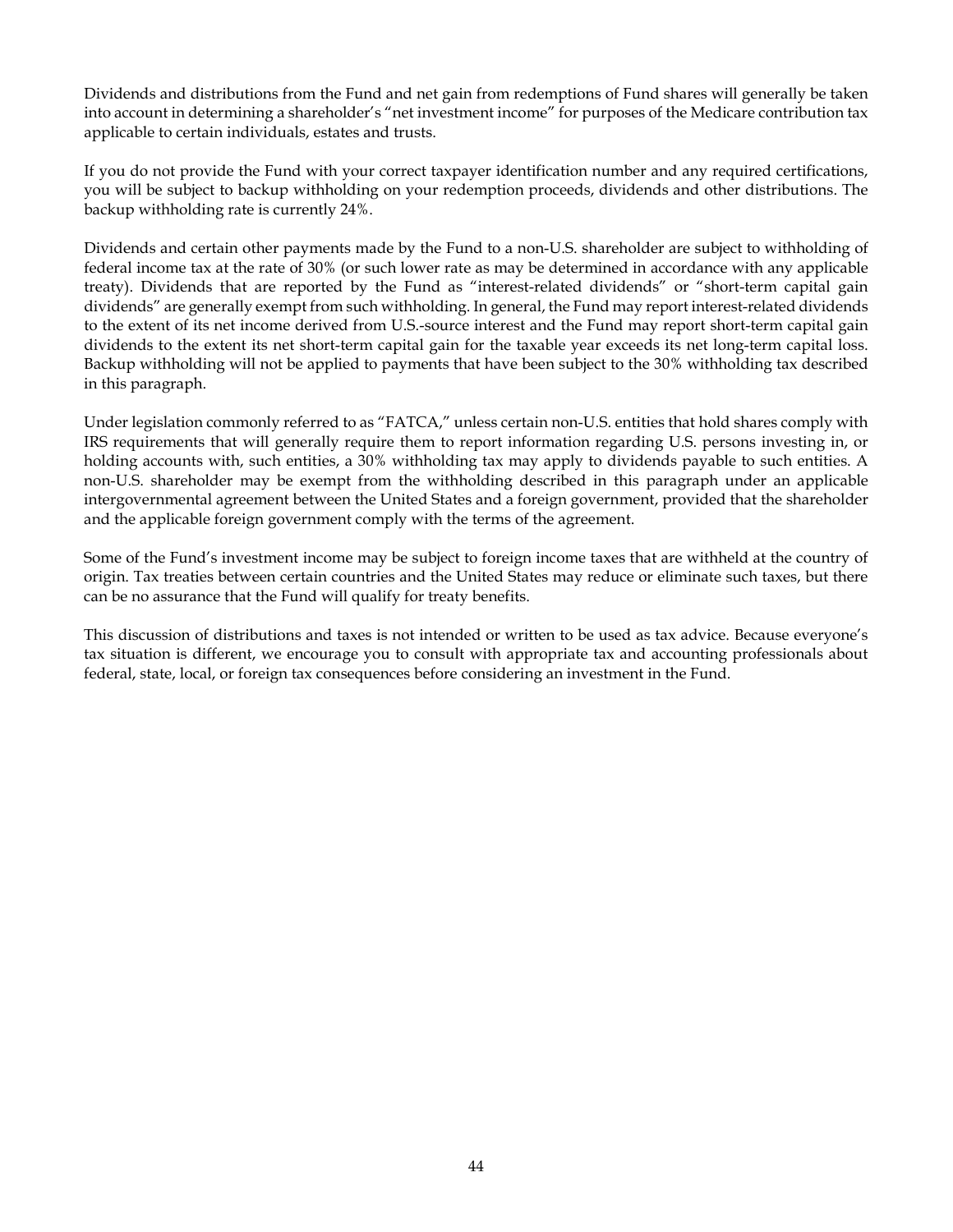#### <span id="page-46-0"></span>**FINANCIAL HIGHLIGHTS**

The following table is intended to help you understand the Fund's financial performance. Certain information reflects financial results for a single Fund share. The total return figures represent the percentage that an investor in the Fund would have earned (or lost) on an investment in the Fund (assuming reinvestment of all dividends and distributions). The financial information for the periods shown has been audited by Tait, Weller & Baker LLP, an independent registered public accounting firm, whose report, along with the Fund's financial statements, is included in the Fund's annual report, which is available upon request. No financial highlights information is presented for Class T Shares of the Fund because Class T Shares had not commenced operations during the periods shown.

#### **Robinson Opportunistic Income Fund Class A**

#### *Per share operating performance.*

*For a capital share outstanding throughout each period.*

|                                                             | For the Year Ended December 31, |           |    |            |    |           |    |            |    |        |
|-------------------------------------------------------------|---------------------------------|-----------|----|------------|----|-----------|----|------------|----|--------|
|                                                             |                                 | 2021      |    | 2020       |    | 2019      |    | 2018       |    | 2017   |
| Net asset value, beginning of period                        |                                 | 9.00      | S  | 10.35      | \$ | 9.47      | \$ | 10.95      | \$ | 10.96  |
| Income from Investment Operations:                          |                                 |           |    |            |    |           |    |            |    |        |
| Net investment income 1,2                                   |                                 | 0.28      |    | 0.57       |    | 0.58      |    | 0.58       |    | 0.62   |
| Net realized and unrealized gain (loss)                     |                                 | 0.79      |    | (1.33)     |    | 0.89      |    | (1.15)     |    | (0.01) |
| Total from investment operations                            |                                 | 1.07      |    | (0.76)     |    | 1.47      |    | (0.57)     |    | 0.61   |
| <b>Less Distributions:</b>                                  |                                 |           |    |            |    |           |    |            |    |        |
| From net investment income                                  |                                 | (0.32)    |    | (0.59)     |    | (0.59)    |    | (0.63)     |    | (0.62) |
| From net realized gain                                      |                                 |           |    |            |    |           |    | (0.28)     |    |        |
| From return of capital                                      |                                 | (0.02)    |    |            |    |           |    |            |    |        |
| Total distributions                                         |                                 | (0.34)    |    | (0.59)     |    | (0.59)    |    | (0.91)     |    | (0.62) |
| Net asset value, end of period                              |                                 | 9.73      | S  | 9.00       | S. | 10.35     | S  | 9.47       | \$ | 10.95  |
| Total return3                                               |                                 | 12.08%    |    | $(6.90)\%$ |    | 15.83%    |    | $(5.51)\%$ |    | 5.66%  |
| Ratios and Supplemental Data:                               |                                 |           |    |            |    |           |    |            |    |        |
| Net assets, end of period (in thousands)                    |                                 | 1,463     | \$ | 2,061      | \$ | 4,553     | \$ | 2,765      | \$ | 3,912  |
| Ratio of expenses to average net assets (including interest |                                 |           |    |            |    |           |    |            |    |        |
| expense and commitment fees):                               |                                 |           |    |            |    |           |    |            |    |        |
| Before fees waived and expenses absorbed4                   |                                 | $2.42\%5$ |    | $2.31\%$   |    | $2.12\%5$ |    | 1.93%5     |    | 1.88%  |
| After fees waived and expenses absorbed4                    |                                 | $1.62\%5$ |    | $1.63\%5$  |    | $1.62\%5$ |    | $1.62\%5$  |    | 1.60%  |
| Ratio of net investment income to average net assets        |                                 |           |    |            |    |           |    |            |    |        |
| (including interest expense and commitment fees):           |                                 |           |    |            |    |           |    |            |    |        |
| Before fees waived and expenses absorbed2                   |                                 | $2.20\%$  |    | $5.77\%$   |    | $5.21\%$  |    | 5.16%      |    | 5.30%  |
| After fees waived and expenses absorbed2                    |                                 | $3.00\%$  |    | 6.45%      |    | 5.71%     |    | 5.47%      |    | 5.58%  |
| Portfolio turnover rate                                     |                                 | 112%      |    | 124%       |    | 114%      |    | 82%        |    | 98%    |

1 Based on average shares outstanding for the period.

2 Recognition of the net investment income by the Fund is affected by the timing of the declaration of dividends by the underlying investment companies in which the Fund invests. The ratio does not include net investment income of the investment companies in which the Fund invests.

3 Total returns would have been lower had expenses not been waived or absorbed by the Advisor. Returns shown do not reflect the deduction of taxes that a shareholder would pay on Fund distributions or the redemption of Fund shares. Returns shown do not include payment of sales load of 5.75% of offering price which is reduced on sales of \$50,000 or more and no initial sales charge is applied to purchases of \$1 million or more. Effective February 15, 2017, the Fund has lowered the maximum sales charge imposed on purchases of Class A Shares from 5.75% to 4.25%. Returns shown do not include payment of a Contingent Deferred Sales Charge ("CDSC") of 1.00% on certain purchases of \$1 million or more that are redeemed in whole or in part within 12 months of purchase. If these sales charges were included total returns would be lower.

Does not include expenses of the investment companies in which the Fund invests.

5 If interest expense and commitment fees had been excluded, the expense ratios would have been lowered by 0.02% for the year ended December 31, 2021. For the prior years ended December 31, 2020, 2019 and 2018, the ratios would have been lowered by 0.03%, 0.02% and 0.02%, respectively.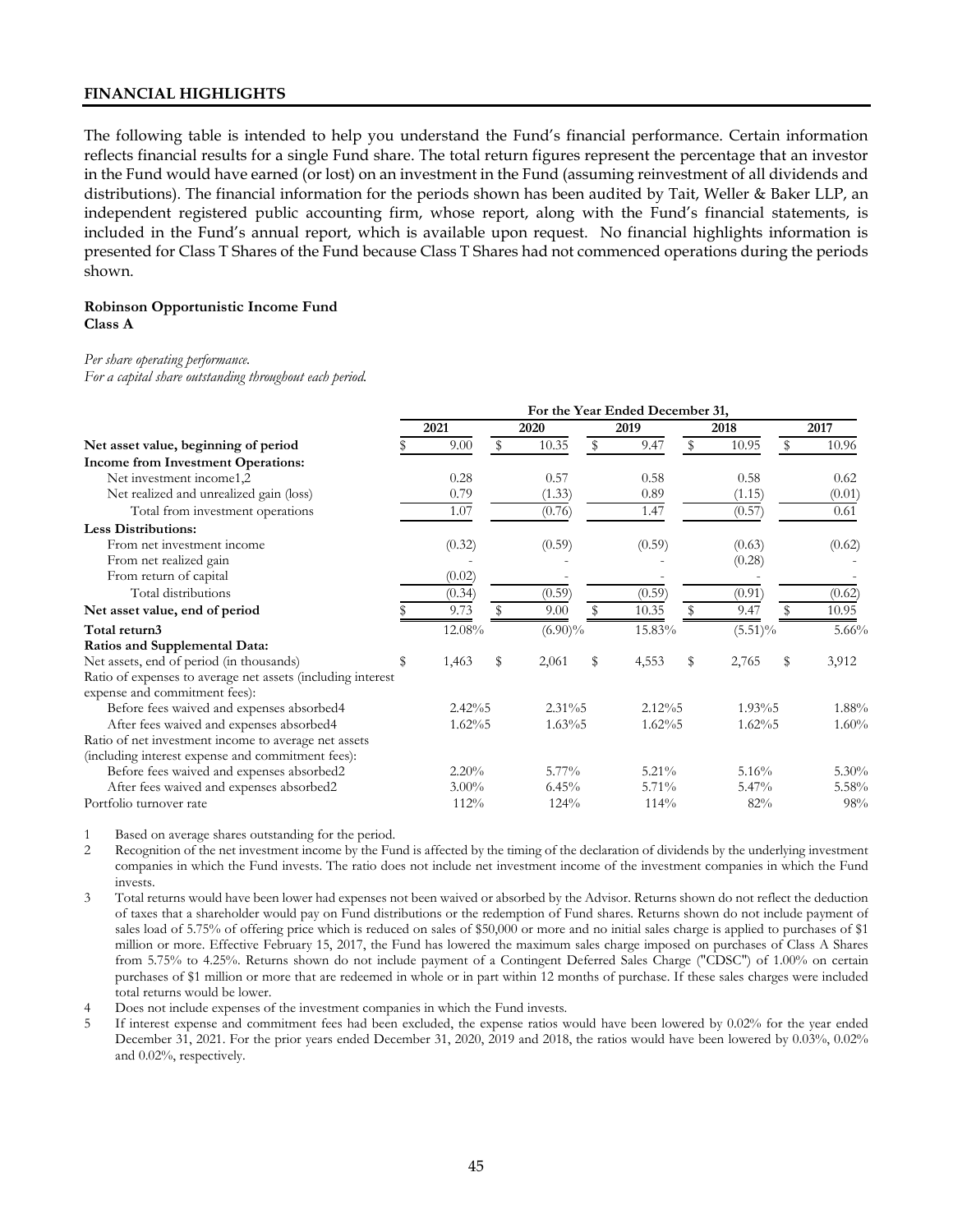#### **Robinson Opportunistic Income Fund Class C**

#### *Per share operating performance.*

*For a capital share outstanding throughout each period.*

|                                                    | For the Year Ended December 31, |          |    |            |    |        |    |            |    |          |
|----------------------------------------------------|---------------------------------|----------|----|------------|----|--------|----|------------|----|----------|
|                                                    |                                 | 2021     |    | 2020       |    | 2019   |    | 2018       |    | 2017     |
| Net asset value, beginning of period               |                                 | 8.97     | \$ | 10.33      | \$ | 9.45   | \$ | 10.92      | \$ | 10.94    |
| <b>Income from Investment Operations:</b>          |                                 |          |    |            |    |        |    |            |    |          |
| Net investment income1,2                           |                                 | 0.21     |    | 0.50       |    | 0.50   |    | 0.50       |    | 0.54     |
| Net realized and unrealized gain (loss)            |                                 | 0.78     |    | (1.33)     |    | 0.90   |    | (1.14)     |    | (0.02)   |
| Total from investment operations                   |                                 | 0.99     |    | (0.83)     |    | 1.40   |    | (0.64)     |    | 0.52     |
| <b>Less Distributions:</b>                         |                                 |          |    |            |    |        |    |            |    |          |
| From net investment income                         |                                 | (0.25)   |    | (0.53)     |    | (0.52) |    | (0.55)     |    | (0.54)   |
| From net realized gain                             |                                 |          |    |            |    |        |    | (0.28)     |    |          |
| From return of capital                             |                                 | (0.01)   |    |            |    |        |    |            |    |          |
| Total distributions                                |                                 | (0.26)   |    | (0.53)     |    | (0.52) |    | (0.83)     |    | (0.54)   |
| Net asset value, end of period                     |                                 | 9.70     | \$ | 8.97       | \$ | 10.33  | \$ | 9.45       | \$ | 10.92    |
| Total return3                                      |                                 | 11.15%   |    | $(7.62)\%$ |    | 15.01% |    | $(6.14)\%$ |    | 4.81%    |
| Ratios and Supplemental Data:                      |                                 |          |    |            |    |        |    |            |    |          |
| Net assets, end of period (in thousands)           | \$                              | 2,900    | \$ | 3,316      | \$ | 4,586  | \$ | 4,667      | \$ | 6,051    |
| Ratio of expenses to average net assets (including |                                 |          |    |            |    |        |    |            |    |          |
| interest expense and commitment fees):             |                                 |          |    |            |    |        |    |            |    |          |
| Before fees waived and expenses absorbed4          |                                 | 3.17%5   |    | $3.06\%$   |    | 2.87%5 |    | 2.68%5     |    | 2.63%    |
| After fees waived and expenses absorbed4           |                                 | 2.37%5   |    | 2.38%5     |    | 2.37%5 |    | 2.37%5     |    | $2.35\%$ |
| Ratio of net investment income to average net      |                                 |          |    |            |    |        |    |            |    |          |
| assets (including interest expense and commitment  |                                 |          |    |            |    |        |    |            |    |          |
| fees):                                             |                                 |          |    |            |    |        |    |            |    |          |
| Before fees waived and expenses absorbed2          |                                 | $1.45\%$ |    | $5.02\%$   |    | 4.46%  |    | 4.41%      |    | 4.55%    |
| After fees waived and expenses absorbed2           |                                 | 2.25%    |    | 5.70%      |    | 4.96%  |    | 4.72%      |    | 4.83%    |
| Portfolio turnover rate                            |                                 | 112%     |    | 124%       |    | 114%   |    | 82%        |    | 98%      |

1 Based on average shares outstanding for the period.

2 Recognition of the net investment income by the Fund is affected by the timing of the declaration of dividends by the underlying investment companies in which the Fund invests. The ratio does not include net investment income of the investment companies in which the Fund invests.

3 Total returns would have been lower had expenses not been waived or absorbed by the Advisor. Returns shown do not reflect the deduction of taxes that a shareholder would pay on Fund distributions or the redemption of Fund shares. Returns shown do not include payment of a Contingent Deferred Sales Charge ("CDSC") of 1.00% on purchases that are redeemed in whole or in part within 12 months of purchase. If these sales charges were included total returns would be lower.

4 Does not include expenses of the investment companies in which the Fund invests.

5 If interest expense and commitment fees had been excluded, the expense ratios would have been lowered by 0.02% for the year ended December 31, 2021. For the prior years ended December 31, 2020, 2019 and 2018, the ratios would have been lowered by 0.03%, 0.02% and 0.02%, respectively.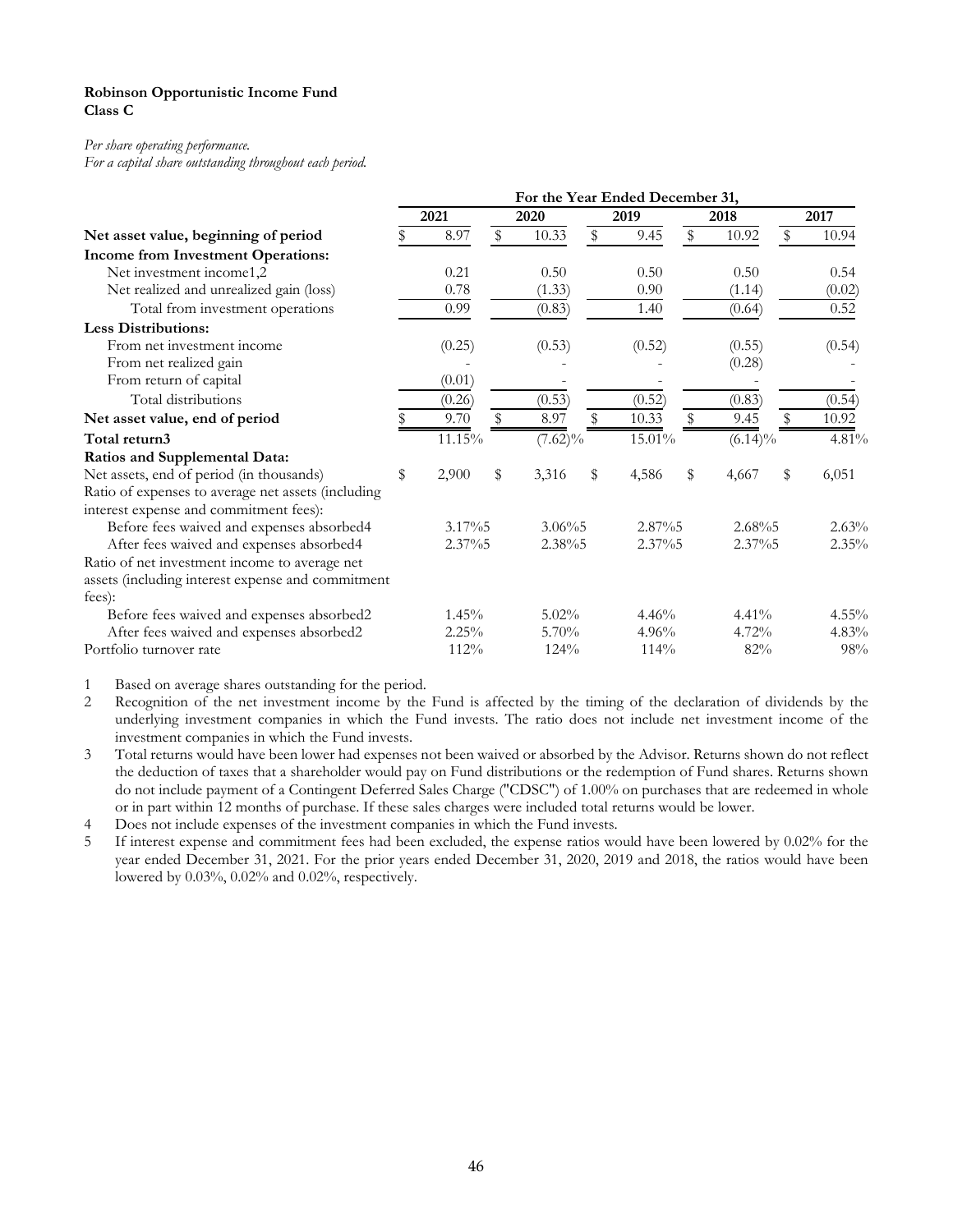#### **Robinson Opportunistic Income Fund Institutional Class**

#### *Per share operating performance.*

*For a capital share outstanding throughout each period.*

|                                                    | For the Year Ended December 31, |        |    |            |    |          |    |            |    |        |  |
|----------------------------------------------------|---------------------------------|--------|----|------------|----|----------|----|------------|----|--------|--|
|                                                    |                                 | 2021   |    | 2020       |    | 2019     |    | 2018       |    | 2017   |  |
| Net asset value, beginning of period               |                                 | 8.99   | \$ | 10.35      | \$ | 9.47     | \$ | 10.95      | \$ | 10.96  |  |
| <b>Income from Investment Operations:</b>          |                                 |        |    |            |    |          |    |            |    |        |  |
| Net investment income1,2                           |                                 | 0.31   |    | 0.59       |    | 0.61     |    | 0.61       |    | 0.65   |  |
| Net realized and unrealized gain (loss)            |                                 | 0.79   |    | (1.34)     |    | 0.89     |    | (1.16)     |    | (0.01) |  |
| Total from investment operations                   |                                 | 1.10   |    | (0.75)     |    | 1.50     |    | (0.55)     |    | 0.64   |  |
| <b>Less Distributions:</b>                         |                                 |        |    |            |    |          |    |            |    |        |  |
| From net investment income                         |                                 | (0.34) |    | (0.61)     |    | (0.62)   |    | (0.65)     |    | (0.65) |  |
| From net realized gain                             |                                 |        |    |            |    |          |    | (0.28)     |    |        |  |
| From return of capital                             |                                 | (0.02) |    |            |    |          |    |            |    |        |  |
| Total distributions                                |                                 | (0.36) |    | (0.61)     |    | (0.62)   |    | (0.93)     |    | (0.65) |  |
| Net asset value, end of period                     |                                 | 9.73   | \$ | 8.99       | \$ | 10.35    | \$ | 9.47       | \$ | 10.95  |  |
| Total return3                                      |                                 | 12.37% |    | $(6.65)\%$ |    | 16.13%   |    | $(5.26)\%$ |    | 5.93%  |  |
| Ratios and Supplemental Data:                      |                                 |        |    |            |    |          |    |            |    |        |  |
| Net assets, end of period (in thousands)           | \$                              | 14,346 | \$ | 17,457     | \$ | 22,711   | \$ | 16,752     | \$ | 64,494 |  |
| Ratio of expenses to average net assets (including |                                 |        |    |            |    |          |    |            |    |        |  |
| interest expense and commitment fees):             |                                 |        |    |            |    |          |    |            |    |        |  |
| Before fees waived and expenses absorbed4          |                                 | 2.17%5 |    | $2.06\%5$  |    | 1.87%5   |    | 1.68%5     |    | 1.63%  |  |
| After fees waived and expenses absorbed4           |                                 | 1.37%5 |    | 1.38%5     |    | 1.37%5   |    | 1.37%5     |    | 1.35%  |  |
| Ratio of net investment income to average net      |                                 |        |    |            |    |          |    |            |    |        |  |
| assets (including interest expense and commitment  |                                 |        |    |            |    |          |    |            |    |        |  |
| fees):                                             |                                 |        |    |            |    |          |    |            |    |        |  |
| Before fees waived and expenses absorbed2          |                                 | 2.45%  |    | 6.02%      |    | 5.46%    |    | $5.41\%$   |    | 5.55%  |  |
| After fees waived and expenses absorbed2           |                                 | 3.25%  |    | 6.70%      |    | $5.96\%$ |    | 5.72%      |    | 5.83%  |  |
| Portfolio turnover rate                            |                                 | 112%   |    | 124%       |    | 114%     |    | 82%        |    | 98%    |  |

1 Based on average shares outstanding for the period.

2 Recognition of the net investment income by the Fund is affected by the timing of the declaration of dividends by the underlying investment companies in which the Fund invests. The ratio does not include net investment income of the investment companies in which the Fund invests.

3 Total returns would have been lower had expenses not been waived or absorbed by the Advisor. Returns shown do not reflect the deduction of taxes that a shareholder would pay on Fund distributions or the redemption of Fund shares. 4 Does not include expenses of the investment companies in which the Fund invests.

5 If interest expense and commitment fees had been excluded, the expense ratios would have been lowered by 0.02% for the year ended December 31, 2021. For the prior years ended December 31, 2020, 2019 and 2018, the ratios would have been lowered by 0.03%, 0.02% and 0.02%, respectively.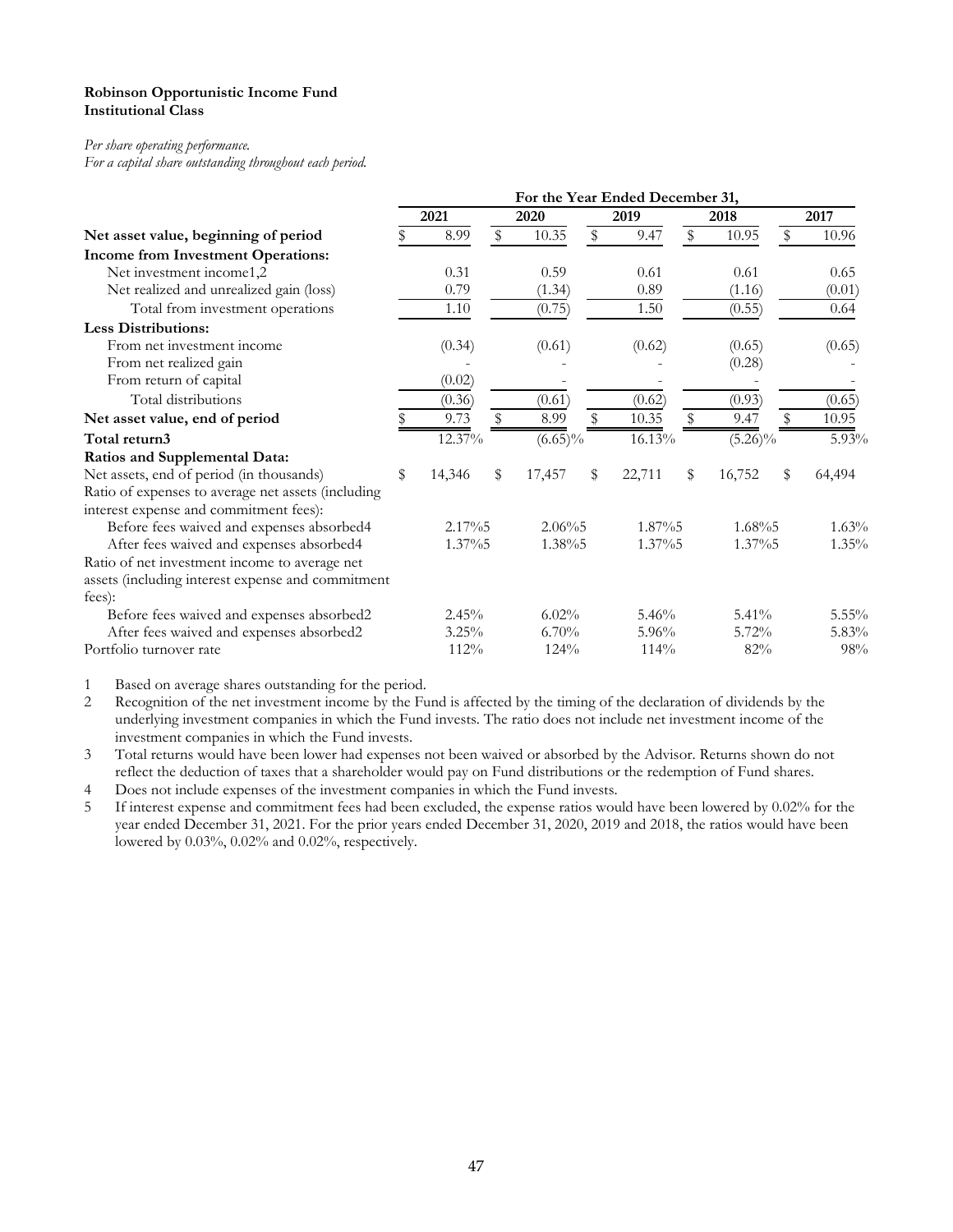### <span id="page-49-0"></span>**APPENDIX A – WAIVERS AND DISCOUNTS AVAILABLE FROM INTERMEDIARIES AND CONVERSION POLICIES**

The availability of certain sales charge waivers and discounts will depend on whether you purchase your shares directly from the Fund or through a financial intermediary. Intermediaries may have different policies and procedures regarding the availability of front-end sales load waivers or contingent deferred sales load ("CDSC") waivers than those discussed below, which have been provided by the respective intermediaries. In all instances, it is the purchaser's responsibility to notify the Fund or the purchaser's financial intermediary at the time of purchase of any relationship or other facts qualifying the purchaser for sales charge waivers or discounts. **For waivers and discounts not available through a particular intermediary, shareholders will have to purchase Fund shares directly from the Fund or through another intermediary to receive these waivers or discounts.** Please contact the applicable intermediary with any questions regarding how the intermediary applies the policies described below and to ensure that you understand what steps you must take to qualify for any available waivers or discounts.

## **Morgan Stanley**

Effective July 1, 2018, shareholders purchasing Fund shares through a Morgan Stanley Wealth Management transactional brokerage account will be eligible only for the following front-end sales charge waivers with respect to Class A shares, which may differ from and may be more limited than those disclosed elsewhere in this Fund's Prospectus or SAI.

### **Front-end Sales Charge Waivers on Class A Shares available at Morgan Stanley Wealth Management**

- Employer-sponsored retirement plans (e.g., 401(k) plans, 457 plans, employer-sponsored 403(b) plans, profit sharing and money purchase pension plans and defined benefit plans). For purposes of this provision, employer-sponsored retirement plans do not include SEP IRAs, Simple IRAs, SAR-SEPs or Keogh plans
- Morgan Stanley employee and employee-related accounts according to Morgan Stanley's account linking rules
- Shares purchased through reinvestment of dividends and capital gains distributions when purchasing shares of the same fund
- Shares purchased through a Morgan Stanley self-directed brokerage account
- Class C (i.e., level-load) shares that are no longer subject to a contingent deferred sales charge and are converted to Class A shares of the same fund pursuant to Morgan Stanley Wealth Management's share class conversion program
- Shares purchased from the proceeds of redemptions within the same fund family, provided (i) the repurchase occurs within 90 days following the redemption, (ii) the redemption and purchase occur in the same account, and (iii) redeemed shares were subject to a front-end or deferred sales charge

## **Front-End Sales Charge Waivers for Class T Shares are available at Morgan Stanley (Class T shares not available as of the date of this prospectus)**

In the event that Class T shares become available for purchase by Morgan Stanley Wealth Management clients the front-end sales charge is waived as follows:

- Employer-sponsored retirement plans (e.g., 401(k) plans, 457 plans, employer-sponsored 403(b) plans, profit sharing and money purchase pension plans and defined benefit plans). For purposes of this provision, employer-sponsored retirement plans does not include SEP IRAs, Simple IRAs, SAR-SEPs or Keogh plans; however these plans are eligible to purchase Class T shares through a transactional brokerage account.
- Morgan Stanley Wealth Management employee and employee-related accounts according to Morgan Stanley's account linking rules.
- Shares purchased through reinvestment of dividends and capital gains distributions when purchasing shares of the same Fund.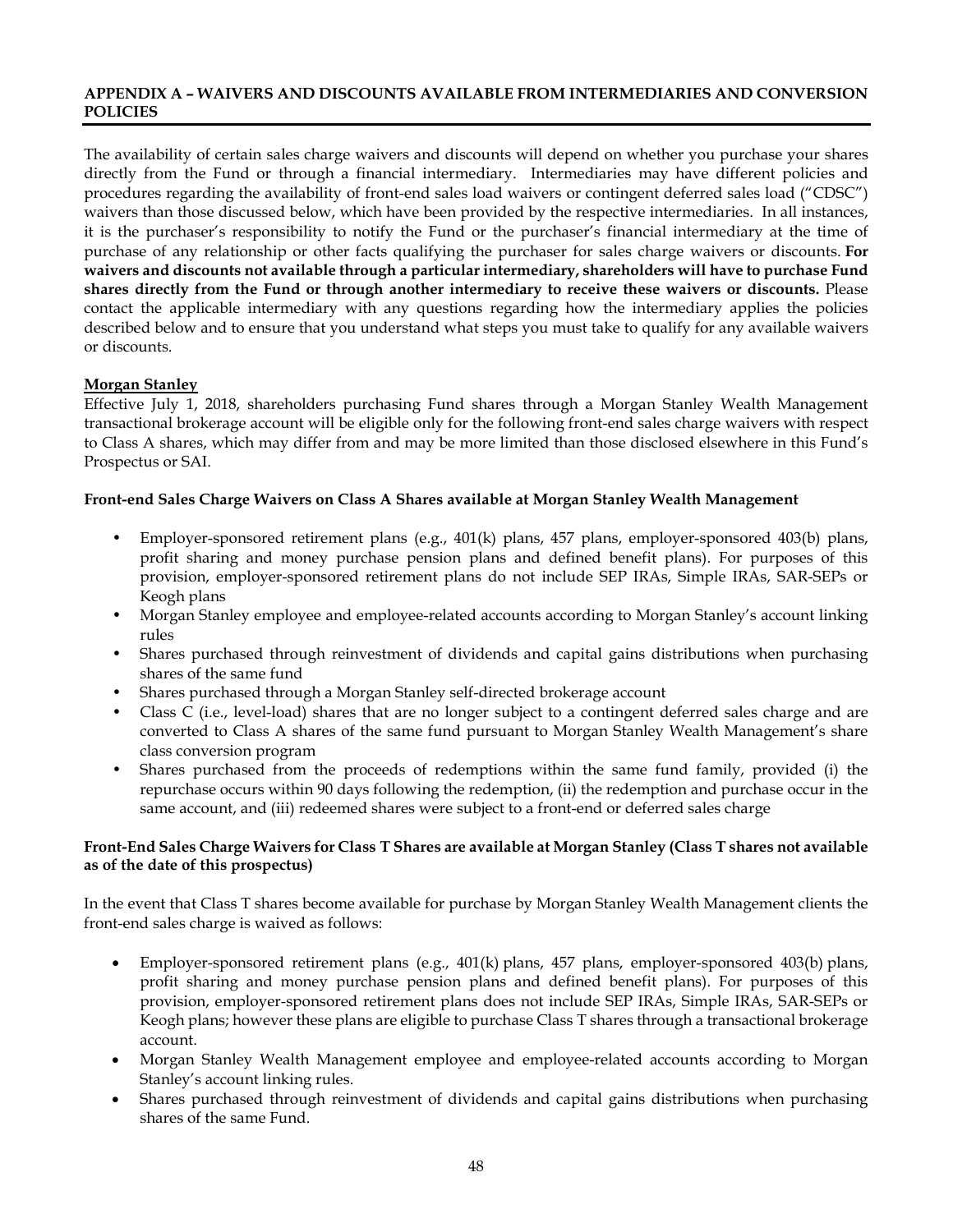• Mutual fund shares exchanged from an existing position in the same Fund as part of a share class conversion instituted by Morgan Stanley Wealth Management.

Unless specifically described above, no other front-end sales charge waivers for Class T shares are available to mutual fund purchases by Morgan Stanley Wealth Management clients in transactional brokerage accounts.

## **Raymond James & Associates, Inc., Raymond James Financial Services, Inc., & each entity's affiliates ("Raymond James") - Defined Sales Charge Waiver Policies**

Effective March 1, 2019, shareholders purchasing fund shares through a Raymond James platform or account, or through an introducing broker-dealer or independent registered investment adviser for which Raymond James provides trade execution, clearance, and/or custody service, will be eligible only for the following load waivers (front-end sales charge waivers and contingent deferred, or back-end, sales charge waivers) and discounts, which may differ from those disclosed elsewhere in this fund's prospectus or SAI.

## **Front-end sales load waivers on Class A shares available at Raymond James**

- Shares purchased in an investment advisory program.
- Shares purchased within the same fund family through a systematic reinvestment of capital gains distributions and dividend distributions.
- Employees and registered representatives of Raymond James or its affiliates and their family members as designated by Raymond James.
- Shares purchased from the proceeds of redemptions within the same fund family, provided (1) the repurchase occurs within 90 days following the redemption, (2) the redemption and purchase occur in the same account, and (3) redeemed shares were subject to a front-end or deferred sales load (known as Rights of Reinstatement).
- A shareholder in the Fund's Class C shares will have their shares converted at net asset value to Class A shares (or the appropriate share class) of the Fund if the shares are no longer subject to a CDSC and the conversion is in line with the policies and procedures of Raymond James.

## **CDSC Waivers on Classes A, B and C shares available at Raymond James**

- Death or disability of the shareholder.
- Shares sold as part of a systematic withdrawal plan as described in the fund's prospectus.
- Return of excess contributions from an IRA Account.
- Shares sold as part of a required minimum distribution for IRA and retirement accounts due to the shareholder reaching the qualified age based on applicable IRS regulations as described in the fund's prospectus.
- Shares sold to pay Raymond James fees but only if the transaction is initiated by Raymond James.
- Shares acquired through a right of reinstatement.

## **Front-end load discounts available at Raymond James: breakpoints, rights of accumulation, and or letters of intent**

- Breakpoints as described in this prospectus.
- Rights of accumulation which entitle shareholders to breakpoint discounts will be automatically calculated based on the aggregated holding of fund family assets held by accounts within the purchaser's household at Raymond James. Eligible fund family assets not held at Raymond James may be included in the calculation of rights of accumulation only if the shareholder notifies his or her financial advisor about such assets.
- Letters of intent which allow for breakpoint discounts based on anticipated purchases within a fund family, over a 13-month time period. Eligible fund family assets not held at Raymond James may be included in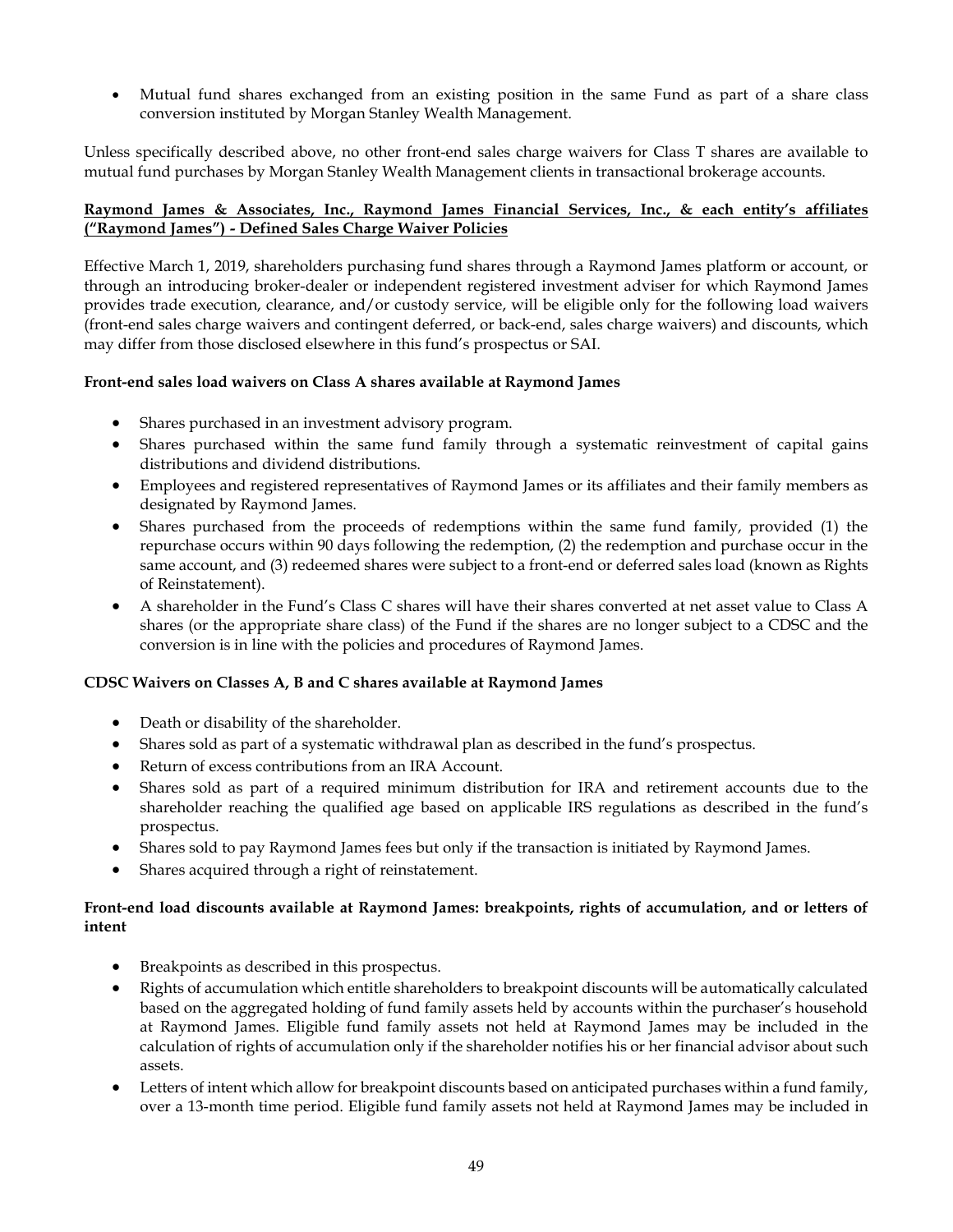the calculation of letters of intent only if the shareholder notifies his or her financial advisor about such assets.

## **Janney Montgomery Scott LLC**

Effective May 1, 2020, if you purchase fund shares through a Janney Montgomery Scott LLC ("Janney") brokerage account, you will be eligible for the following load waivers (front-end sales charge waivers and contingent deferred sales charge ("CDSC"), or back-end sales charge, waivers) and discounts, which may differ from those disclosed elsewhere in this fund's Prospectus or SAI.

## **Front-end sales charge\* waivers on Class A shares available at Janney**

- Shares purchased through reinvestment of capital gains distributions and dividend reinvestment when purchasing shares of the same fund (but not any other fund within the fund family).
- Shares purchased by employees and registered representatives of Janney or its affiliates and their family members as designated by Janney.
- Shares purchased from the proceeds of redemptions within the same fund family, provided (1) the repurchase occurs within ninety (90) days following the redemption, (2) the redemption and purchase occur in the same account, and (3) redeemed shares were subject to a front-end or deferred sales load (i.e., right of reinstatement).
- Employer-sponsored retirement plans (e.g., 401(k) plans, 457 plans, employer-sponsored 403(b) plans, profit sharing and money purchase pension plans and defined benefit plans). For purposes of this provision, employer-sponsored retirement plans do not include SEP IRAs, Simple IRAs, SAR-SEPs or Keogh plans.
- Shares acquired through a right of reinstatement.
- Class C shares that are no longer subject to a contingent deferred sales charge and are converted to Class A shares of the same fund pursuant to Janney's policies and procedures.

#### **CDSC waivers on Class A and C shares available at Janney**

- Shares sold upon the death or disability of the shareholder.
- Shares sold as part of a systematic withdrawal plan as described in the fund's Prospectus.
- Shares purchased in connection with a return of excess contributions from an IRA account.
- Shares sold as part of a required minimum distribution for IRA and other retirement accounts due to the shareholder reaching age 70½ as described in the fund's Prospectus.
- Shares sold to pay Janney fees but only if the transaction is initiated by Janney.
- Shares acquired through a right of reinstatement.
- Shares exchanged into the same share class of a different fund.

## **Front-end sales charge\* discounts available at Janney: breakpoints, rights of accumulation,**

#### **and/or letters of intent**

- Breakpoints as described in the fund's Prospectus.
- Rights of accumulation ("ROA"), which entitle shareholders to breakpoint discounts, will be automatically calculated based on the aggregated holding of fund family assets held by accounts within the purchaser's household at Janney. Eligible fund family assets not held at Janney may be included in the ROA calculation only if the shareholder notifies his or her financial advisor about such assets.
- Letters of intent which allow for breakpoint discounts based on anticipated purchases within a fund family, over a 13-month time period. Eligible fund family assets not held at Janney Montgomery Scott may be included in the calculation of letters of intent only if the shareholder notifies his or her financial advisor about such assets.

\*Also referred to as an "initial sales charge."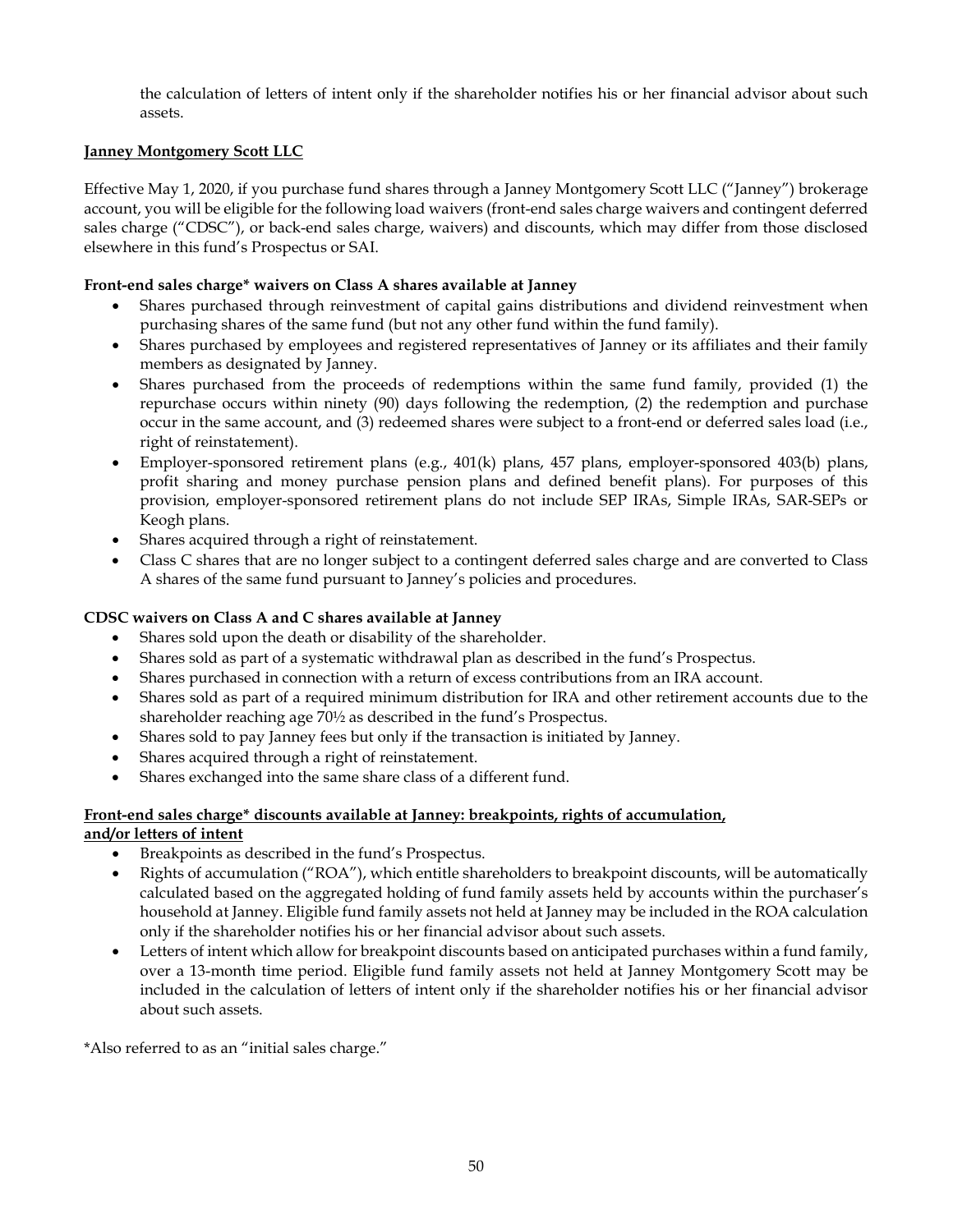## **Oppenheimer & Co. Inc. ("OPCO")**

Effective February 26, 2020, shareholders purchasing Fund shares through an OPCO platform or account are eligible only for the following load waivers (front-end sales charge waivers and contingent deferred, or back-end, sales charge waivers) and discounts, which may differ from those disclosed elsewhere in this Fund's prospectus or SAI.

## **Front-end Sales Load Waivers on Class A Shares available at OPCO**

- Employer-sponsored retirement, deferred compensation and employee benefit plans (including health savings accounts) and trusts used to fund those plans, provided that the shares are not held in a commission-based brokerage account and shares are held for the benefit of the plan
- Shares purchased by or through a 529 Plan
- Shares purchased through a OPCO affiliated investment advisory program
- Shares purchased through reinvestment of capital gains distributions and dividend reinvestment when purchasing shares of the same fund (but not any other fund within the fund family)
- Shares purchased form the proceeds of redemptions within the same fund family, provided (1) the repurchase occurs within 90 days following the redemption, (2) the redemption and purchase occur in the same amount, and (3) redeemed shares were subject to a front-end or deferred sales load (known as Rights of Restatement)
- A shareholder in the Fund's Class C shares will have their shares converted at net asset value to Class A shares (or the appropriate share class) of the Fund if the shares are no longer subject to a CDSC and the conversion is in line with the policies and procedures of OPCO
- Employees and registered representatives of OPCO or its affiliates and their family members
- Directors or Trustees of the Fund, and employees of the Fund's investment adviser or any of its affiliates, as described in this prospectus

## **CDSC Waivers on A, B and C Shares available at OPCO**

- Death or disability of the shareholder
- Shares sold as part of a systematic withdrawal plan as described in the Fund's prospectus
- Return of excess contributions from an IRA Account
- Shares sold as part of a required minimum distribution for IRA and retirement accounts due to the shareholder reaching age 70½ as described in the prospectus
- Shares sold to pay OPCO fees but only if the transaction is initiated by OPCO
- Shares acquired through a right of reinstatement

## **Front-end load Discounts Available at OPCO: Breakpoints, Rights of Accumulation & Letters of Intent**

- Breakpoints as described in this prospectus.
- Rights of Accumulation (ROA) which entitle shareholders to breakpoint discounts will be automatically calculated based on the aggregated holding of fund family assets held by accounts within the purchaser's household at OPCO. Eligible fund family assets not held at OPCO may be included in the ROA calculation only if the shareholder notifies his or her financial advisor about such assets

## **UBS Financial Services, Inc. ("UBS-FS")**

Pursuant to an agreement with the Fund, Institutional Class Shares may be available on certain brokerage platforms at UBS-FS. For such platforms, UBS-FS may charge commissions on brokerage transactions in the Fund's Institutional Class Shares. A shareholder should contact UBS-FS for information about the commissions charged by UBS-FS for such transactions. The minimum for the Institutional Class Share is waived for transactions through such brokerage platforms at UBS-FS.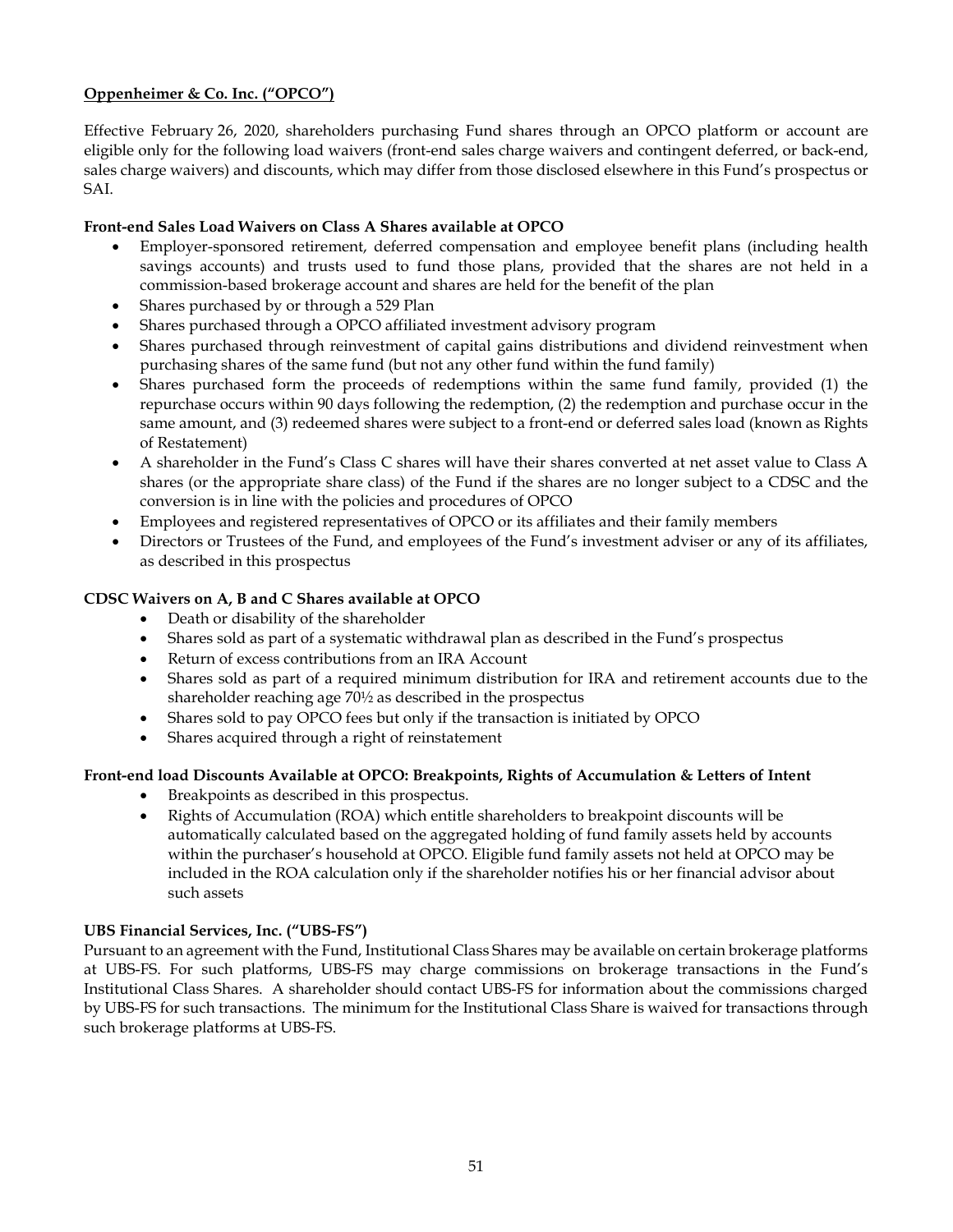## **Stifel, Nicolaus & Company, Inc. ("Stifel")**

Effective July 1, 2020, shareholders purchasing Fund shares through a Stifel platform or account or who own shares for which Stifel or an affiliate is the broker-dealer of record are eligible for the following additional sales charge waiver.

## **Front-End Sales Load Waivers on Class A Shares**

- Class C shares that have been held for more than seven (7) years will be converted to Class A shares of the same Fund pursuant to Stifel's policies and procedures.
- All other sales charges and reductions described elsewhere in the Fund's Prospects or SAI still apply.

## **Robert W. Baird & Co. ("Baird")**

Effective June 15, 2020, shareholders purchasing fund shares through a Baird platform or account will only be eligible for the following sales charge waivers (front-end sales charge waivers and CDSC waivers) and discounts, which may differ from those disclosed elsewhere in this prospectus or the SAI.

## **Front-End Sales Charge Waivers on Investors A Shares Available at Baird**

- Shares purchased through reinvestment of capital gains distributions and dividend reinvestment when purchasing shares of the same fund
- Shares purchase by employees and registered representatives of Baird or its affiliate and their family members as designated by Baird
- Shares purchased from the proceeds of redemptions within the same fund family, provided (1) the repurchase occurs within 90 days following the redemption, (2) the redemption and purchase occur in the same accounts, and (3) redeemed shares were subject to a front-end or deferred sales charge (known as rights of reinstatement)
- Employer-sponsored retirement plans or charitable accounts in a transactional brokerage account at Baird, including 401(k) plans, 457 plans, employer-sponsored 403(b) plans, profit sharing and money purchase pension plans and defined benefit plans. For purposes of this provision, employer-sponsored retirement plans do not include SEP IRAs, Simple IRAs or SAR-SEPs

## **CDSC Waivers on Investor A Shares Available at Baird**

- Shares sold due to death or disability of the shareholder
- Shares sold as part of a systematic withdrawal plan as described in the Fund's Prospectus
- Shares bought due to returns of excess contributions from an IRA Account
- Shares sold as part of a required minimum distribution for IRA and retirement accounts due to the shareholder reaching the qualified age based on applicable Internal Revenue Service regulations as described in the Fund's prospectus
- Shares sold to pay Baird fees but only if the transaction is initiated by Baird
- Shares acquired through a right of reinstatement

## **Front-End Sales Charge Discounts Available at Baird: Breakpoints and/or Rights of Accumulations**

- Breakpoints as described in this prospectus
- Rights of accumulations which entitles shareholders to breakpoint discounts will be automatically calculated based on the aggregated holding of the fund family assets held by accounts within the purchaser's household at Baird. Eligible fund family assets not held at Baird may be included in the rights of accumulations calculation only if the shareholder notifies his or her financial advisor about such assets
- Letters of Intent (LOI) allow for breakpoint discounts based on anticipated purchases within fund family through Baird, over a 13-month period of time

*\*\*\*\*\*\**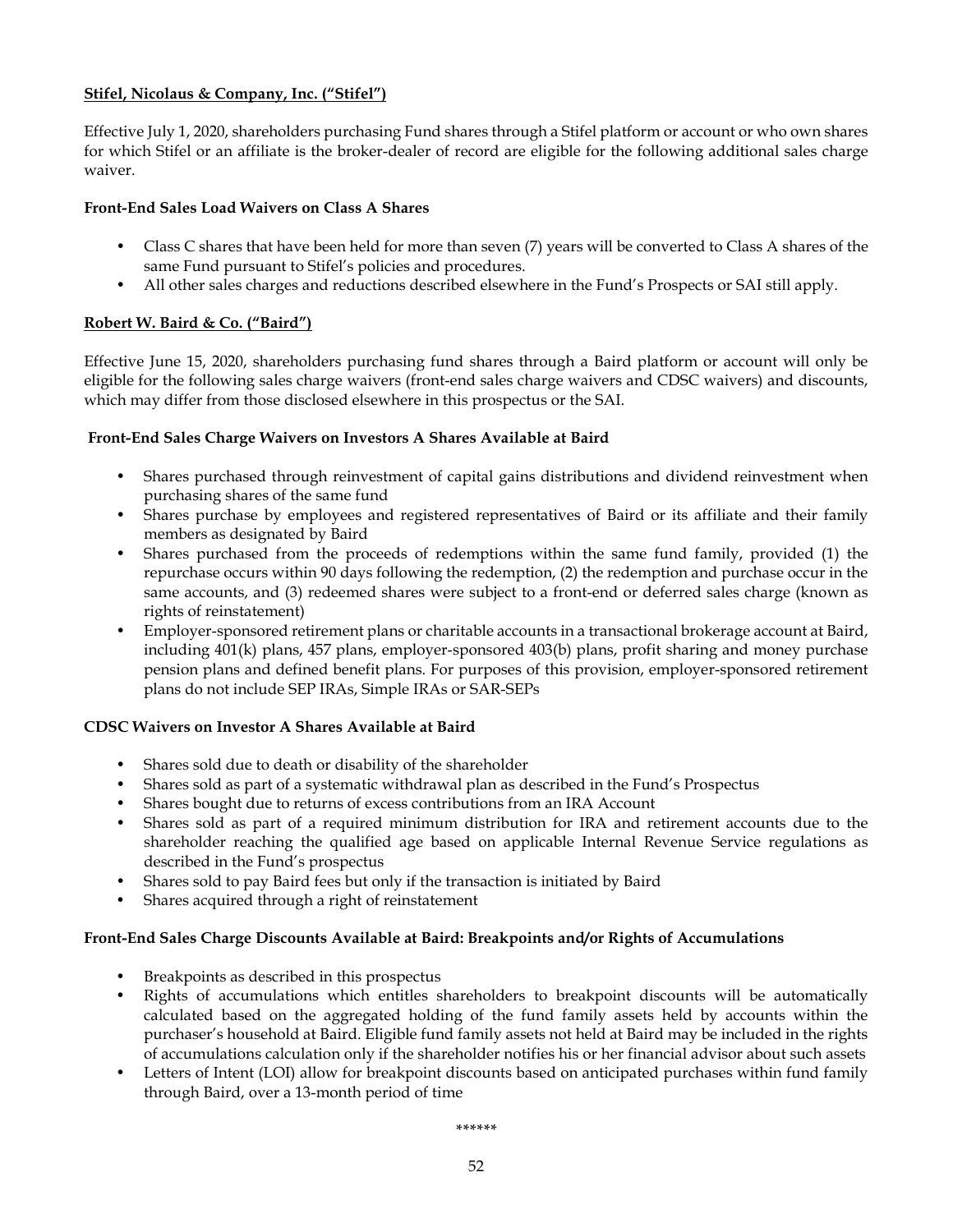*Elimination of Initial Sales Charges—Class A Shares.* No sales charge is assessed on purchases made for investment purposes by investors purchasing shares through the following financial institutions:

Charles Schwab & Co., Inc. E\*Trade Morgan Stanley National Financial Services LLC TD Ameritrade, Inc. Vanguard Marketing Corporation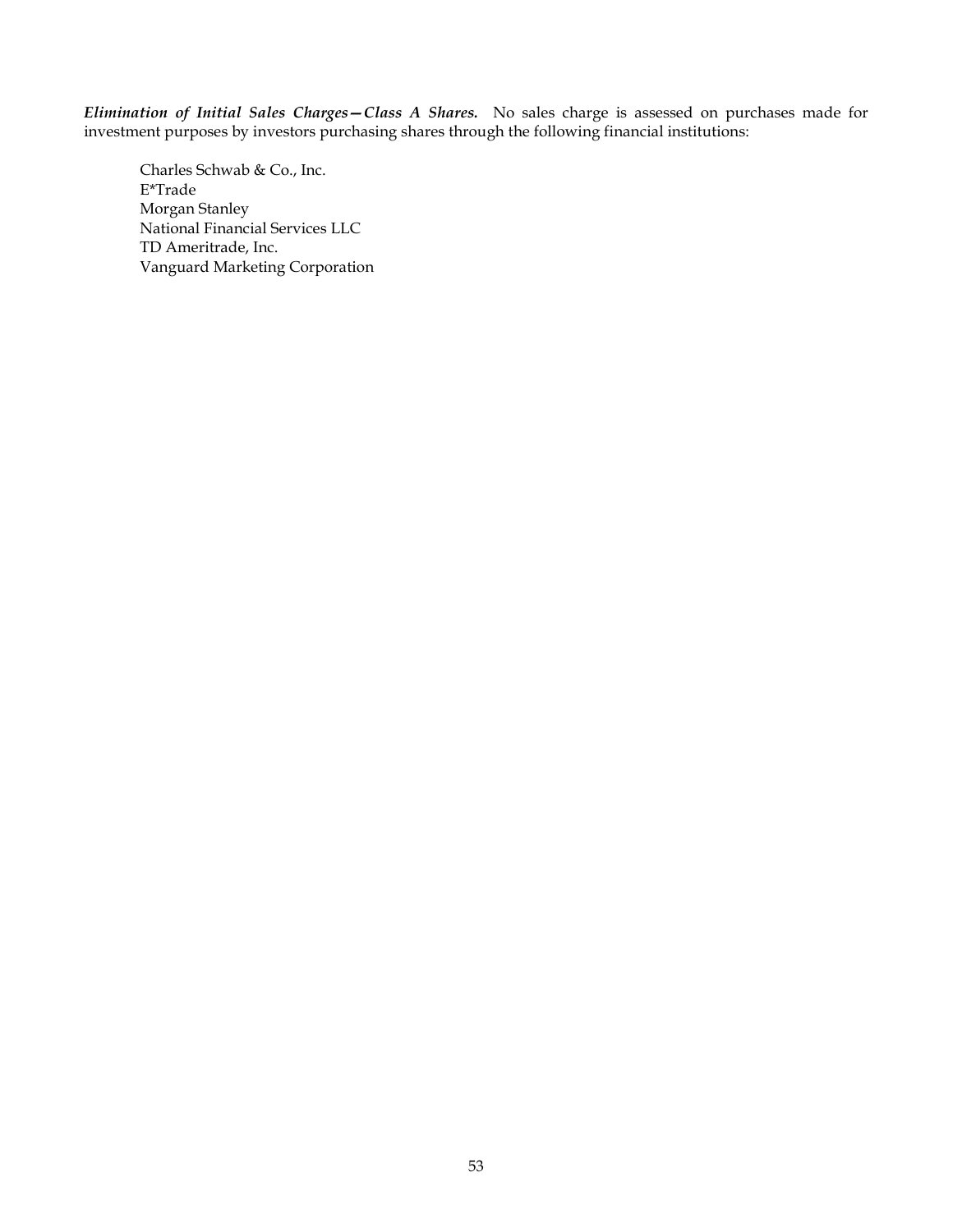*Investment Advisor* Liberty Street Advisors, Inc. 88 Pine Street, 31st Floor Suite 3101 New York, NY 10005

#### *Sub-Advisor*

Robinson Capital Management, LLC 63 Kercheval Ave, Suite 111 Grosse Pointe Farms, Michigan 48236

#### *Fund Co-Administrator*

Mutual Fund Administration, LLC 2220 E. Route 66, Suite 226 Glendora, California 91740

#### *Fund Co-Administrator, Transfer Agent and Fund Accountant*

UMB Fund Services, Inc. 235 W. Galena Street Milwaukee, Wisconsin 53212

#### *Custodian*

UMB Bank, n.a. 928 Grand Boulevard, 5th Floor Kansas City, Missouri 64106

#### *Distributor*

Foreside Fund Services, LLC Three Canal Plaza, Suite 100 Portland, Maine 04101 www.foreside.com

## *Counsel to the Trust*

Morgan, Lewis & Bockius LLP 600 Anton Boulevard, Suite 1800 Costa Mesa, California 92626

### *Independent Registered Public Accounting Firm*

Tait, Weller & Baker LLP Two Liberty Place 50 S. 16th Street, Suite 2900 Philadelphia, Pennsylvania 19102-2529